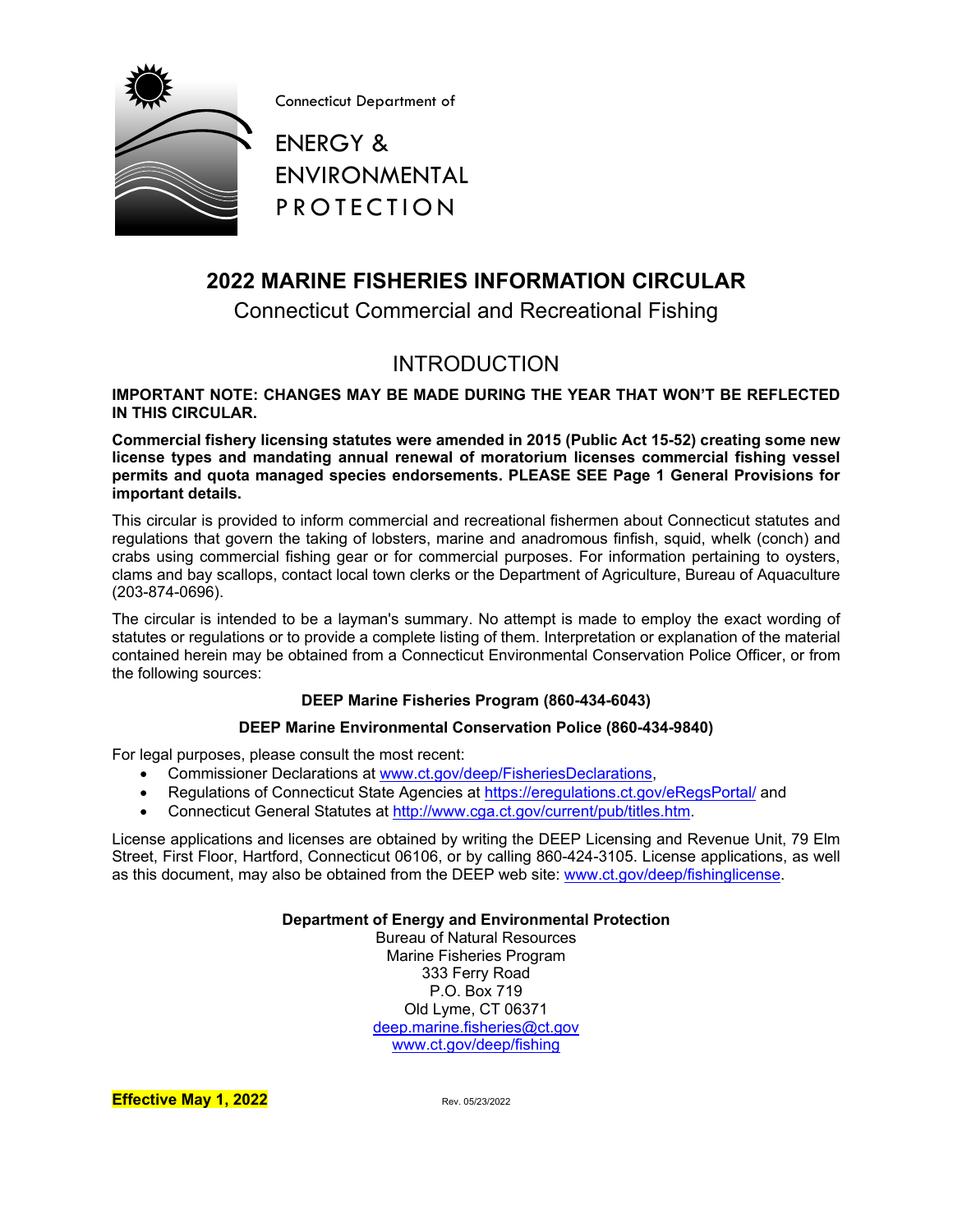# <span id="page-1-0"></span>**Staying informed**

The Marine Fisheries Program offers several options for the public to stay informed regarding commercial fisheries management, including in-season possession and landing limit adjustments for quota managed species, notice of public hearings, reminders of open/closed seasons and other pertinent information.

#### **Please use one or more of the following methods to stay informed:**

- 1. Join our email distribution list (listserv). To do this:
	- Address an email to [listserv@list.ct.gov.](mailto:listserv@list.ct.gov)
	- You may leave the subject line blank.
	- In the body of the email, type the words: *subscribe DEEP marine fisheries* then leave one space and then type in your full name (all of this must appear on the same line).
	- **Note**: If you have an e-mail signature, header, and/or footer set up to be automatically included in your emails, you will need to delete these before sending the subscribe request.
	- After you send the email, you will receive an email indicating that you have successfully subscribed to the listserv.
- 2. **Call our 24 hour Commercial Fishery Possession Limit Phone Line at 860.434.6374 to hear a recording of the current quota managed species (summer flounder, scup and black sea bass) trip limits and other recent changes.**
- 3. Check the current commercial fishery trip limits for Connecticut by visiting the commercial trip limits webpage at [www.ct.gov/deep/TL.](http://www.ct.gov/deep/TL)
- 4. Call the Marine Fisheries Program (see below) between the hours of 8:00 AM 4:30 PM Monday through Friday.

**The Marine Fisheries Program does not routinely distribute notices to fishermen through broad postal mailings.** So, please take advantage of the methods provided above to stay current on commercial fishing related news and information in our state.

If you have any questions or problems joining the email distribution list, contact the Marine Fisheries Program by phone at 860.434.6043 or by email at [deep.marine.fisheries@ct.gov.](mailto:deep.marine.fisheries@ct.gov)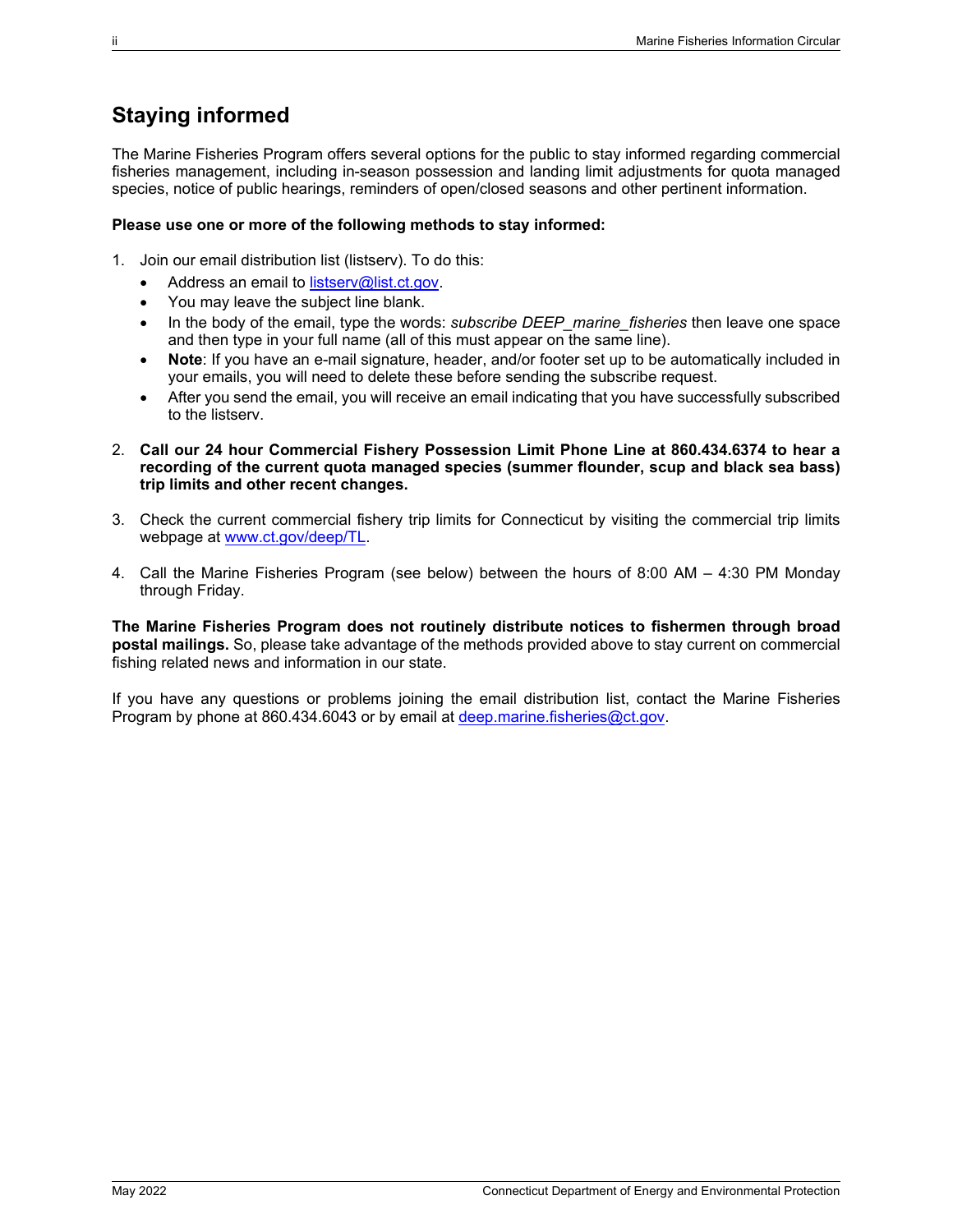<span id="page-2-0"></span>**Table of Contents** 

| GENERAL COMMERCIAL FISHING (FINFISH) LICENSE, CREEL LIMITED (LICENSE HOLDERS CANNOT EXCEED  |  |
|---------------------------------------------------------------------------------------------|--|
| GENERAL COMMERCIAL FISHING (FINFISH) LICENSE, NON-CREEL LIMITED (LICENSE HOLDERS CAN EXCEED |  |
|                                                                                             |  |
|                                                                                             |  |
|                                                                                             |  |
|                                                                                             |  |
|                                                                                             |  |
|                                                                                             |  |
|                                                                                             |  |
|                                                                                             |  |
|                                                                                             |  |
|                                                                                             |  |
|                                                                                             |  |
|                                                                                             |  |
|                                                                                             |  |
|                                                                                             |  |
|                                                                                             |  |
|                                                                                             |  |
|                                                                                             |  |
|                                                                                             |  |
|                                                                                             |  |
|                                                                                             |  |
|                                                                                             |  |
|                                                                                             |  |
|                                                                                             |  |
|                                                                                             |  |
|                                                                                             |  |
|                                                                                             |  |
|                                                                                             |  |
|                                                                                             |  |
|                                                                                             |  |
|                                                                                             |  |
|                                                                                             |  |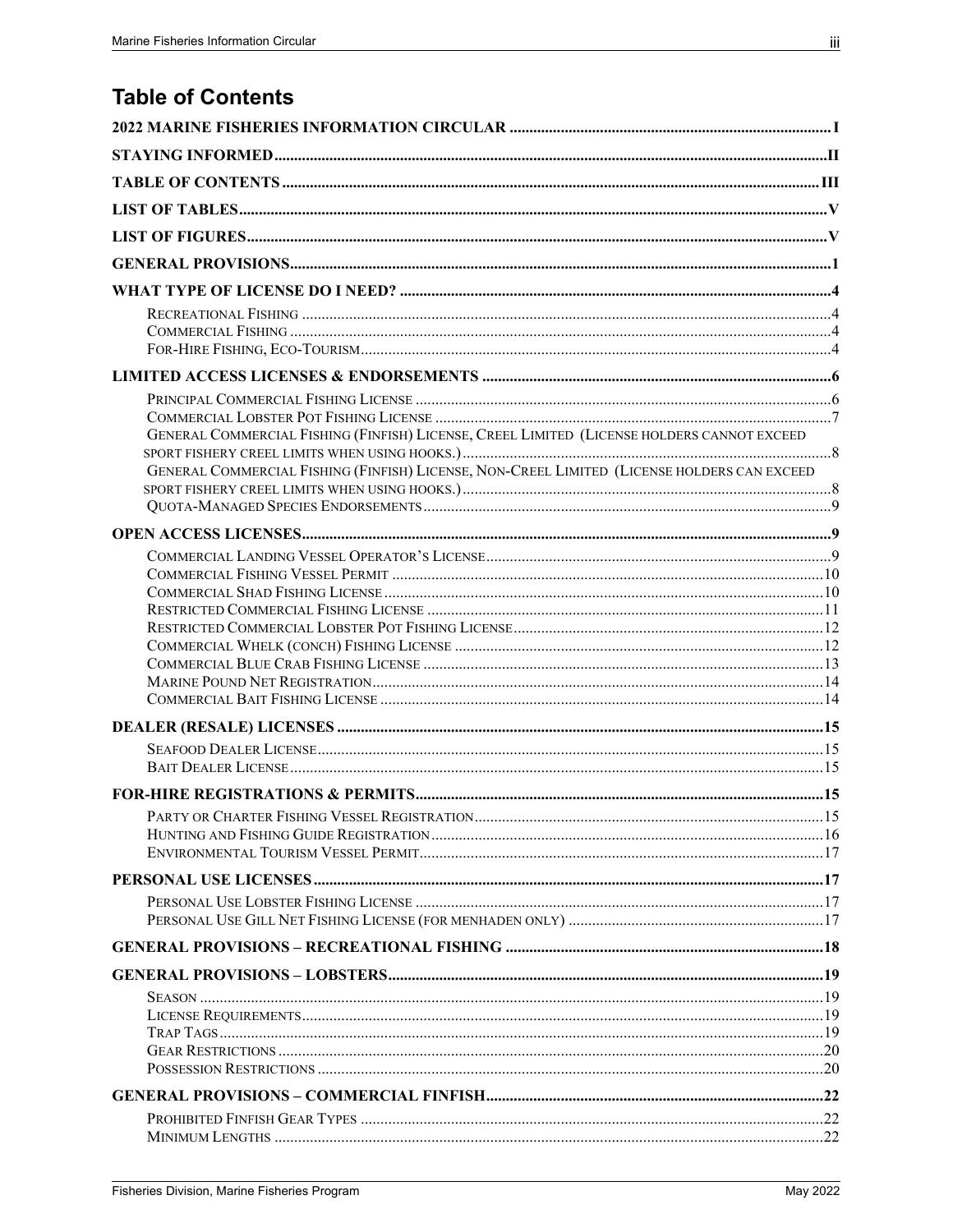| Minnow Seines and Traps for Taking Only the Bait Species Listed in Appendix IV: Bait Species25 |  |
|------------------------------------------------------------------------------------------------|--|
|                                                                                                |  |
|                                                                                                |  |
|                                                                                                |  |
|                                                                                                |  |
|                                                                                                |  |
|                                                                                                |  |
|                                                                                                |  |
|                                                                                                |  |
|                                                                                                |  |
|                                                                                                |  |
|                                                                                                |  |
|                                                                                                |  |
|                                                                                                |  |
|                                                                                                |  |
|                                                                                                |  |
|                                                                                                |  |
|                                                                                                |  |
|                                                                                                |  |
|                                                                                                |  |
|                                                                                                |  |
|                                                                                                |  |
|                                                                                                |  |
|                                                                                                |  |
|                                                                                                |  |
|                                                                                                |  |
|                                                                                                |  |
|                                                                                                |  |
|                                                                                                |  |
|                                                                                                |  |
|                                                                                                |  |
|                                                                                                |  |
|                                                                                                |  |
|                                                                                                |  |
|                                                                                                |  |
|                                                                                                |  |
|                                                                                                |  |
|                                                                                                |  |
|                                                                                                |  |
|                                                                                                |  |
|                                                                                                |  |
|                                                                                                |  |
|                                                                                                |  |
| Whelk (conch), Channeled and Knobbed (Busycotypus canaliculatus and Busycon carica)34          |  |
|                                                                                                |  |
| MULTI-STATE COMMERCIAL POSSESSION PROGRAM FOR SUMMER FLOUNDER DURING THE WINTER 1 PERIOD       |  |
|                                                                                                |  |
|                                                                                                |  |
|                                                                                                |  |
|                                                                                                |  |
|                                                                                                |  |
|                                                                                                |  |
| APPENDIX V: SPECIES THAT MAY BE TAKEN COMMERCIALLY IN THE INLAND DISTRICT 39                   |  |
|                                                                                                |  |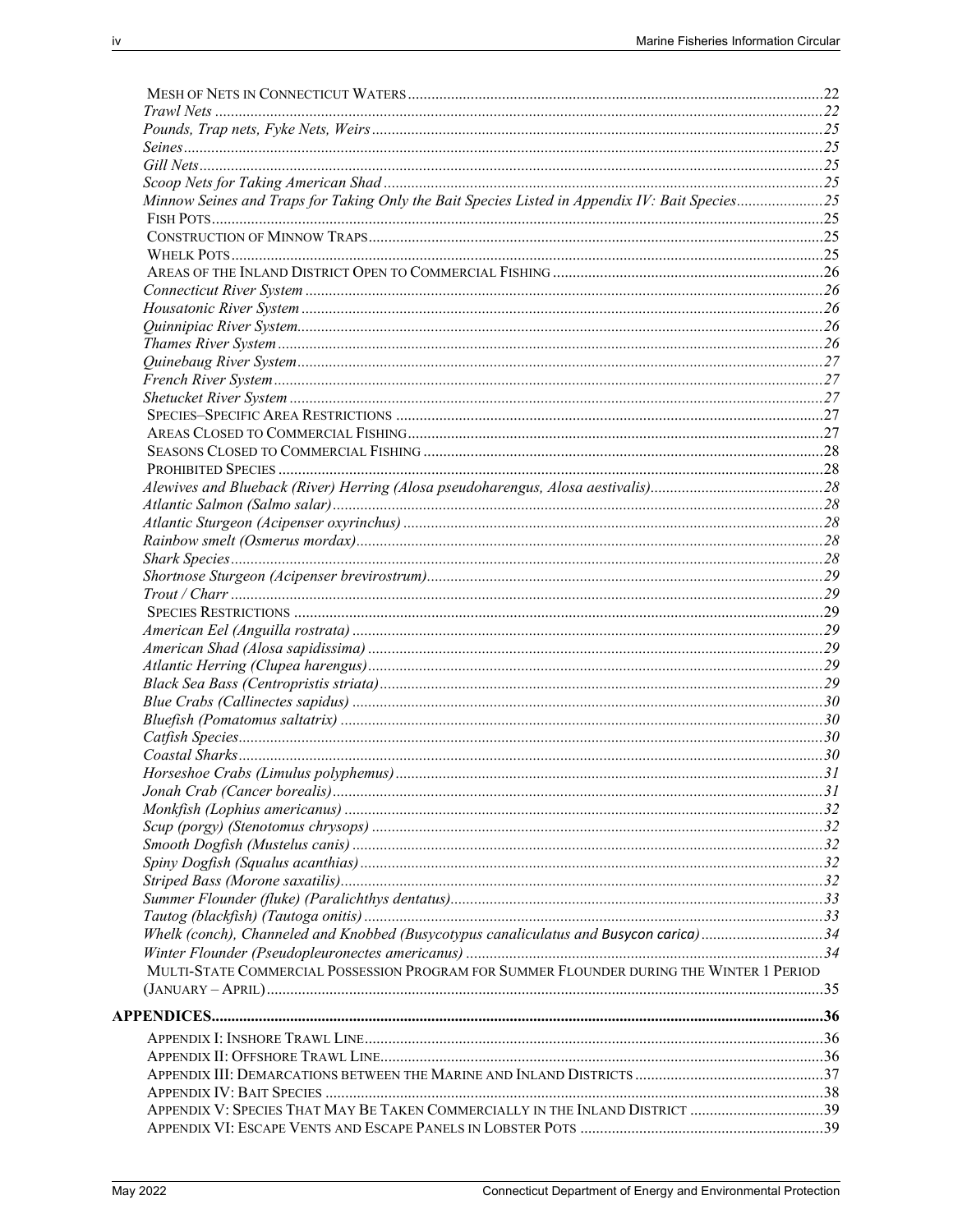# <span id="page-4-0"></span>**List of Tables**

# <span id="page-4-1"></span>**List of Figures**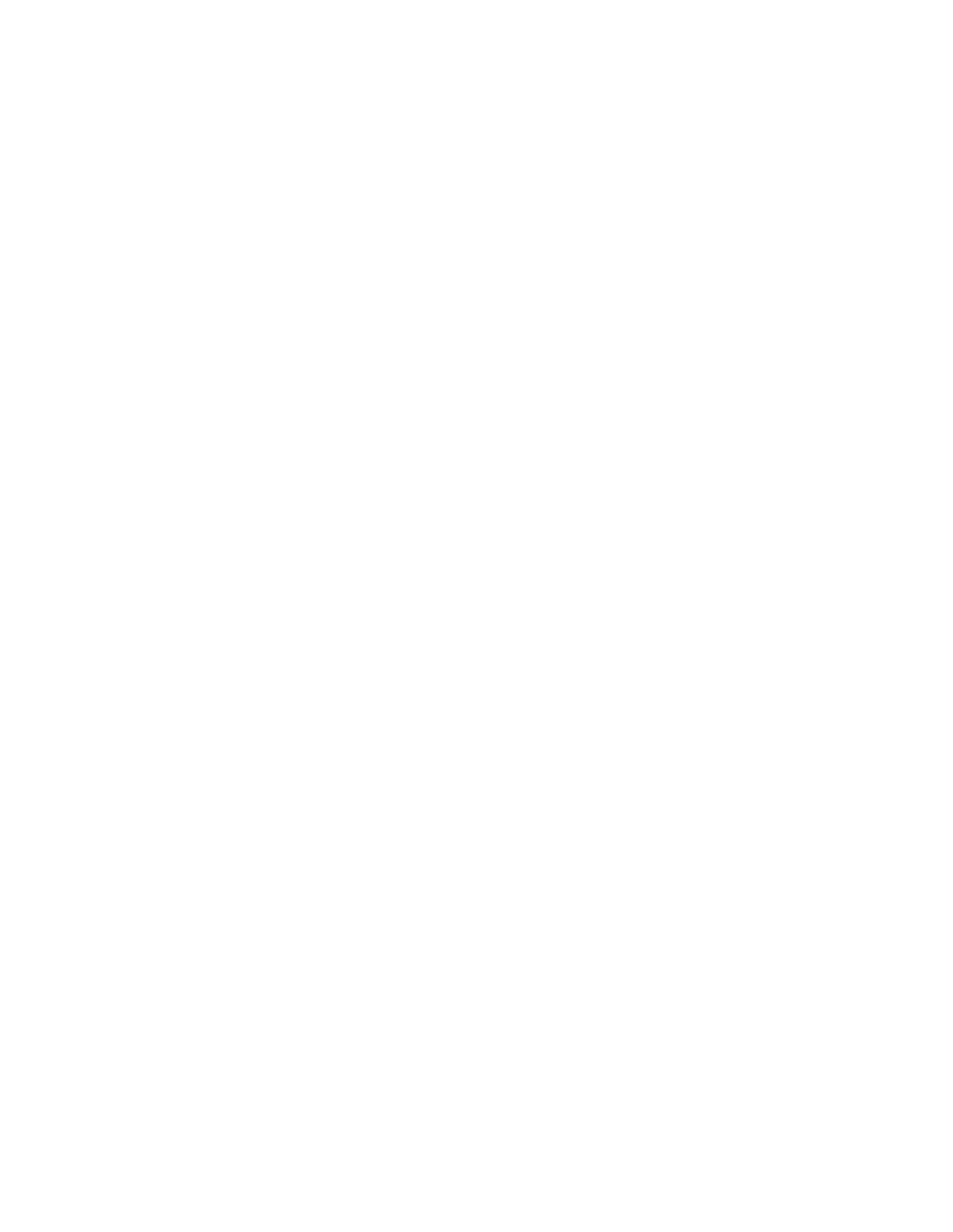# <span id="page-6-1"></span>**General Provisions**

### <span id="page-6-0"></span>1. **Important Licensing Changes.**

The following changes were made by Public Act 15-52 in 2015 to commercial fishery licensing in order to address concerns related to overcapacity in some of our fisheries balanced with the need to provide modest new opportunities for current fishermen to diversify in the fisheries they participate in and for new entrants to have modest opportunities to enter commercial fishing for the first time in 20 years. Reporting requirements have also been strengthened to be more consistent with the needs of modern fishery management, especially for state quota-managed species where late reporting can lead to overages which the entire fishing community has to pay back during the next fishing year.

- a. **All Limited Access (Moratorium) Licenses Require Annual Renewal.** Principal Commercial Fishing Licenses, Commercial Lobster Pot Fishing Licenses, and General Commercial Fishing (Finfish) Licenses must be renewed annually by **March 31st**. **In addition, the Commercial Fishing Vessel Permit for the vessel associated with that limited access license must also be renewed annually.** Limited access licenses not meeting both of these renewal requirements will be retired and no longer eligible for renewal. See [Limited Access Licenses & Endorsements](#page-11-0) (page [6\)](#page-11-0) for more details.
- b. **Species Endorsements Require Annual Renewal & Fee.** There is an annual \$15 fee to renew each state quota managed species endorsement (black sea bass, scup, summer flounder and horseshoe crab hand-harvest endorsements). Annual renewal by **March 31st** is required, otherwise the endorsement will be retired. See the [Quota-Managed Species Endorsements](#page-14-0) on page [9.](#page-14-0)
- c. **Restricted Commercial Fishing (Finfish) License.** Fee \$125 Resident / \$250 Non-resident. Open access license to fish commercially using hook and line, or to use a gill net up to 200 feet in length to take menhaden only. See the [Restricted Commercial Fishing](#page-16-0) License under [Open Access](#page-14-1)  [Licenses](#page-14-1) (page [9\)](#page-14-1) for more details.
- d. **Restricted Commercial Lobster License.** Fee \$125 Resident / \$250 Non-resident. Open access license to fish up to 50 lobster pots commercially. *Important*: A current commercial lobster pot allocation is required to use this license. As a result, this license is currently available only to commercial lobster pot fishermen whose eligibility for a limited access lobster license has lapsed. See the [Restricted Commercial Lobster Pot Fishing License](#page-16-1) (page [12\)](#page-16-1) for more details.
- e. **Lower Fee For Personal Use Lobster Fishing License**. The fee for this license was reduced from \$120 to \$60 in 2016.
- f. **Whelk (Conch) Fishing License.** Effective January 1, 2016, a DEEP-issued whelk fishing license is required to possess or land more than one-half bushel of whelk daily. The fee remains \$100. See [Commercial Whelk \(conch\) Fishing License](#page-17-0) for more details (page [12\)](#page-17-0).
- g. **Reporting.** See Required Reports (page [3\)](#page-8-0) and Report Confidentiality (page [3\)](#page-8-1) for important updated laws incorporating PA 15-52 language including new confidentiality guidelines and penalties for failing to report or for falsifying reports.
- h. **Penalties.** The penalties for serious violations have increased, particularly for repeat offenses and violations of quota-managed species possession limits. For example, exceeding the possession limit for summer flounder by (the greater of) 20% or 50 pounds will result in revocation of the vessel's Commercial Fishing Vessel Permit. Violations that have historically resulted in revocation of the vessel permit (and will continue to) include possession of ten or more egger lobsters, or possession of substantial numbers of finfish below the minimum length.
- i. **Terminology**. The names for some license types have changed. For example, a Commercial Fishing License is now called a Principal Commercial Fishing License. The Finfish License is now called a General Commercial Fishing (Finfish) License. The two new licenses are the Restricted Commercial Fishing License and Restricted Commercial Lobster Pot Fishing License. The fishing privileges associated with the original licenses remain unchanged, while the added licenses offer new opportunities for commercial fishermen on a limited (restricted) level. See [Table 1](#page-7-0) on page [2.](#page-7-0) These and other commercial fisheries related definitions found in statute are included in [Appendix](#page-46-0)  [IX: Glossary of Commercial Fishery Licensing Related Terms](#page-46-0) on page [41.](#page-46-0)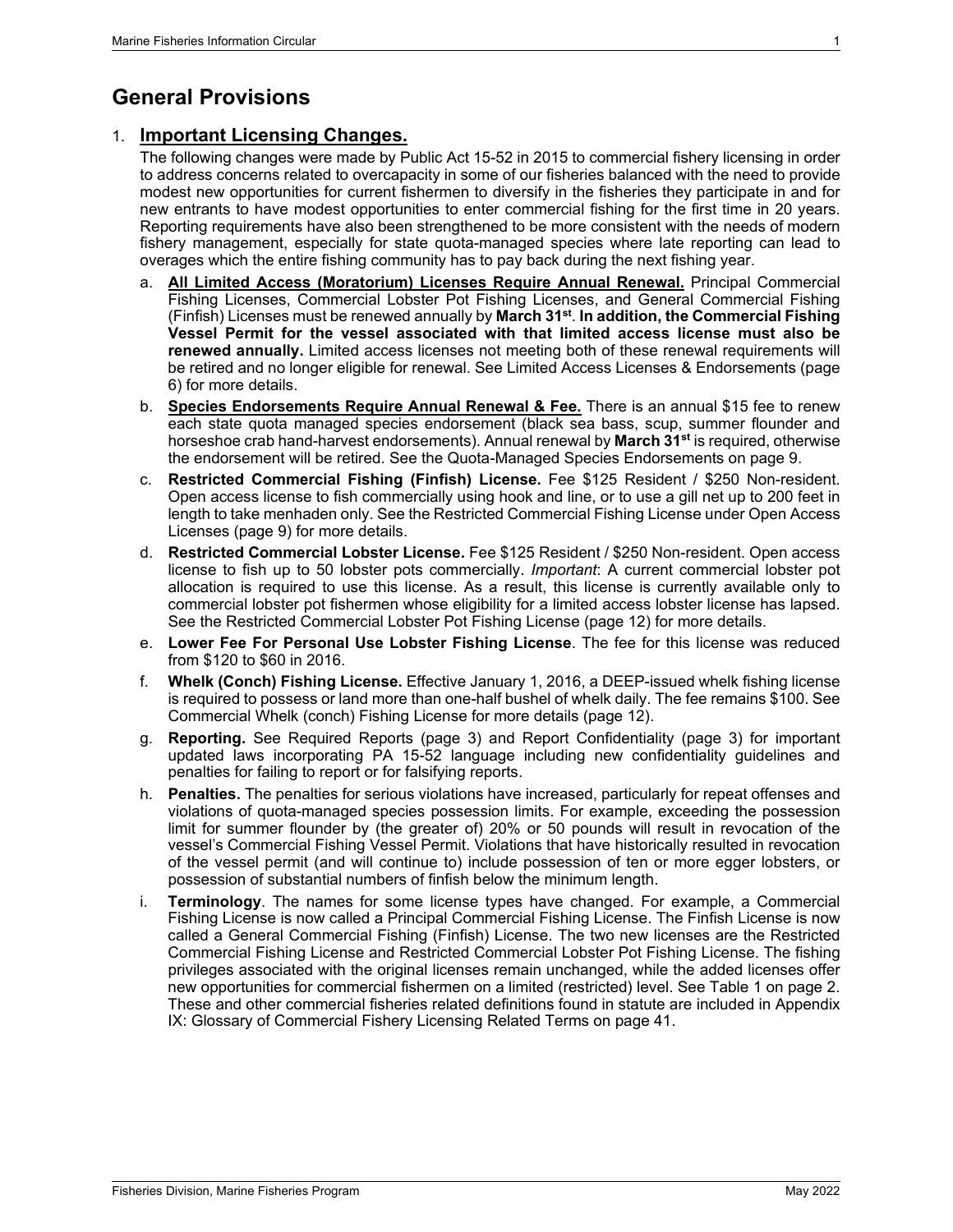| <b>Old License Name</b>                                               | <b>New License Name</b>                                                                                            | <b>Access</b> | <b>Renewal</b><br><b>Deadline</b> |  |
|-----------------------------------------------------------------------|--------------------------------------------------------------------------------------------------------------------|---------------|-----------------------------------|--|
| <b>Commercial Fishing</b>                                             | Principal Commercial Fishing <sup>1</sup>                                                                          | Limited       | March 31 <sup>st</sup>            |  |
| <b>Commercial Lobster Pot</b>                                         | Commercial Lobster Pot Fishing <sup>1</sup>                                                                        | Limited       | March 31 <sup>st</sup>            |  |
| <b>Commercial Finfish</b>                                             | General Commercial Fishing <sup>1</sup>                                                                            | Limited       | March 31 <sup>st</sup>            |  |
| Fluke, Scup, Black Sea Bass<br><b>Endorsement Letter</b>              | Quota-Managed Species<br>Endorsement                                                                               | Limited       | March 31 <sup>st</sup>            |  |
| Horseshoe Crab Hand<br>Harvest Endorsement Letter                     | Quota-Managed Species<br>Endorsement                                                                               | Limited       | March 31 <sup>st</sup>            |  |
| <b>Commercial Landing</b>                                             | <b>Commercial Landing Vessel Operator</b>                                                                          | Open          | None                              |  |
| <b>Commercial Fishing Vessel</b><br>Permit (CFVP)                     | <b>Commercial Fishing Vessel Permit</b>                                                                            | Open          | December $311$                    |  |
| <b>NEW</b>                                                            | <b>Restricted Commercial Fishing</b>                                                                               | Open          | None                              |  |
| <b>NEW</b>                                                            | <b>Restricted Commercial Lobster Pot</b><br>Fishing (trap allocation required).                                    | Open          | None                              |  |
| Conch License<br>(Formerly issued by the<br>CT Dept. of Agriculture). | <b>Whelk Fishing</b>                                                                                               | Open          | None                              |  |
|                                                                       | 1 Holders of Principal Commercial Eishing, Commercial Lobeter Pot Eishing and Coneral Commercial Eishing (Einfich) |               |                                   |  |

#### <span id="page-7-0"></span>**Table 1. Summary of new license names and annual renewal requirements.**

1. Holders of Principal Commercial Fishing, Commercial Lobster Pot Fishing and General Commercial Fishing (Finfish) Licenses MUST ALSO purchase a Commercial Fishing Vessel Permit annually to preserve their limited access license renewal privileges. Renewal of both the limited access License AND a Commercial Fishing Vessel Permit demonstrates the license holder's intent to continue active involvement in the fishery.

- 2. **License Moratorium:** By Act of the Connecticut General Assembly, the issuing of Principal Commercial Fishing Licenses (lobster pot fishing, otter trawling) Commercial Lobster Pot Fishing Licenses, and General Commercial Fishing (Finfish) Licenses (gill nets, commercial angling, fish pots, eel pots, trap nets, beach seines, scoop nets for commercial purposes) is prohibited unless the *applicant*: (1) held such a license or registration from June 1, 1995, through December 31, 2003, (2) purchased that license by March 31 in the previous year, and (3) designated for that license a primary vessel for which a Commercial Fishing Vessel Permit had been purchased by December 31 of that previous year. Specific exceptions apply in the case of permanent transfers of a Principal Commercial Fishing License, a Commercial Lobster Pot Fishing License, or a General Commercial Fishing (Finfish) License. In cases of temporary incapacity of the license holder, the commissioner may temporarily reissue a license to a member of the license holder's immediate family or to a crew member. A reissued license is valid only for the duration of the temporary incapacity, not to exceed 12 months. Contact the Marine Fisheries Program for further information.
- 3. **License Transfers:** Active limited access licenses (Principal Commercial Fishing, Commercial Lobster Pot Fishing and General Commercial Fishing (Finfish)) are eligible for transfer provided they meet certain criteria intended to keep the transfer conservation neutral. These criteria include:
	- the person transferring the license must have held that license and reported to the CT DEEP in their Connecticut Commercial Logbooks or Federal VTRs, license-specific Connecticut commercial landings of finfish, lobsters, sea scallops, crabs or squid in at least *five* of the last *eight* years, and
	- those commercial landings must have been made from at least 30 days of license-specific fishing activity in each of those five years, and
	- landings reported in logbooks or VTRs must be independently verified by Connecticut seafood dealer reports submitted to the CT DEEP, and
	- the person transferring or receiving the license cannot have a license, registration or vessel permit under suspension. Similarly, the person receiving the license cannot have had a license, registration, or vessel permit revoked or under suspension in the previous 12 months.

Resident fishing licenses may only be transferred to another Connecticut resident. Non-resident licenses are also transferrable and may be transferred to either a resident or non-resident.

4. **Carrying Licenses:** Personal use lobster and menhaden gill net licenses and all commercial fishing licenses and fishing registrations must be carried during all times that the license or registration holder is engaged in the permitted activity. Divers and others taking lobsters without the use of a boat and General Commercial Fishing (Finfish) License holders taking fish without the use of a boat must have their license available for inspection at their shore-based point of diving or fishing.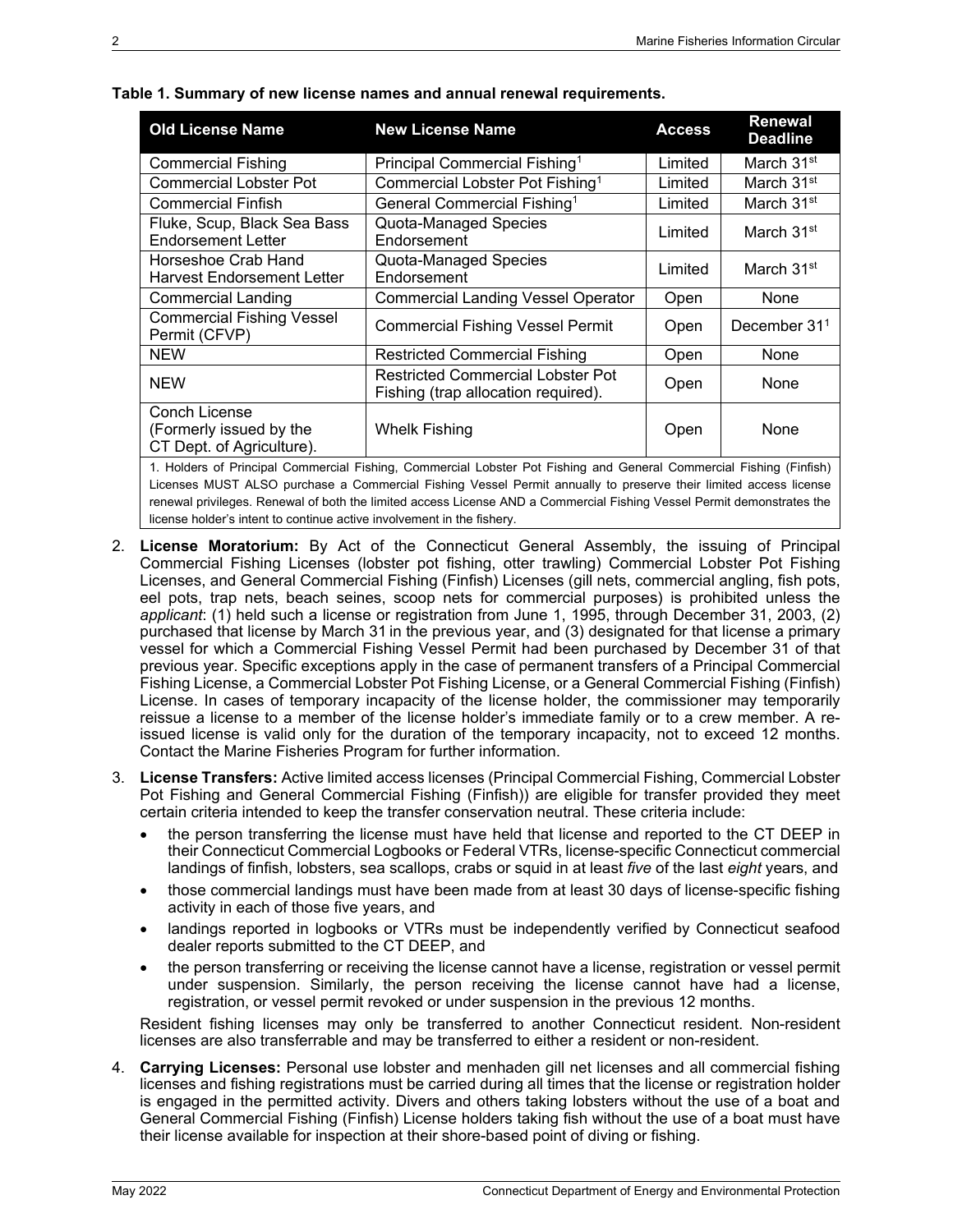- 5. **Display of** *CT FISH* **Plates:** Except as otherwise noted, a numbered license plate will be issued with each license or registration and must be displayed from all vessels engaged in a licensed activity.
- <span id="page-8-0"></span>6. **Required Reports:** With the exception of the Commercial Fishing Vessel Permit and the Party or Charter Fishing Vessel Registration, all license and registration holders are required to submit fishery reports. Reports must be completed as indicated on the forms received with the fishing license or registration. Any person failing to report as required shall have committed an infraction and shall be subject to license suspension under the provisions of Section 26-61 of the General Statutes. Reporting requirements and penalties for failing to report apply to all persons engaged in a licensed activity, even if they have been operating without a license. Any person who falsifies a report of a quota-managed species landing, sale or purchase shall have committed a class D misdemeanor and shall be subject to license suspension under the provisions of Section 26-61 of the General Statutes. Fishermen are required to submit a complete catch report detailing the catch, effort and landing activities associated with:
	- all landings made in Connecticut regardless of where the fishing takes place; and
	- all fishing in Connecticut waters regardless of where the landings take place.

#### **If no such fishing activity took place during the reporting period, fishermen must still submit a report indicating** *Did Not Fish***.**

Fishermen who sell their catch out-of-state, on consignment, or directly to the public, must report those transactions (date, port landed, quantity, price, market category and disposition) to the DEEP. In the case of direct sales to the public or sales out of state, modifications have been made to the logbook to eliminate the need for a separate dealer report. If you are selling on consignment, you must contact the DEEP Marine Fisheries Program for further information on how to report.

**Seafood dealers are required to report all purchase transactions from fishermen who landed catch in Connecticut, no matter what waters that catch was taken from.** Dealers must submit a report indicating *None purchased* if no such purchases were made during the reporting period. Seafood dealers who also hold a federal permit are required by federal regulations to report electronically. Since that data is shared with the DEEP, such dealers do not have to submit paper reports to the DEEP. They are however, bound by DEEP timeliness requirements and subject to the consequences of delinquent reporting.

- <span id="page-8-1"></span>7. **Report Confidentiality:** All mandatory fishermen reports, shellfish data and marine fishery sampling data collected by the department or voluntarily submitted to the department are protected by state Statute and treated confidentially. Total landings and effort figures are provided to the National Marine Fisheries Service to be included in a national compilation of statistics. Individual fisherman or Seafood Dealer records, by law, cannot be released to anyone without the consent of the license holder. The identity of persons holding any endorsement, license, permit or registration is a matter of public record. By law, catch or landings data summarized by species, month and statistical reporting area constitute a public record. For example bluefish landings by month for Long Island Sound (statistical area 611) may be reported publicly. Monthly landings by species and sub-area (e.g. logbook area 1) remains confidential and cannot be publicly disclosed.
- 8. **Fishing in Federal Waters:** For information on fishing for, landing, or possession of fish, lobsters, squid and sea scallops taken from federal waters, contact DEEP Marine Fisheries (860-434-6043) or NOAA Fisheries at 978-281-9300. For rules regulating fishing for Atlantic bluefin tuna, or other Atlantic tunas, contact NOAA Fisheries at 1-888-USA-TUNA (1-888-872-8862) or see online at [hmspermits.noaa.gov.](http://hmspermits.noaa.gov/) For billfish or shark information, contact NOAA Fisheries at 1-800-894-5528.
- 9. **Research Set-Aside:** No person shall take any species from Connecticut waters under the Research Set-Aside (RSA) Program of NOAA Fisheries during a closed season or in excess of the possession limits. Vessels that are landing a species under the RSA Program from federal waters are exempt from the Quota-Managed Species Endorsement requirements for that species and from possession limits and closed seasons for that species, other than those specified by NOAA Fisheries for the RSA program.

**On trips where fish will be landed under the RSA program, the vessel operator must, prior to departure and again prior to landing, contact the DEEP Conservation Police at 860-424-3503 and provide:**

- the vessel's name;
- the vessel's federal permit number;
- the captain's name;
- $\blacksquare$  the departure date and time;
- the estimated return date and time;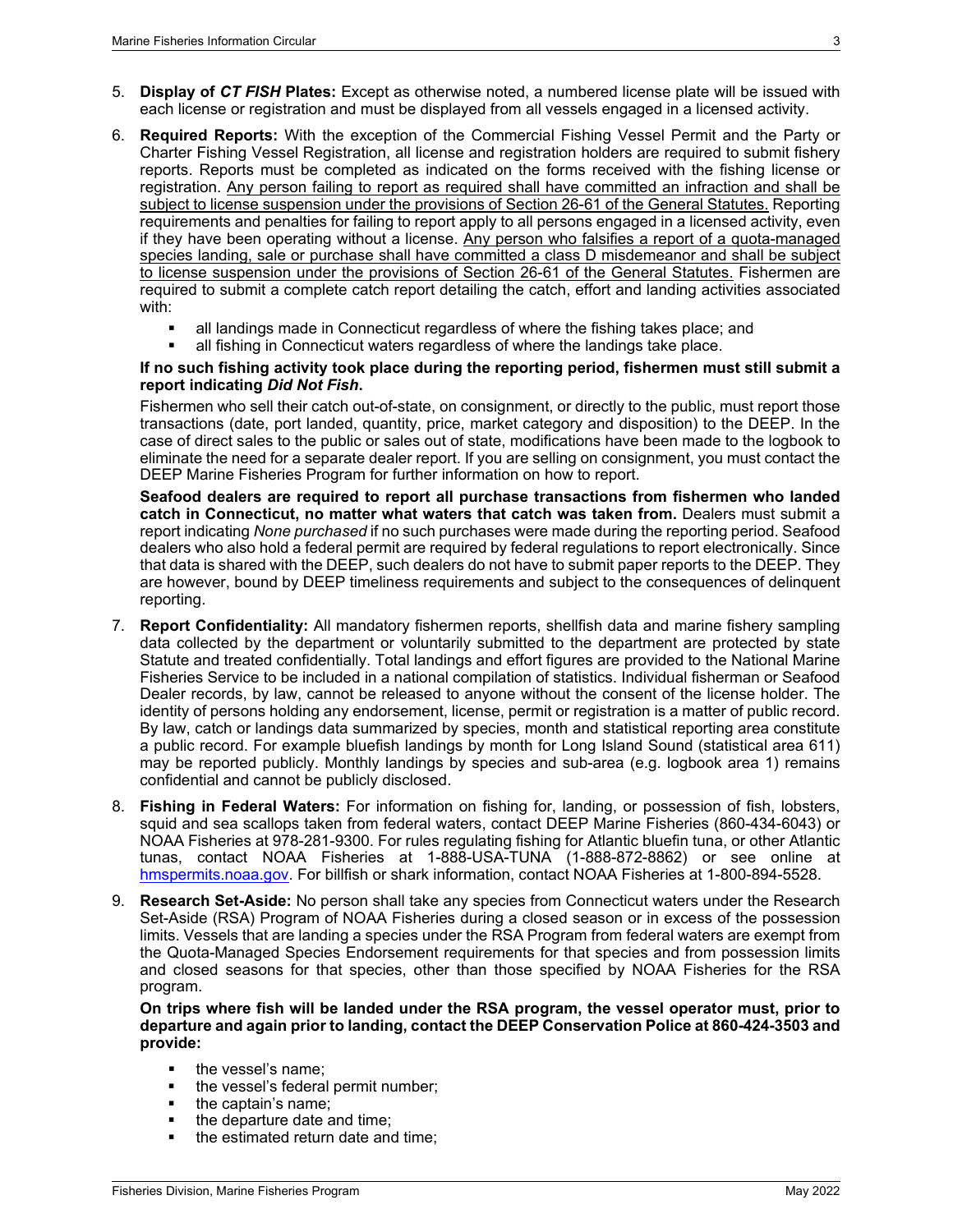- the intended port of landing; and
- $\blacksquare$  the RSA species;
- 10. **Boating Safety and Education Information:** There are a number of boating safety requirements in effect in Connecticut. For further information, contact DEEP Boating Education at 860-434-8638 or DEEP Marine Environmental Conservation Police at 860-434-9840.

# <span id="page-9-0"></span>**What type of license do I need?**

### <span id="page-9-1"></span>*Recreational Fishing*

In the marine district; a recreational marine waters fishing license (MWFL) is required of any person age 16 or older fishing from shore or private boat:

- 1. To take or assist in taking any fish or bait species by angling, spearfishing or snagging. The sale of any species is prohibited. See [Appendix IV: Bait Species](#page-43-0) (page [38\)](#page-43-0), [Appendix III: Demarcations between](#page-42-0)  [the Marine and Inland Districts](#page-42-0) (pag[e18\)](#page-23-0) and [General Provisions –](#page-23-0) Recreational Fishing (page [18\)](#page-23-0).
- 2. To take, for personal use only, menhaden, hickory shad, sea herring, eels, lampreys, and bait species [\(Appendix IV: Bait Species,](#page-43-0) page [38\)](#page-43-0) by the use of:
	- cast nets;
	- **numinous** traps not more than 20 inches long and 15 inches in diameter;
	- scoop or scap nets not more than 36 inches in diameter;
	- **EXED** umbrella nets not more than four feet in length by four feet in width;
	- seines not more than 30 feet in length; and
	- no more than two eel pots.
- 3. No fishing license is required in either the Inland or Marine Districts to take blue crabs for personal consumption. A Commercial Blue Crab Fishing License is required if the crabs are sold.
- 4. A Personal Use Lobster Fishing License is required to take lobsters. Authorized gears include up to 10 lobster pots and hand harvest including by skin or SCUBA diving. Sale is prohibited. See [General](#page-24-0)  [Provisions –](#page-24-0) Lobsters, page [19](#page-24-0)
- 5. A Personal Use Gill Net Fishing License is required to take menhaden by gill net. The gill net may not be more than 60 feet in length. No species other than menhaden may be taken. Sale is prohibited. See [General Provisions –](#page-27-0) Commercial Finfish, page [22.](#page-27-0)

### <span id="page-9-2"></span>*Commercial Fishing*

A commercial fishing license is required to take or land any regulated species, i.e.: finfish, crustaceans, sea scallop, squid, horseshoe crab, whelk or bait species (see [Appendix IV: Bait Species\)](#page-43-0) for commercial purposes or to use any commercial fishing gear to take regulated species whether for personal use or for sale.

"Commercial fishing gear" as defined in 26-1(8) of the Connecticut General Statutes means any equipment commonly used to take regulated species, i.e. finfish, crustaceans, sea scallops, squid, horseshoe crabs, whelk or bait species for commercial purposes including, but not limited to, lobster pots, otter trawls, beam trawls, balloon trawls, mid-water trawls, sea scallop dredges, scoop nets, scap nets, seines, trap nets, fyke nets, crab traps, gill nets, trammel nets, set lines, long lines, hook and line, and if such fishing is conducted for commercial purposes, minnow seines, minnow traps, eel pots, fish pots, pound nets, throw nets or similar devices and any equipment listed as commercial fishing gear in regulations adopted by the Commissioner of Energy and Environmental Protection.

### <span id="page-9-3"></span>*For-Hire Fishing, Eco-Tourism*

A registration or permit is required to offer a vessel for a fee to serve as a platform for recreational fishing (Party or Charter Fishing Vessel Registration) or for purposes of education, observation and retention of marine or estuarine species collected using commercial fishing gear (Environmental Tourism Vessel Permit). A Hunting and Fishing Guide Registration is required to provide hunting and/or fishing guide services in this state.

Please refer to the table below for the type of license required for a given activity.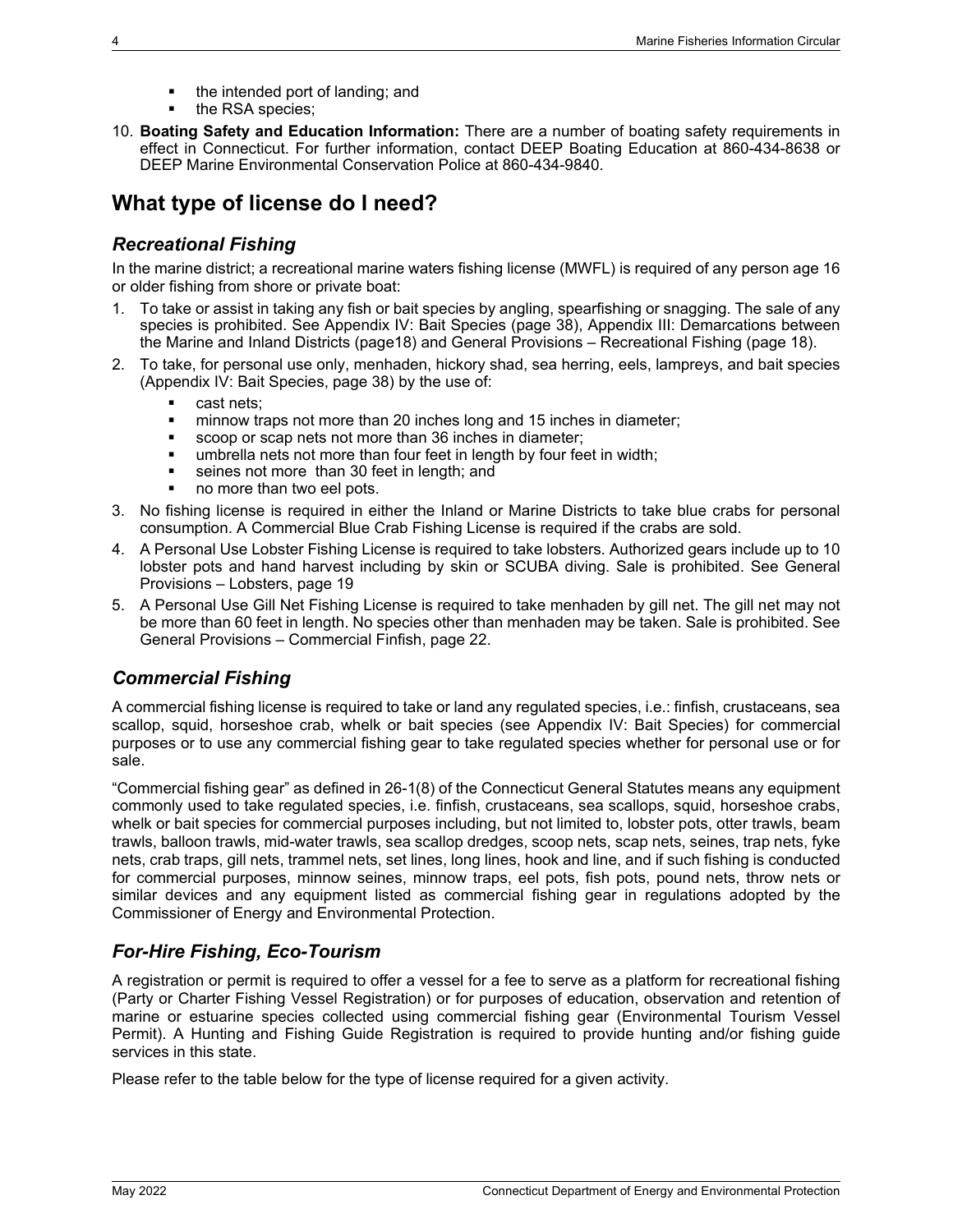#### **Table 2. License Type Required by Activity**

| <b>Activity</b>                                                                                                                                                                                | <b>License required</b>                                                                                                                                                                   | CFVP <sup>1</sup> Required | Page |  |  |  |  |
|------------------------------------------------------------------------------------------------------------------------------------------------------------------------------------------------|-------------------------------------------------------------------------------------------------------------------------------------------------------------------------------------------|----------------------------|------|--|--|--|--|
| Recreational (sale prohibited) in the marine district                                                                                                                                          |                                                                                                                                                                                           |                            |      |  |  |  |  |
| Taking blue crabs, squid                                                                                                                                                                       | No license required                                                                                                                                                                       | No                         | N/A  |  |  |  |  |
| Angling, spearfishing or snagging<br>finfish                                                                                                                                                   | Marine Waters Fishing License                                                                                                                                                             | <b>No</b>                  | 4    |  |  |  |  |
| Taking certain finfish species by nets<br>or traps for personal use                                                                                                                            | Marine Waters Fishing License                                                                                                                                                             | No                         | 4    |  |  |  |  |
| Taking lobster by hand/SCUBA or<br>lobster pot (up to 10 pots)                                                                                                                                 | Personal Use Lobster Fishing<br>License                                                                                                                                                   | No                         | 17   |  |  |  |  |
| Taking menhaden only using a gill net<br>(up to 60 feet in length)                                                                                                                             | Personal Use Gill Net Fishing<br>License                                                                                                                                                  | <b>No</b>                  | 17   |  |  |  |  |
| Party or charter boat operation <sup>5</sup>                                                                                                                                                   | Party / Charter Boat Registration                                                                                                                                                         | No                         | 15   |  |  |  |  |
| Hunting or fishing guide services                                                                                                                                                              | Hunting and Fishing Guide<br>Registration                                                                                                                                                 | No                         | 16   |  |  |  |  |
| Commercial Fishing outside Connecticut state waters, and landing in Connecticut <sup>1,2</sup>                                                                                                 |                                                                                                                                                                                           |                            |      |  |  |  |  |
| Landing regulated species <sup>3</sup> taken<br>outside Connecticut state waters using<br>commercial fishing gear, or taken by<br>any means for commercial purposes                            | <b>Commercial Landing Vessel</b><br>Operator's License.<br>Note: Not required if you have a<br>commercial fishing license<br>authorizing fishing the same gear<br>inside CT state waters. | Yes                        | 9    |  |  |  |  |
| Commercial Fishing in Connecticut waters. Open access licenses <sup>1,2</sup> .                                                                                                                |                                                                                                                                                                                           |                            |      |  |  |  |  |
| Minnow seining                                                                                                                                                                                 | <b>Commercial Bait Fishing License</b>                                                                                                                                                    | No                         | 14   |  |  |  |  |
| Gill netting for American shad                                                                                                                                                                 | <b>Commercial Shad Fishing License</b>                                                                                                                                                    | No                         | 10   |  |  |  |  |
| Taking blue crabs                                                                                                                                                                              | <b>Commercial Blue Crab Fishing</b><br>License                                                                                                                                            | No                         | 13   |  |  |  |  |
| Using hook $&$ line <sup>1</sup> or gill net (up to 200<br>feet) for menhaden only                                                                                                             | <b>Restricted Commercial Fishing</b><br>License                                                                                                                                           | No                         | 11   |  |  |  |  |
| Lobster pot fishing (up to 50 pots) <sup>2</sup>                                                                                                                                               | <b>Restricted Commercial Lobster</b><br>Pot Fishing License                                                                                                                               | No                         | 12   |  |  |  |  |
| Whelk Fishing (taking more than 1/2<br>bushel daily)                                                                                                                                           | <b>Commercial Whelk Fishing</b><br>License                                                                                                                                                | No                         | 12   |  |  |  |  |
| Commercial fishing in Connecticut waters. Limited Access Licenses <sup>1,2,3</sup> .                                                                                                           |                                                                                                                                                                                           |                            |      |  |  |  |  |
| Lobster pot fishing <sup>2</sup>                                                                                                                                                               | Principal Commercial or Lobster<br>Pot Fishing License                                                                                                                                    | Yes                        | 6    |  |  |  |  |
| Otter trawl, sea scallop dredge<br>fishing <sup>1</sup>                                                                                                                                        | <b>Principal Commercial Fishing</b><br>License                                                                                                                                            | Yes                        | 6    |  |  |  |  |
| Using gill nets, seines, traps, fish pots,<br>cast nets, fykes, scaps, scoops, eel<br>pots, hook and line <sup>1.</sup><br>Note: hook and line fishing in the<br>Inland District is prohibited | General Commercial Fishing<br>License                                                                                                                                                     | Yes                        | 7    |  |  |  |  |
| Hand harvest of horseshoe crabs <sup>1</sup>                                                                                                                                                   | <b>General Commercial Fishing</b><br>License or<br>Horseshoe Crab Fishing License                                                                                                         | Yes (If a vessel is used)  | 8    |  |  |  |  |
| <sup>1</sup> The possession and landing of summer flounder, soun, black sea base, or hand harvest of borseshoe crabs                                                                           |                                                                                                                                                                                           |                            |      |  |  |  |  |

 $^{\rm 1}$  The possession and landing of summer flounder, scup, black sea bass, or hand harvest of horseshoe crabs requires a limited access Quota-Managed Species Endorsement (pag[e 9\)](#page-14-3).

<sup>2</sup> The use of lobster pots requires a commercial lobster pot allocation.

<sup>3</sup> Regulated species means: bait species, crustaceans, finfish, horseshoe crabs, sea scallops, squid or whelk.

<sup>4</sup> CFVP means Commercial Fishing Vessel Permit required for the gear or license listed.

<sup>5</sup> Individual anglers on party and charter vessels are not required to be licensed to engage in sport fishing, but the vessel must have a Party and Charter Fishing Vessel Registration (page [15\)](#page-20-4).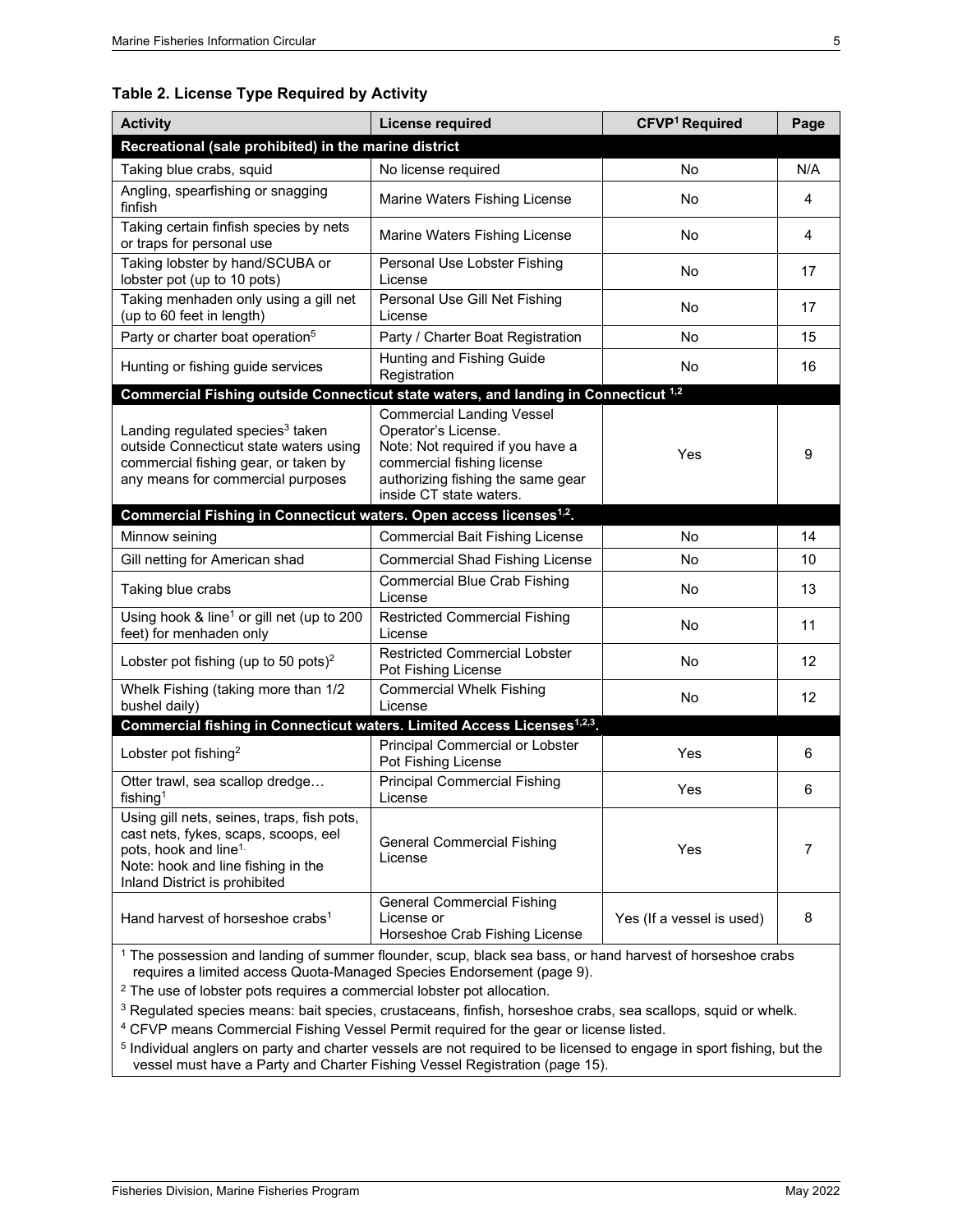# <span id="page-11-0"></span>**Limited Access Licenses & Endorsements**

### <span id="page-11-1"></span>*Principal Commercial Fishing License*

**Authorizes the Licensee to:** Engage in commercial lobster pot fishing and otter trawl fishing (see Appendix IX) to take and land lobsters, crabs (excluding blue crabs), horseshoe crabs, sea scallops, squid, finfish (except for American shad or bait species) and whelk (se[e Commercial Whelk \(conch\) Fishing License\)](#page-17-0) for personal use or for sale.

- 1. The holder of a resident Commercial Fishing License must be a resident of Connecticut.
- 2. The non-resident Commercial Fishing License is issued to residents of states other than Connecticut. Non-residents are prohibited from taking or landing lobsters under this license if their state does not allow Connecticut residents to obtain a license to take lobster in that state. For example, this license does not allow Rhode Island residents to take lobsters in Connecticut because Connecticut residents are prohibited from doing so in Rhode Island. However, Rhode Island residents can trawl for fish in Connecticut because Connecticut residents are allowed to do so in Rhode Island waters.
- 3. **Species Endorsements:** Possession of summer flounder, scup or black sea bass requires a Quota-Managed Species Endorsement (see page [9\)](#page-14-0) for that species, except that up to 10 scup taken by lobster pots may be possessed without a species endorsement. No scup endorsement is required from October 1 through April 30 when scup is managed under a federal coastwide commercial quota.
- 4. **Lobster Pot Allocation:** A lobster pot allocation is required to fish lobster pots under this license. Individual commercial lobster pot allocations were established by regulation in 2000.
- 5. Taking more than one-half bushel of whelk requires a Commercial Whelk Fishing License (page [12\)](#page-17-0).
- 6. Persons assisting the holder of a commercial fishing license are not required to be licensed. However, a holder of the commercial fishing license must be present during any fishing activities.
- 7. For information on lobster and fish sizes and area, season and gear restrictions, se[e General Provisions](#page-24-0)  – [Lobsters](#page-24-0) (page [19\)](#page-24-0) and [General Provisions –](#page-27-0) Commercial Finfish (page [22\)](#page-26-0). See also [Appendix VII:](#page-45-0)  [Areas in Which Trawling is Prohibited](#page-45-0) (page [40\)](#page-45-0).
- 8. **Commercial Fishing Vessel Permit Required: REQUIRED**.
- 9. **Report Required:** A trip catch logbook, supplied with the license, must be maintained and submitted either upon completion of the logbook or at the end of each month, whichever occurs first. A logbook must be available for inspection while you are landing or engaged in the licensed activity unless you have just submitted a completed book. All species, including fish caught in lobster pots, must be reported. Black Sea Bass landed from commercial lobster pots must be reported weekly by calling 860- 447-4323 (see page 30). Bluefish landed for commercial purposes may also have to be reported weekly for quota monitoring purposes (see page [30\)](#page-35-4).

Fishermen who sell their catch directly to the public, must report those transactions (date, port landed, quantity, price, market category and disposition) to the DEEP. In the case of direct sale to the public, modifications have been made to the logbook to eliminate the need for a separate report. If you are selling on consignment, you must contact the DEEP Marine Fisheries Program for further information on how to report.

<span id="page-11-3"></span><span id="page-11-2"></span>10. **Limited Access:** This license is available only to those persons who: (1) held this license from June 1, 1995, through December 31, 2003, (2) purchased this license by March 31 in the previous year, and (3) designated for this license a primary vessel for which a Commercial Fishing Vessel Permit had been purchased by December 31 of that previous year. To remain eligible for this license, license holders must renew this license by the application deadline of March 31 and their associated Commercial Fishing Vessel Permit (CFVP) by December 31 of each year. **Failure to renew this license and associated CFVP annually will result in the permanent retirement of this license.** This license is transferrable provided transfer eligibility requirements are met.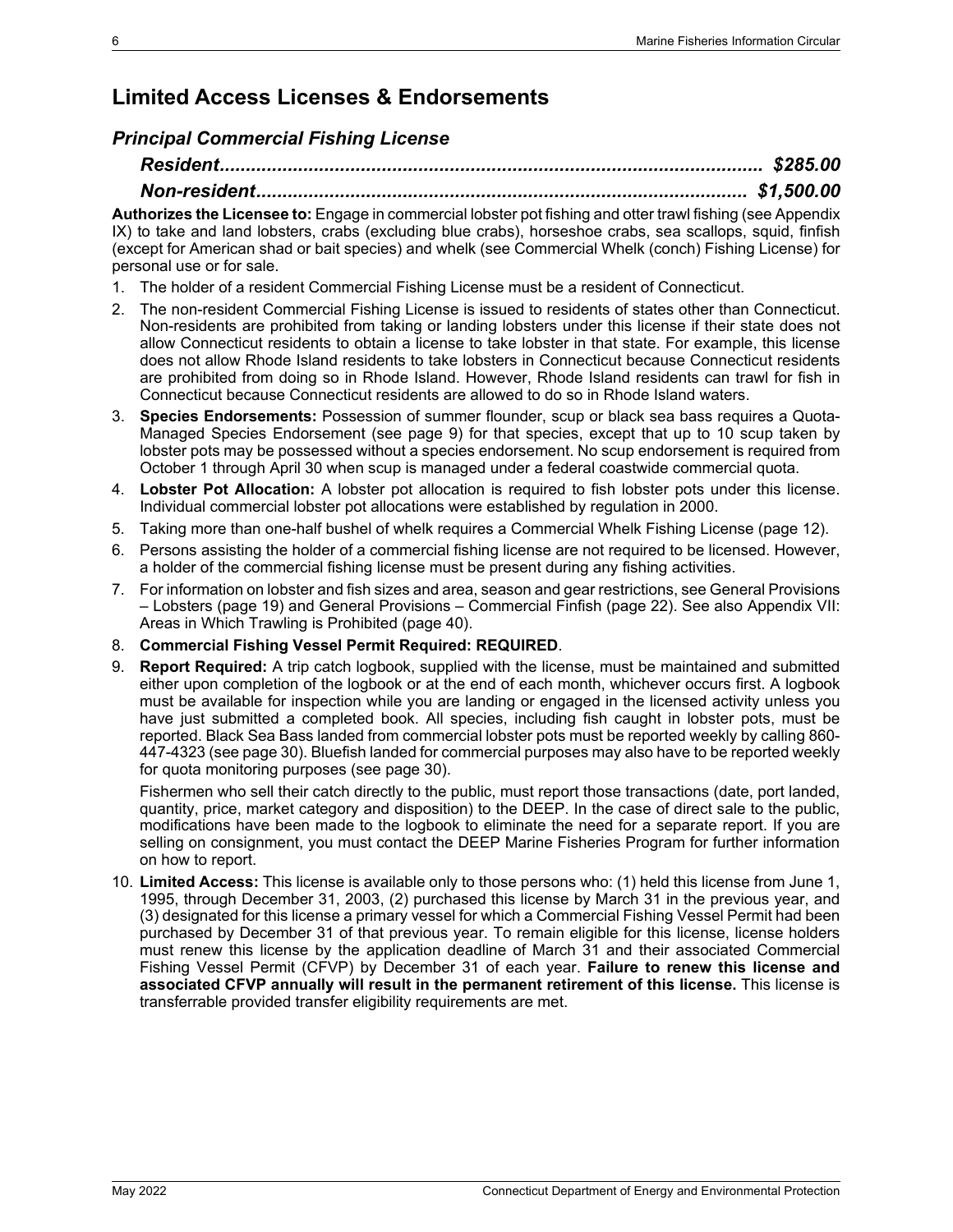### *Commercial Lobster Pot Fishing License*

### *Resident........................................................................................................ \$190.00*

### *Non-resident................................................................................................. \$285.00*

#### **NOTE: Consider the open access Restricted Commercial Lobster Pot Fishing License as a less expensive alternative to this license if you no longer plan to fish more than 50 pots.**

**Authorizes the Licensee to:** Engage in commercial lobster pot fishing to take and land lobsters, crabs (excluding blue crabs), sea scallops, squid, finfish (except for American shad or bait species) and whelk (See [Commercial Whelk \(conch\) Fishing License](#page-17-0) on page [12\)](#page-17-0) for personal use or for sale. Either the Principal Commercial Fishing License or the Commercial Lobster Pot Fishing License can be held; holding both is not a requirement.

- 1. The holder of a resident commercial lobster pot license must be a resident of Connecticut.
- 2. The non-resident Commercial Lobster Pot Fishing License is issued to residents of states other than Connecticut. Non-residents are prohibited from obtaining this license if their state does not allow Connecticut residents to obtain a license to take lobster in that state. For example, this license does not allow Rhode Island residents to take lobsters in Connecticut because Connecticut residents are prohibited from doing so in Rhode Island.
- 3. **Species Endorsements:** Possession of summer flounder, scup or black sea bass requires a Quota-Managed Species Endorsement (see page [9\)](#page-14-0) for that species, except that up to 10 scup taken by lobster pots, may be possessed without a species endorsement. Black Sea Bass landed from commercial lobster pots must be reported weekly by calling 860-447-4323 (see page 30).
- 4. **Lobster Pot Allocation:** A commercial lobster pot allocation is required to fish lobster pots under this license. Individual lobster pot allocations were established by regulation in 2000.
- 5. The use of any gear other than lobster pots is not allowed with this license.
- 6. Taking more than one-half bushel of whelk requires a Commercial Whelk Fishing License (page [12\)](#page-17-0).
- 7. Persons assisting the holder of a commercial lobster pot license are not required to be licensed. However, a holder of the commercial lobster pot license must be present during any fishing activities.
- 8. For information on lobster and fish size, area, season and gear restrictions, see [General Provisions –](#page-24-0) [Lobsters](#page-24-0) (page [19\)](#page-24-0) and [General Provisions –](#page-27-0) Commercial Finfish (page [22\)](#page-26-0).
- 9. **Commercial Fishing Vessel Permit: REQUIRED.**
- 10. **Report Required:** A trip catch logbook, supplied with the license, must be maintained and submitted either upon completion of the logbook or at the end of each month, whichever occurs first. A logbook must be available for inspection while you are landing or engaged in the licensed activity unless you have just submitted a completed book. All species, including fish caught in lobster pots, must be reported. Bluefish landed for commercial purposes may also have to be reported weekly for quota monitoring purposes (see page [30\)](#page-35-4).

Fishermen who sell their catch directly to the public, must report those transactions (date, port landed, quantity, price, market category and disposition) to the DEEP. In the case of direct sale to the public, modifications have been made to the logbook to eliminate the need for a separate report. If you are selling on consignment, you must contact the DEEP Marine Fisheries Program for further information on how to report.

<span id="page-12-1"></span><span id="page-12-0"></span>11. **Limited Access:** This license is available only to those persons who: (1) held this license from June 1, 1995, through December 31, 2003, (2) purchased this license by March 31 in the previous year, and (3) designated for this license a primary vessel for which a Commercial Fishing Vessel Permit had been purchased by December 31 of that previous year. To remain eligible for this license, license holders must renew this license by the application deadline of March 31 and their associated Commercial Fishing Vessel Permit (CFVP) by December 31 of each year. **Failure to renew this license and associated CFVP annually will result in the permanent retirement of this license.** This license is transferrable provided transfer eligibility requirements are met.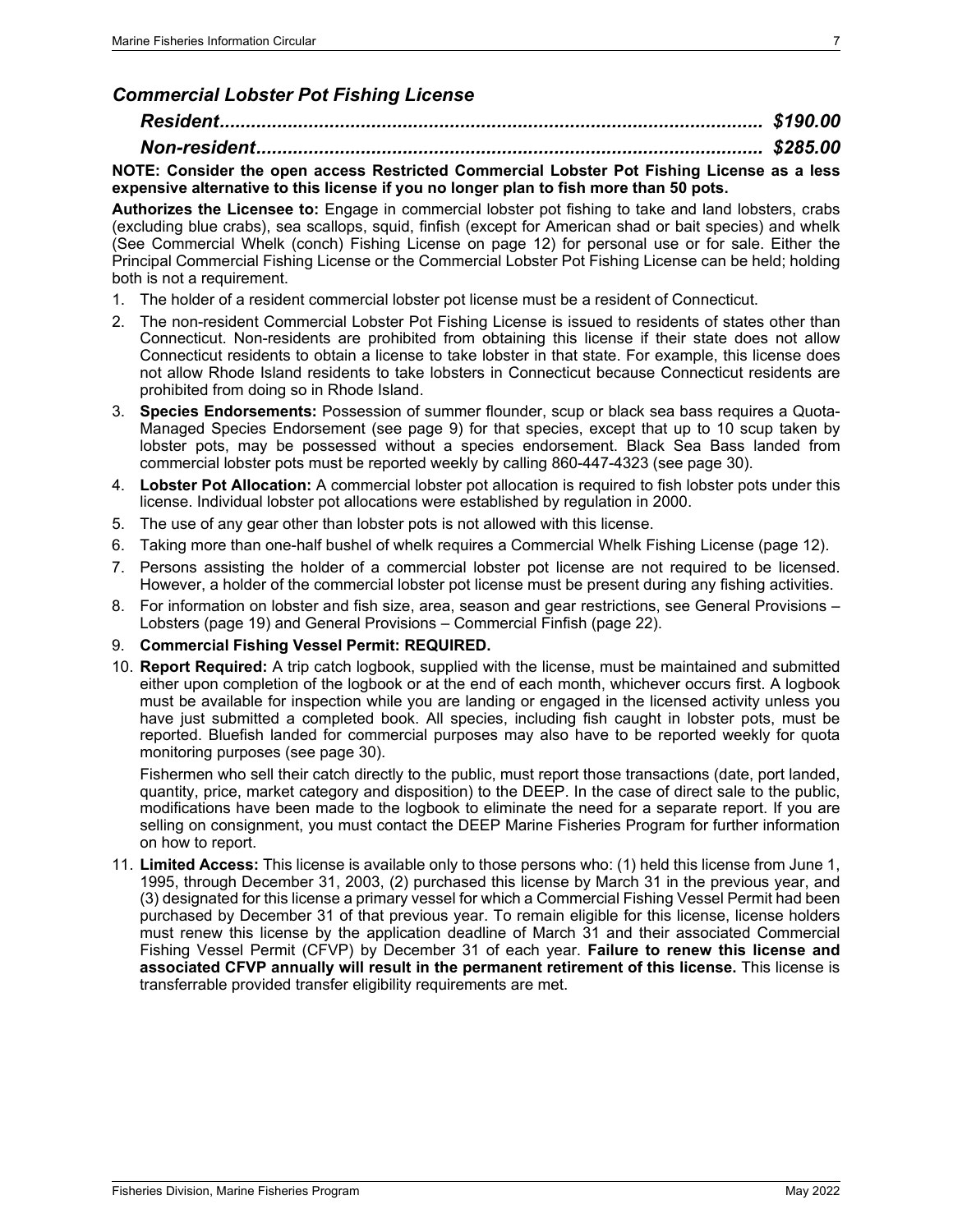### *General Commercial Fishing (Finfish) License, Creel Limited*

| (License holders cannot exceed sport fishery creel limits when using hooks.) |  |
|------------------------------------------------------------------------------|--|
|                                                                              |  |
|                                                                              |  |

### <span id="page-13-0"></span>*General Commercial Fishing (Finfish) License, Non-Creel Limited*

*(License holders can exceed sport fishery creel limits when using hooks.)*

*Resident........................................................................................................ \$375.00*

*Non-resident................................................................................................. \$625.00*

**NOTE: Consider the open access Restricted Commercial Fishing License as a less expensive alternative to this license.** 

**Authorizes the Licensee to:** Use gill nets, seines, traps, fish pots, cast nets, fykes, scoop nets, eel pots or similar devices to take and land squid and finfish (except for American shad or bait species), for commercial purposes or for sale, in inland or marine waters in which the use of such gear is permitted; also, to use hook and line for commercial purposes in the marine district only (commercial angling is prohibited in the inland district) and to take horseshoe crabs by hand (requires a Horseshoe Crab Hand-Harvest Endorsement.)

- 1. See [General Provisions –](#page-27-0) Commercial Finfish (Page [22\)](#page-26-0).
- 2. **Species Endorsements:** Possession of summer flounder, scup or black sea bass requires a Quota Managed Species Endorsement (see page [12\)](#page-17-0) for that species. Hand-harvest of horseshoe crabs also requires a Quota-Managed Species Endorsement. No endorsement is required to take horseshoe crabs by other means. No scup endorsement is required from October 1 through April 30 when scup is managed under a federal coastwide commercial quota.
- 3. Non-residents are prohibited from taking or landing eels if their state does not allow Connecticut residents to obtain a license to take or land eels in that state.
- 4. Except for taking horseshoe crabs by hand, persons assisting the holder of a General Commercial Fishing (Finfish) License are not required to be licensed. However, a holder of the General Commercial Fishing (Finfish) License must be present during any fishing activities. All persons taking horseshoe crabs by hand must be licensed. Persons assisting in the transport of horseshoe crabs from the beach to vehicles need not have a license.
- 5. Taking more than one-half bushel of whelk requires a Commercial Whelk Fishing License (page [12\)](#page-17-0).
- 6. This license is not required for, and does not authorize, the take of certain bait species. See Inland and Marine Bait License on page [14.](#page-19-1)
- 7. A list of species that may be taken commercially in the Inland District is provided in [Appendix V: Species](#page-44-0)  [That May Be Taken Commercially in the Inland District](#page-44-0) (page [39\)](#page-44-0).
- 8. All fyke and trap nets must be buoyed. The buoy shall be marked with the license number of the owner in black figures on a light background. These figures must be not less than six inches long and each stroke must be at least one-half inch wide. The buoy must be maintained in a conspicuous place at or near the heart of the trap or fyke.
- 9. Trap nets shall not be used to take any fish in the area lying between lines drawn south in Long Island Sound to the New York state line from Fenwick Dock, Old Saybrook and from Mill Creek (Mile Creek), Old Lyme.
- 10. The terminal buoys of all gill nets and seines must be marked with the owner's license number.
- 11. **Commercial Fishing Vessel Permit: REQUIRED** (unless the activities authorized by this license are conducted without the aid of a boat (see page [10\)](#page-15-0).
- 12. **Report Required:** A trip catch logbook, supplied with the license, must be maintained and submitted either upon completion of the logbook or at the end of each month, whichever occurs first. A logbook must be available for inspection while you are landing or engaged in the licensed activity unless you have just submitted a completed book. All species must be reported. Bluefish landed for commercial purposes may also have to be reported weekly for quota monitoring purposes (see page [30\)](#page-35-4).

Fishermen who sell their catch directly to the public, must report those transactions (date, port landed, quantity, price, market category and disposition) to the DEEP. In the case of direct sale to the public, modifications have been made to the logbook to eliminate the need for a separate report. If you are selling on consignment, you must contact the DEEP Marine Fisheries Program for further information on how to report.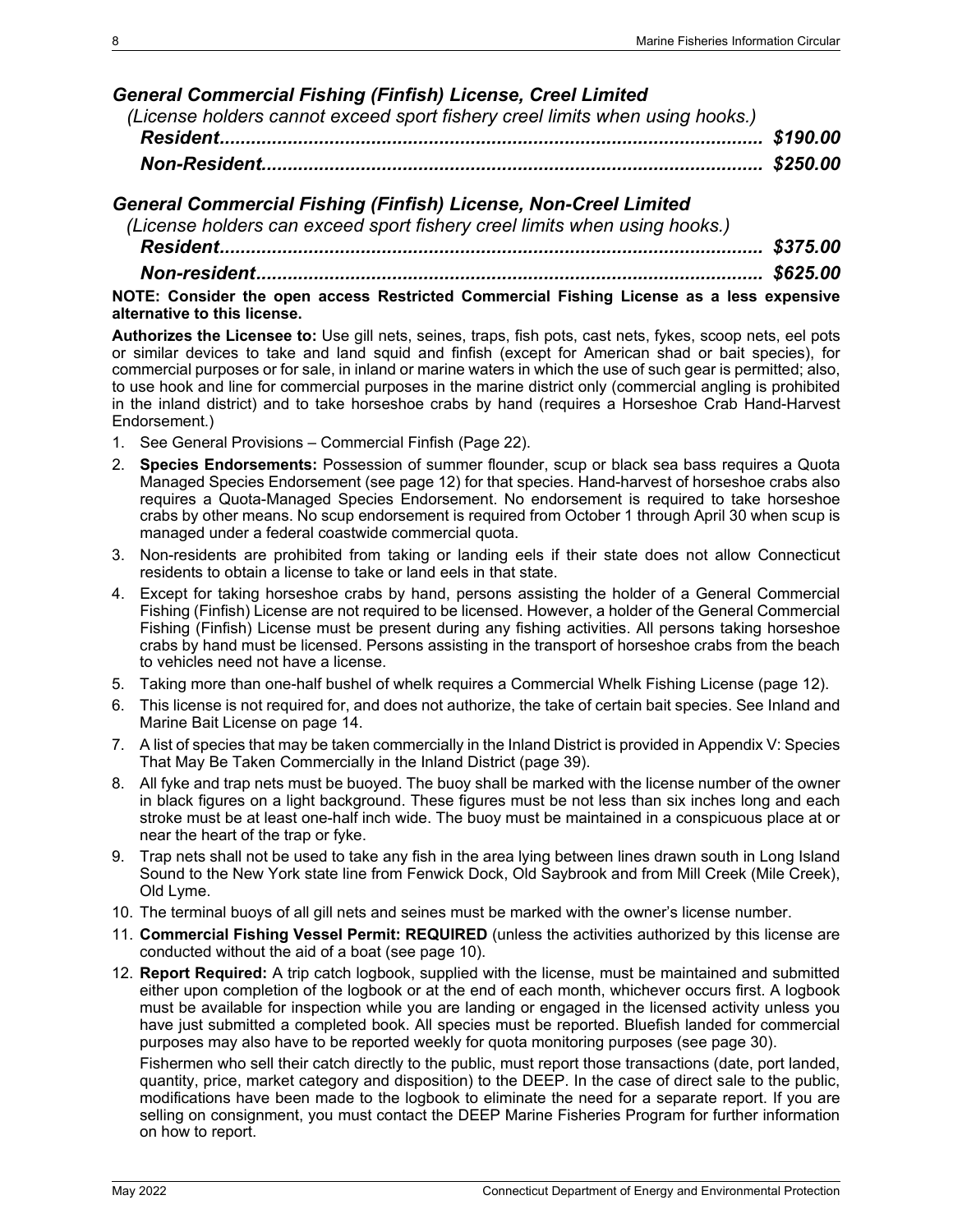<span id="page-14-3"></span>13. **Limited Access:** This license is available only to those persons who: (1) held this license from June 1, 1995, through December 31, 2003, (2) purchased this license by March 31 in the previous year, and (3) designated for this license a primary vessel for which a Commercial Fishing Vessel Permit had been purchased by December 31 of that previous year. To remain eligible for this license, license holders must renew this license by the application deadline of March 31 and their associated Commercial Fishing Vessel Permit (CFVP) by December 31 of each year. **Failure to renew this license and associated CFVP annually will result in the permanent retirement of this license.** This license is transferrable provided transfer eligibility requirements are met.

### <span id="page-14-0"></span>*Quota-Managed Species Endorsements*

*All Applicants................................................................................................. \$15.00* **Authorizes the Licensee to:** Possess and land state quota-managed species taken for commercial purposes. State quota-managed species include black sea bass, scup, summer flounder and horseshoe crabs (horseshoe crab endorsement is required for hand-harvest only).

- 1. To qualify, applicants must have held a Quota-Managed Species Endorsement for the species of interest in the previous year. Black Sea Bass Quota-Managed Species Endorsements, Scup Quota-Managed Species Endorsements, and Summer Flounder License Quota-Managed Species Endorsement were last issued in 2003 to license holders that met certain criteria based on their commercial fishing history. Horseshoe Crab Hand-Harvest Quota-Managed Species Endorsements were last issued in 2006. New endorsements are not presently being issued.
- 2. In some cases, a Quota-Managed Species Endorsement is not required to take small quantities of quota-managed species when such quantities are exempt under agency regulations. For example, regulations allow 10 scup to be taken in commercial lobster pots without an endorsement for those species. Similarly, up to 60 scup can be taken by holders of a Restricted Commercial Fishing (Finfish) License without an endorsement. A Scup Quota-Managed Species Endorsement is not required from October 1 through April 30 when the species is managed under a federal coastwide commercial quota. Although bluefish and smooth dogfish are state-quota managed species, no endorsement is required to harvest these open access species.
- 3. License Endorsement Letter holders must purchase a license endorsement for each species they qualify for every year by the application deadline of March 31<sup>st</sup> to retain their eligibility for their endorsement for that species. **Failure to renew a Quota-Managed Species Endorsement by the application deadline will result in the permanent retirement of that endorsement**.
- 4. **Limited Access:** Quota-managed species license endorsements are available only to those persons who have previously qualified for endorsement based on past participation in the fishery and who renewed their individual endorsements by March 31 of the previous year. Currently, no new quota managed species endorsements are being issued. The only way to acquire a quota managed species endorsement(s) is via the acquisition of a limited access commercial fishing license that has undergone review by the Marine Fisheries Program through the license transfer process and confirmed as eligible based on statutory requirements (see page 2 for additional details)

# <span id="page-14-1"></span>**Open Access Licenses**

#### <span id="page-14-2"></span>*Commercial Landing Vessel Operator's License*

*All Applicants............................................................................................... \$500.00*

**Authorizes the Licensee to:** Operate a vessel used to land finfish, lobsters, squid, crabs including horseshoe crabs, whelk (See [Commercial Whelk \(conch\) Fishing License\)](#page-17-0), and sea scallops for personal use or for sale, taken in commercial fishing conducted exclusively outside of Connecticut state waters. Fishing in Connecticut waters is prohibited.

- 1. This license is issued to fishermen who are not authorized to fish in Connecticut waters and to residents of states that do not issue commercial fishing licenses to Connecticut residents. Holders of a Connecticut commercial fishing license that covers the method used to take the catch are not required to obtain a landing license.
- 2. **Species Endorsements:** Possession of summer flounder, scup or black sea bass requires a Quota-Managed Species Endorsement (see page [9\)](#page-14-0) for that species, except that up to 10 scup taken by lobster pots, may be possessed without a species endorsement. No scup endorsement is required from October 1 through April 30 when scup is managed under a federal coastwide commercial quota.
- 3. Taking more than one-half bushel of whelk requires a Commercial Whelk Fishing License (page [12\)](#page-17-0).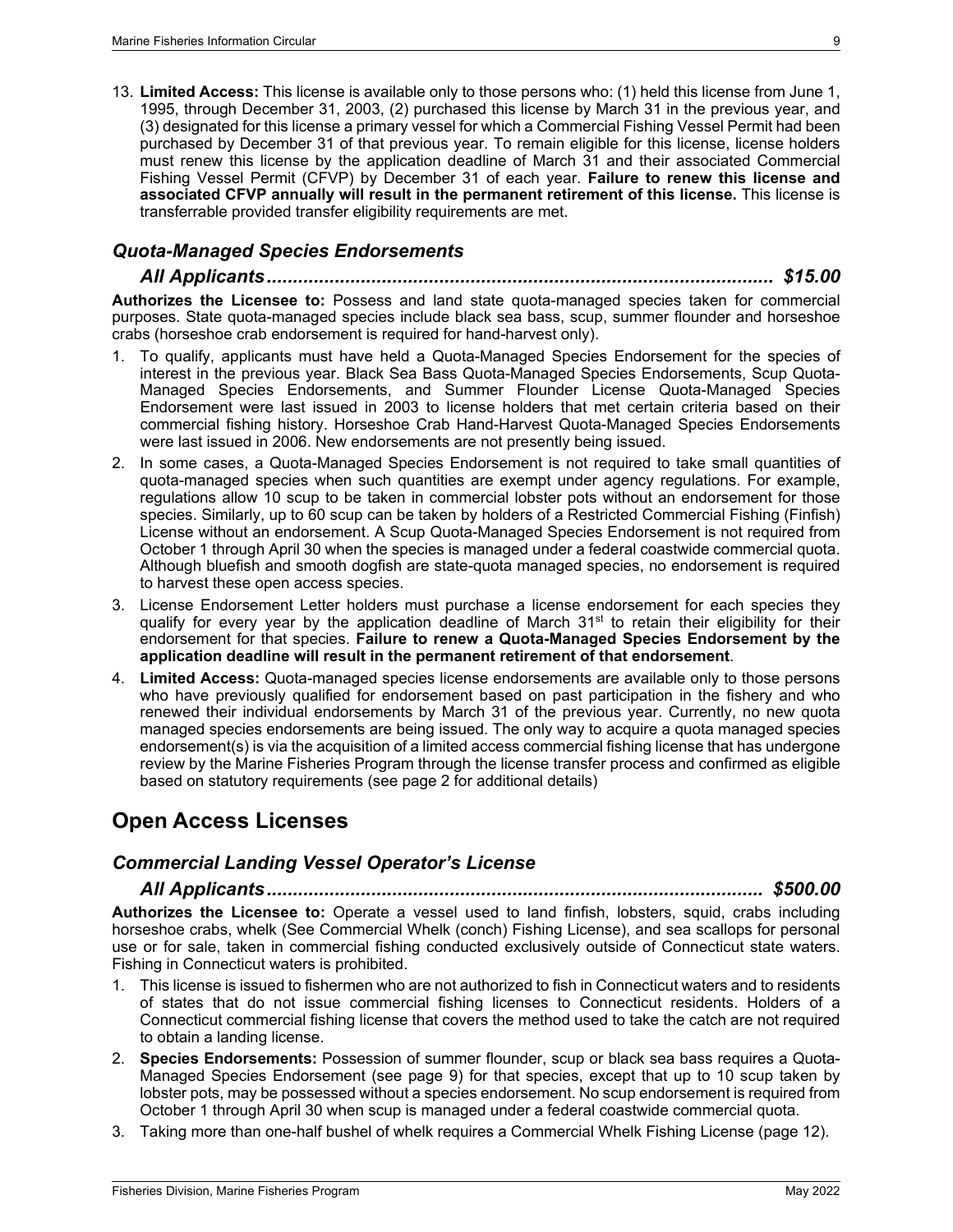#### 4. **Commercial Fishing Vessel Permit: REQUIRED.**

5. **Report Required:** A trip catch logbook, supplied with the license, must be maintained and submitted either upon completion of the logbook or at the end of each month, whichever occurs first. A logbook must be available for inspection while you are landing or engaged in the licensed activity unless you have just submitted a completed book. All species must be reported. Bluefish landed for commercial purposes may also have to be reported weekly for quota monitoring purposes (see page [30\)](#page-35-4).

Fishermen who sell their catch directly to the public, must report those transactions (date, port landed, quantity, price, market category and disposition) to the DEEP. In the case of direct sale to the public, modifications have been made to the logbook to eliminate the need for a separate report. If you are selling on consignment, you must contact the DEEP Marine Fisheries Program for further information on how to report.

6. **OPEN ACCESS:** This license is available for purchase with no restriction based on past participation in commercial fishing. There is no requirement to renew this license by an application deadline. This license is not transferrable.

### <span id="page-15-0"></span>*Commercial Fishing Vessel Permit*

*All Applicants............................................................................................... \$100.00*

**Authorizes:** Use of a vessel for activities authorized under the following licenses: Principal Commercial Fishing, General Commercial Fishing (Finfish license), Commercial Lobster Pot Fishing, Commercial Landing, Commercial Horseshoe Crab Fishing, or Commercial Pound Net Fishing. During commercial fishing, a holder of the relevant Connecticut commercial fishing license listed above must be present, except that an unlicensed fisherman may operate a pound net with the permission of the pound net registrant.

- 1. Each vessel engaged in Principal Commercial Fishing, General Commercial Fishing (Finfish license), Commercial Lobster Pot Fishing, Commercial Landing, Commercial Horseshoe Crab Fishing, or Commercial Pound Net Fishing is required to have a Commercial Fishing Vessel Permit. A license plate is not issued with the Commercial Fishing Vessel Permit.
- 2. While tending a pound net, only the principal vessel is required to have a vessel permit.
- 3. **Report Required:** None.
- 4. **Open Access:** This permit is available for purchase with no restriction based on past participation in commercial fishing. **However, holders of a limited access license (i.e. Principal Commercial Fishing License, General Commercial Fishing (Finfish) License, Commercial Lobster Pot Fishing License, or Commercial Horseshoe Crab Fishing License) must obtain a commercial fishing vessel permit annually in order to remain eligible to renew their limited access license.** This permit is not transferrable.

### <span id="page-15-1"></span>*Commercial Shad Fishing License*

#### *All Applicants............................................................................................... \$200.00*

**Authorizes the Licensee to:** Use gill nets, seines, dip or scoop nets in the main body of the Connecticut River south of the Putnam Bridge in Glastonbury/Wethersfield to take or land American shad.

- 1. The open season for taking American shad is from April 1 through June 15.
- 2. Persons assisting the holder of a Commercial Shad License are not required to be licensed. Licensed American shad fishermen who wish to take catfish as a by-catch species during the shad season must also possess a General Commercial Fishing (Finfish) License.
- 3. The terminal buoys of all gill nets and seines must be marked with the owner's license number.
- 4. **Commercial Fishing Vessel Permit: Not Required.**
- 5. **Report Required:** A trip catch logbook, supplied with the license, must be maintained and submitted either upon completion of the logbook or at the end of each month, whichever occurs first. A logbook must be available for inspection while you are landing or engaged in the licensed activity unless you have just submitted a completed book. Reports are only required for the open shad season (April through June).

Fishermen who sell their catch directly to the public, must report those transactions (date, port landed, quantity, price, market category and disposition) to the DEEP. In the case of direct sale to the public, modifications have been made to the logbook to eliminate the need for a separate report. If you are selling on consignment, you must contact the DEEP Marine Fisheries Program for further information on how to report.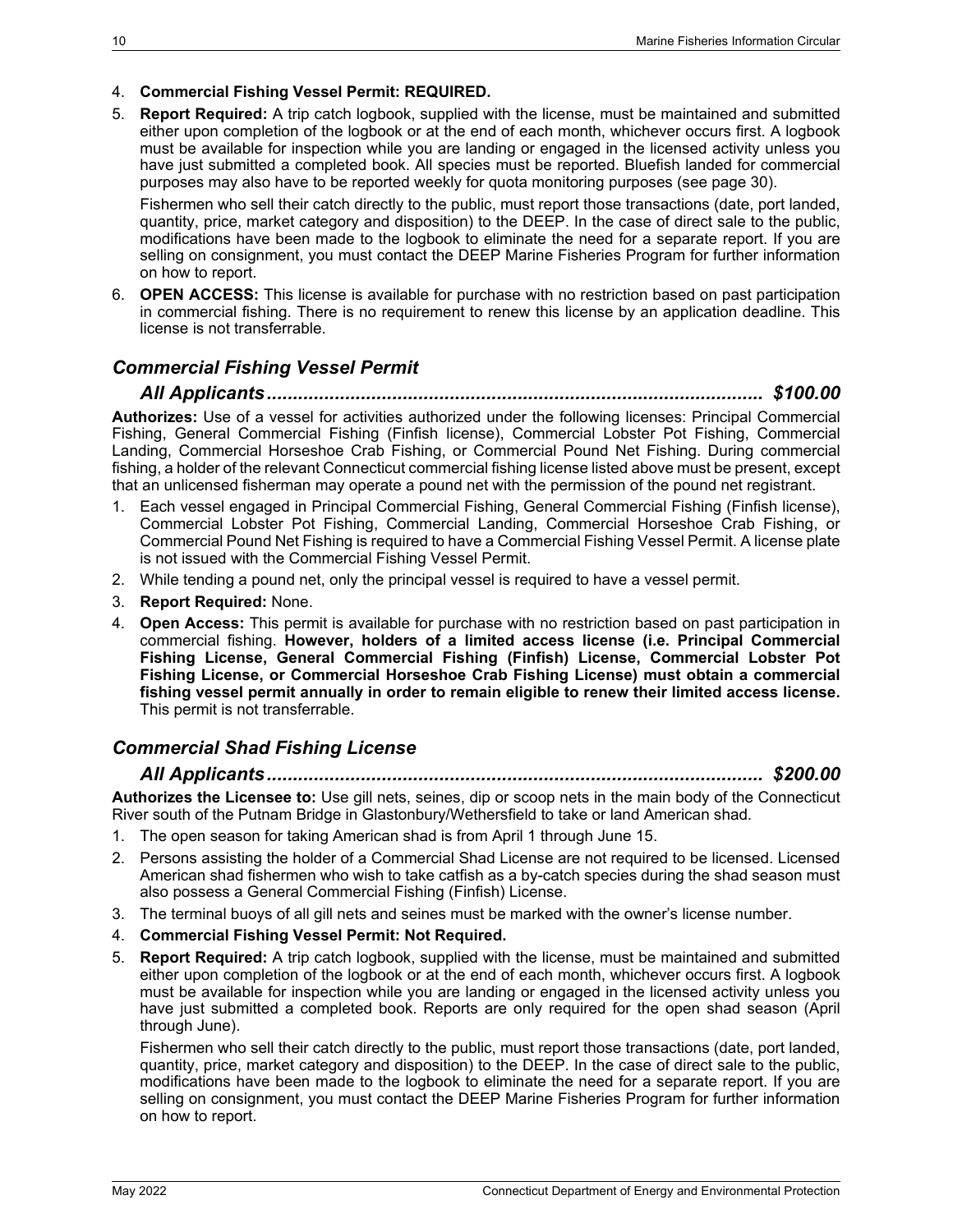#### **Prohibited:**

- 1. The use of gill nets constructed of single or multiple strand monofilament is prohibited from sunrise to sunset. The monofilament twine thickness shall be no greater than 0.28mm (#69).
- 2. Taking finfish other than American shad, see General Commercial Fishing (Finfish) License on pag[e 7.](#page-12-1)
- 3. Commercial fishing for American shad from sundown Friday to sundown Sunday except by the use of a scoop net.
- 4. The use of nets with mesh size less than five inches stretched mesh.
- 5. Retention of American shad if taken by commercial gear in the following areas:
	- 1. Salmon River 4. Eight Mile River 7. Upper Connecticut River\*<br>2. Salmon River Cove 5. Scantic River
	- 2. Salmon River Cove<br>3. Hamburg Cove
	- 6. Farmington River

\* In the main body of the Connecticut River upstream of the William H. Putnam Bridge on Route 3 (Glastonbury-Wethersfield).

6. **OPEN ACCESS:** This license is available for purchase with no restriction based on past participation in commercial fishing. There is no requirement to renew this license by an application deadline. This license is not transferrable.

### <span id="page-16-0"></span>*Restricted Commercial Fishing License*

# *Resident........................................................................................................ \$125.00*

### *Non-resident................................................................................................. \$250.00*

**Authorizes the Licensee to:** Engage in commercial fishing using hook and line to take and land squid and finfish (except for American shad or bait species), in the marine district only (commercial angling is prohibited in the inland district) and to take menhaden only by use of a gillnet not more than 200 feet in length provided the net is manually set and retrieved and personally attended when in use.

- 1. See [General Provisions –](#page-27-0) Commercial Finfish (Page [22\)](#page-26-0).
- 2. **Species Endorsements:** Possession of summer flounder, scup or black sea bass requires a Quota-Managed Species Endorsement (see page [9\)](#page-14-3) for that species, except that a limited amount of scup may be possessed without a species endorsement (see [www.ct.gov/deep/TL](http://www.ct.gov/deep/TL) for current commercial fishery possession limits). No scup endorsement is required from October 1 through April 30 when scup is managed under a federal coastwide commercial quota.
- 3. Persons assisting the holder of a Restricted Commercial Fishing License are not required to be licensed. However, a holder of the Restricted Commercial Fishing License must be present during any fishing activities.
- 4. The terminal buoys of all gill nets and seines must be marked with the owner's license number.
- 5. **Commercial Fishing Vessel Permit: Not Required**.
- 6. **Report Required:** A trip catch logbook, supplied with the licenses, must be maintained and submitted either upon completion of the logbook or at the end of each month, whichever occurs first. A logbook must be available for inspection while you are landing or engaged in the licensed activity unless you have just submitted a completed book. All species must be reported. Bluefish landed for commercial purposes may also have to be reported weekly for quota monitoring purposes (see page [30\)](#page-35-4).

Fishermen who sell their catch directly to the public, must report those transactions (date, port landed, quantity, price, market category and disposition) to the DEEP. In the case of direct sale to the public, modifications have been made to the logbook to eliminate the need for a separate report. If you are selling on consignment, you must contact the DEEP Marine Fisheries Program for further information on how to report.

<span id="page-16-1"></span>7. **Open Access:** This license is available for purchase with no requirement for past participation in commercial fishing. There is no requirement to renew this license by an application deadline. This license is not transferrable.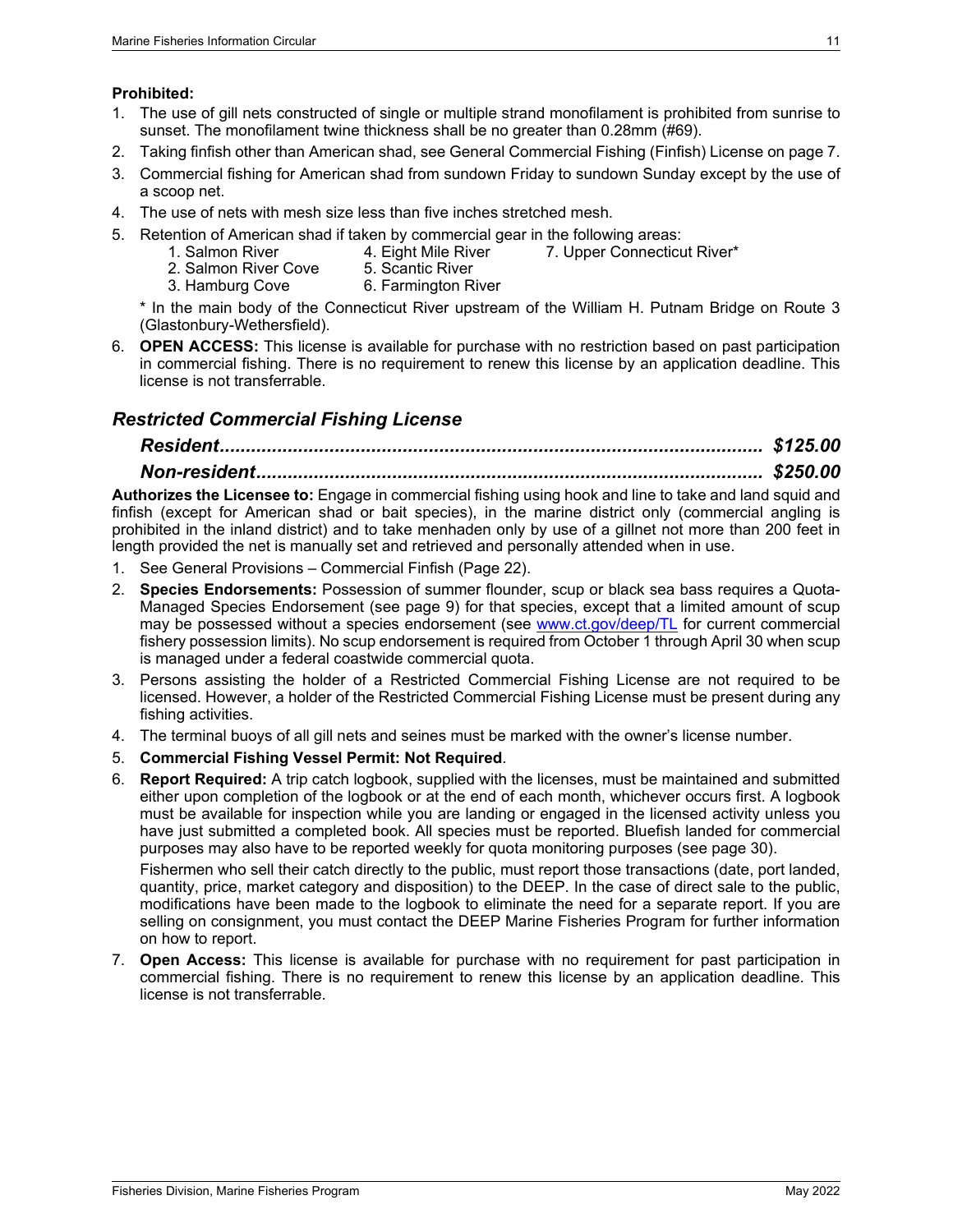### *Restricted Commercial Lobster Pot Fishing License*

### *Resident........................................................................................................ \$125.00 Non-resident................................................................................................. \$250.00*

**Authorizes the Licensee to:** Use *not more than* 50 lobster pots or traps to take and land lobsters, crabs (excluding blue crabs) and finfish (except for American shad or bait species) for personal use or for sale. *Note: if and until the department gets approval from the Atlantic States Marine Fisheries Commission to issue new lobster pot allocations, this license can only be utilized by former commercial lobster license holders who allowed their limited access license to lapse.*

- 1. The holder of a resident commercial lobster pot license must be a resident of Connecticut.
- 2. The non-resident Commercial Lobster Pot Fishing License is issued to residents of states other than Connecticut. Non-residents are prohibited from obtaining this license if their state does not allow Connecticut residents to obtain a license to take lobster in that state. For example, this license does not allow Rhode Island residents to take lobsters in Connecticut because Connecticut residents are prohibited from doing so in Rhode Island.
- 3. **Species Endorsements:** Possession of summer flounder, scup or black sea bass requires a Quota-Managed Species Endorsement (see page [9\)](#page-14-0) for that species, except that up to 10 scup taken by lobster pots, may be possessed without a species endorsement.
- 4. **Lobster Pot Allocation:** A commercial lobster pot allocation is required to fish lobster pots under this license. Individual lobster pot allocations were established by regulation in 2000.
- 5. The use of any gear other than lobster pots is not allowed with this license.
- 6. Persons assisting the holder of a Commercial Lobster Pot Fishing License are not required to be licensed. However, a holder of the Commercial Lobster Pot Fishing License must be present during any fishing activities.
- 7. For information on lobster and fish size, area, season and gear restrictions, see [General Provisions –](#page-24-0) [Lobsters](#page-24-0) (page [19\)](#page-24-0) and [General Provisions –](#page-27-0) Commercial Finfish (page [22\)](#page-26-0).
- 8. **Commercial Fishing Vessel Permit: Not Required.**
- 9. **Report Required:** A trip catch logbook, supplied with the license, must be maintained and submitted either upon completion of the logbook or at the end of each month, whichever occurs first. A logbook must be available for inspection while you are landing or engaged in the licensed activity unless you have just submitted a completed book. All species must be reported. Bluefish landed for commercial purposes may also have to be reported weekly for quota monitoring purposes (see page [30\)](#page-35-4).

Fishermen who sell their catch directly to the public, must report those transactions (date, port landed, quantity, price, market category and disposition) to the DEEP. In the case of direct sale to the public, modifications have been made to the logbook to eliminate the need for a separate report. If you are selling on consignment, you must contact the DEEP Marine Fisheries Program for further information on how to report.

10. **Open Access:** This license is available for purchase with no requirement for prior participation in the lobster fishery. However, **holders of this license must have an existing commercial lobster pot allocation to make use of this license**. There is no requirement to renew this license by an application deadline. This license is not transferrable.

### <span id="page-17-0"></span>*Commercial Whelk (conch) Fishing License*

*All Applicants............................................................................................... \$100.00* **Authorizes the Licensee to:** Possess and land more than one-half bushel of whelk (conch) species for personal use or for sale. No license is required to take up to one-half bushel of whelk daily for personal use or for sale.

- 1. Effective January 1, 2016, DEEP assumed licensing and management authority for whelk (conch).
- 2. No additional fishing license is required to take whelk by hand or by whelk pot. A separate license is required to fish lobster pots, otter trawls or other gear to take whelk. See [Limited Access Licenses &](#page-11-0)  [Endorsements](#page-11-0) on page [6](#page-11-0) for the license required for each gear. Whelk may also be taken by clam or oyster dredge which requires appropriate permitting from the Department of Agriculture, Aquaculture Program.
- 3. Persons assisting the holder of a Commercial Whelk Fishing License are not required to be licensed. However, a holder of a Commercial Whelk Fishing License must be present during any fishing activities.
- 4. **Commercial Fishing Vessel Permit: Not Required.**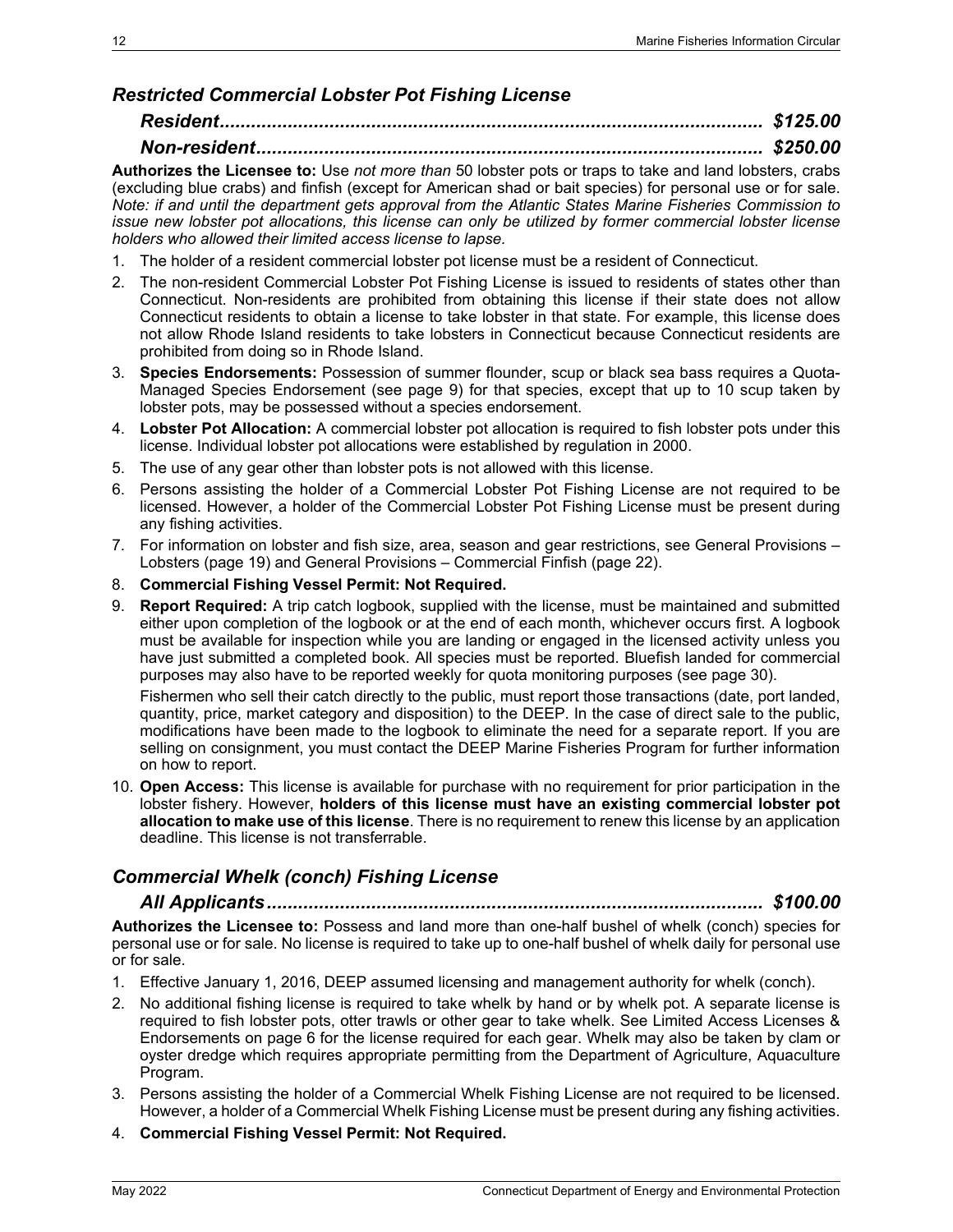5. **Report Required:** A trip catch logbook, supplied with the license, must be maintained and submitted either upon completion of the logbook or at the end of each month, whichever occurs first. A logbook must be available for inspection while you are landing or engaged in the licensed activity unless you have just submitted a completed book. All species must be reported. Bluefish landed for commercial purposes may also have to be reported weekly for quota monitoring purposes (see page [30\)](#page-35-4).

Fishermen who sell their catch directly to the public, must report those transactions (date, port landed, quantity, price, market category and disposition) to the DEEP. In the case of direct sale to the public, modifications have been made to the logbook to eliminate the need for a separate report. If you are selling on consignment, you must contact the DEEP Marine Fisheries Program for further information on how to report.

6. **Open Access:** This license is available for purchase with no requirement for prior participation in the lobster fishery. There is no requirement to renew this license by an application deadline. This license is not transferrable.

### <span id="page-18-0"></span>*Commercial Blue Crab Fishing License*

#### *All Applicants............................................................................................... \$150.00*

**Authorizes the Licensee to:** Use scoop or dip nets, hand lines or manually operated and personally attended devices described below to take and land blue crabs for commercial purposes.

- Manually closed caging devices similar to the Star Crab Trap.
- Circular, topless traps not exceeding 26 inches in diameter.
- Semi-circular or cylindrical traps not exceeding 12 inches in diameter with hinged entrances or ends controlled by drawstrings.
- 1. Blue crabs taken by any means other than those stated above must be returned immediately, and without avoidable injury, to the water from which taken.
- 2. A Commercial Blue Crab Fishing License is required for each individual involved in the taking of blue crabs for commercial purposes. A license plate is not issued with the blue crab license.
- 3. No license is required for taking blue crabs for personal use and not for sale.
- 4. **Commercial Fishing Vessel Permit: Not Required.**
- 5. **Report Required:** A trip catch logbook, supplied with the license, must be maintained and submitted either upon completion of the logbook or at the end of each month, whichever occurs first. A logbook must be available for inspection while you are landing or engaged in the licensed activity unless you have just submitted a completed book. Fishermen who sell their catch directly to the public, must report those transactions (date, port landed, quantity, price, market category and disposition) to the DEEP. In the case of direct sale to the public, modifications have been made to the logbook to eliminate the need for a separate report. If you are selling on consignment, you must contact the DEEP Marine Fisheries Program for further information on how to report.
- 6. **Open Access:** This license is available for purchase with no restriction based on past participation in commercial fishing. There is no requirement to renew this license by an application deadline. This license is NOT transferrable.

#### **Prohibited:**

- 1. Taking blue crabs from December 1 through April 30.
- 2. The taking, offering for sale or possession of egg bearing blue crabs or blue crabs from which the egg pouch or bunion has been removed.
- 3. The taking, offering for sale or possession of hard shell blue crabs less than 5 inches measured from tip to tip of the longest shell spikes, or any soft shell blue crab less than 3½ inches measured from tip to tip of the spikes.
- 4. The taking of blue crabs by lobster pot, trawl, pound net, seine, or any device other than those listed above.
- 5. Possession of uncooked blue crabs without the body shell (carapace) attached. Possession of more than two claws per body.
- 6. Use of Chesapeake-style box / cage traps.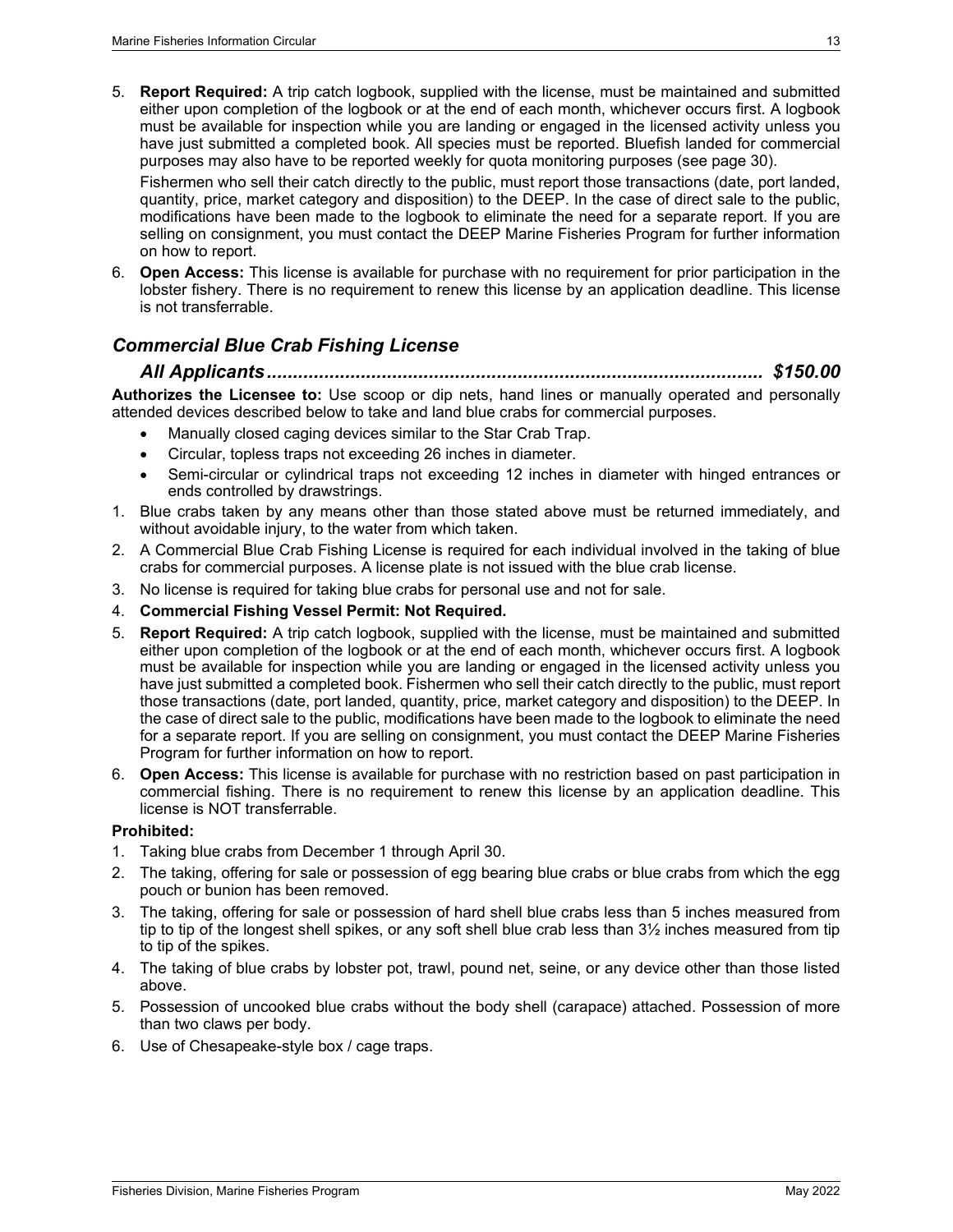### <span id="page-19-0"></span>*Marine Pound Net Registration*

### *All Applicants............................................................................................... \$285.00*

**Authorizes the Registrant to:** Use a pound net to take finfish, crabs (other than blue crabs), squid, and whelk (See [Commercial Whelk \(conch\) Fishing License\)](#page-17-0) but not lobsters, blue crabs or horseshoe crabs. Registrant does not have to be present during fishing operations.

- 1. No other fishing license or endorsement is required to operate, set or tend a pound net unless fluke (page [31\)](#page-36-1), scup (page [32\)](#page-37-1), or black sea bass (page [29\)](#page-34-6) are possessed, in which case the relevant quota-managed species endorsement is required. The applicant must include the location of the net on his application. All pound nets must be buoyed. The buoy must bear the registration number of the owner in black figures on a light background. The figures must be at least six inches long and each stroke must be at least 1/2 inch wide. The buoy must be maintained in a conspicuous place at or near the heart of the pound.
- 2. **The applicant must apply for and receive a "Structures, Dredging and Fill" permit issued by the DEEP Office of Long Island Sound Programs**.
- 3. **Species Endorsements:** Possession of summer flounder, scup or black sea bass requires a Quota-Managed Species Endorsement (see page [9\)](#page-14-0) for that species. No scup endorsement is required from October 1 through April 30 when scup is managed under a federal coastwide commercial quota.
- 4. A Commercial Whelk Fishing License is required to take more than one-half bushel of whelk.
- 5. Pound nets shall not be used to take any fish in the area lying between lines drawn south in Long Island Sound to the New York state line from Fenwick Dock, Old Saybrook, and from Mill Creek (Mile Creek), Old Lyme. Pound nets must be set at least one mile (5,280 feet) from the documented location of any other pound net.
- 6. **Commercial Fishing Vessel Permit: Required** for the principal vessel only, but not those vessels assisting a permitted vessel (see page [10\)](#page-15-0).
- 7. **Report Required:** A trip catch logbook, supplied with the license, must be maintained and submitted either upon completion of the logbook or at the end of each month, whichever occurs first. A logbook must be available for inspection while you are landing or engaged in the licensed activity unless you have just submitted a completed book. All species must be reported. Bluefish landed for commercial purposes may also have to be reported weekly for quota monitoring purposes (see page [30\)](#page-35-4).

Fishermen who sell their catch directly to the public, must report those transactions (date, port landed, quantity, price, market category and disposition) to the DEEP. In the case of direct sale to the public, modifications have been made to the logbook to eliminate the need for a separate report. If you are selling on consignment, you must contact the DEEP Marine Fisheries Program for further information on how to report.

8. **Open Access:** This license is available for purchase with no restriction based on past participation in commercial fishing. There is no requirement to renew this license by an application deadline. This license is not transferrable.

### <span id="page-19-1"></span>*Commercial Bait Fishing License*

**Authorizes the Licensee to:** Use seines, traps, dip nets, scoop nets, weirs or similar devices in the marine waters or inland waters respectively to take and land bait species. Use of gill nets or trawl nets is prohibited.

- 1. A listing of bait species is provided in [Appendix IV: Bait Species](#page-43-0) (page [38\)](#page-43-0).
- 2. A listing of demarcation lines between marine waters and the inland district is provided in [Appendix III:](#page-42-0)  [Demarcations between the Marine and Inland Districts](#page-42-0) (page [37\)](#page-42-0).
- 3. A listing of areas where inland commercial fishing is permitted is provided in [Areas of the Inland District](#page-31-0)  [Open to Commercial Fishing](#page-31-0) (page [26\)](#page-31-0).
- 4. All seines should be marked with the owner's plate number. All traps shall be buoyed and the buoys shall be marked in the same manner as pound nets (see page [14\)](#page-19-0).
- 5. **Commercial Fishing Vessel Permit: Not Required.**
- 6. **Report Required:** A trip catch logbook, supplied with the license, must be maintained and submitted either upon completion of the logbook or at the end of each month, whichever occurs first. A logbook must be available for inspection while you are landing or engaged in the licensed activity unless you have just submitted a completed book. All species must be reported. Fishermen who sell their catch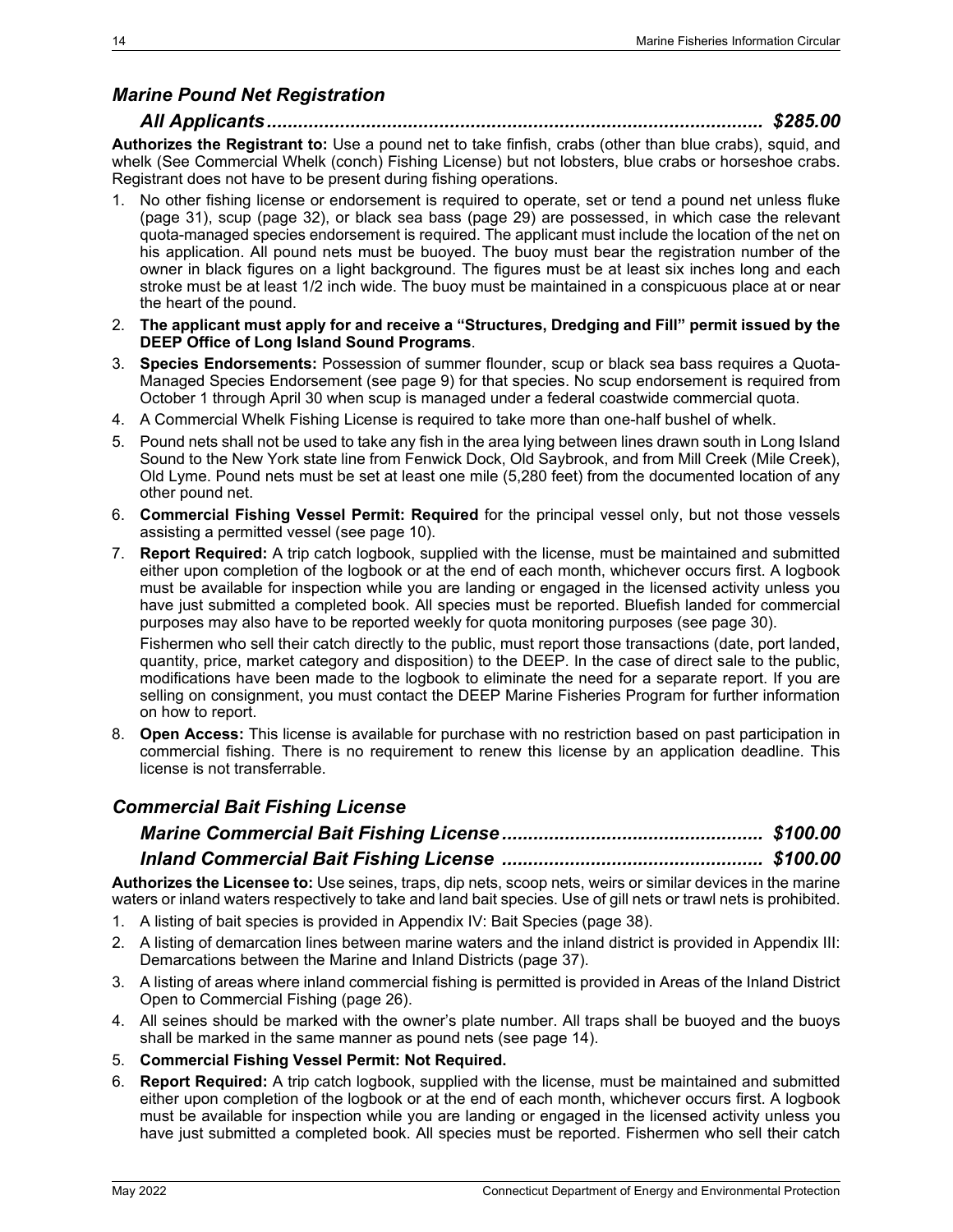directly to the public, must report those transactions (date, port landed, quantity, price, market category and disposition) to the DEEP. In the case of direct sale to the public, modifications have been made to the logbook to eliminate the need for a separate report. If you are selling on consignment, you must contact the DEEP Marine Fisheries Program for further information on how to report.

7. **Open Access:** This license is available for purchase with no restriction based on past participation in commercial fishing. There is no requirement to renew this license by an application deadline. This license is not transferrable.

# <span id="page-20-0"></span>**Dealer (Resale) Licenses**

### <span id="page-20-1"></span>*Seafood Dealer License*

#### *All Applicants............................................................................................... \$250.00*

1. **Authorizes the Licensee to:** Purchase, ship, consign, transfer, transport, barter, accept or pack any DEEP regulated species, except bait species, received directly from a commercial fisherman. DEEP regulated species are: lobsters, crabs, horseshoe crabs, squid, sea scallops, finfish and whelk. A Seafood Dealer License is required to receive DEEP regulated species directly from a commercial fisherman who landed that product in Connecticut, except that the ultimate consumer purchasing or otherwise receiving such product directly from a commercial fisherman is not required to be licensed. A license plate is not issued with the Seafood Dealer License. Holders of the Connecticut Seafood Dealer License and owners and employees of establishments in which lobster are sold may possess lobsters imported from areas in which the minimum length is less than the LMA 6 minimum length or greater than the LMA 6 maximum length provided they follow Connecticut regulations (see pag[e 20](#page-25-1) for details).

Fishermen, markets, stores and restaurants selling lobsters directly to the public cannot possess or offer for sale lobsters less than LMA 6 minimum length or greater than the LMA 6 maximum length.

- 2. Persons interested in dealing in molluscan shellfish (clams, mussels, oysters) should contact the Department of Agriculture, Bureau of Aquaculture at 203-874-0696.
- 3. **Report Required:** All transactions from licensed Connecticut commercial fishermen must be reported on forms provided for this purpose. These reports are required to be submitted at the end of each month. A report form must be submitted for each month for which the purchaser is licensed, even if none of the identified resources were purchased from commercial fishermen during that month. In this instance, complete and submit the form for the applicable month with the words *None Purchased*, your name, and license number. In addition, weekly summary reports are required for those species managed by a Connecticut State quota.

Fishermen who sell their catch directly to the public, must report those transactions (date, port landed, quantity, price, market category and disposition) to the DEEP in their logbook.

Seafood dealers who also hold a federal permit are required by federal regulations to report electronically. Since that data is shared with the DEEP, such dealers do not have to submit paper reports to the DEEP. They are however, bound by DEEP timeliness requirements and subject to the consequences of delinquent or incomplete reporting.

### <span id="page-20-2"></span>*Bait Dealer License*

#### *All Applicants................................................................................................. \$63.00*

**Authorizes the Licensee to:** Possess for the purpose of sale, to sell or to offer for sale any bait species listed in [Appendix IV: Bait Species](#page-43-0) (page 36). A license plate is not issued with the bait dealer license.

1. **Report Required:** Each bait dealer shall make an annual report on forms provided.

**Prohibited:** Possession of live carp or goldfish for any purpose on premises used by licensed bait dealers.

### <span id="page-20-3"></span>**For-Hire Registrations & Permits**

#### <span id="page-20-4"></span>*Party or Charter Fishing Vessel Registration*

*All Applicants............................................................................................... \$315.00* **NOTE:** Compare to Hunting and Fishing Guide Service Registration

**Authorizes the Registered Vessel to:** Operate as a party or charter boat or for-hire recreational vessel to take marine species in Connecticut waters or land marine species at Connecticut ports, regardless of where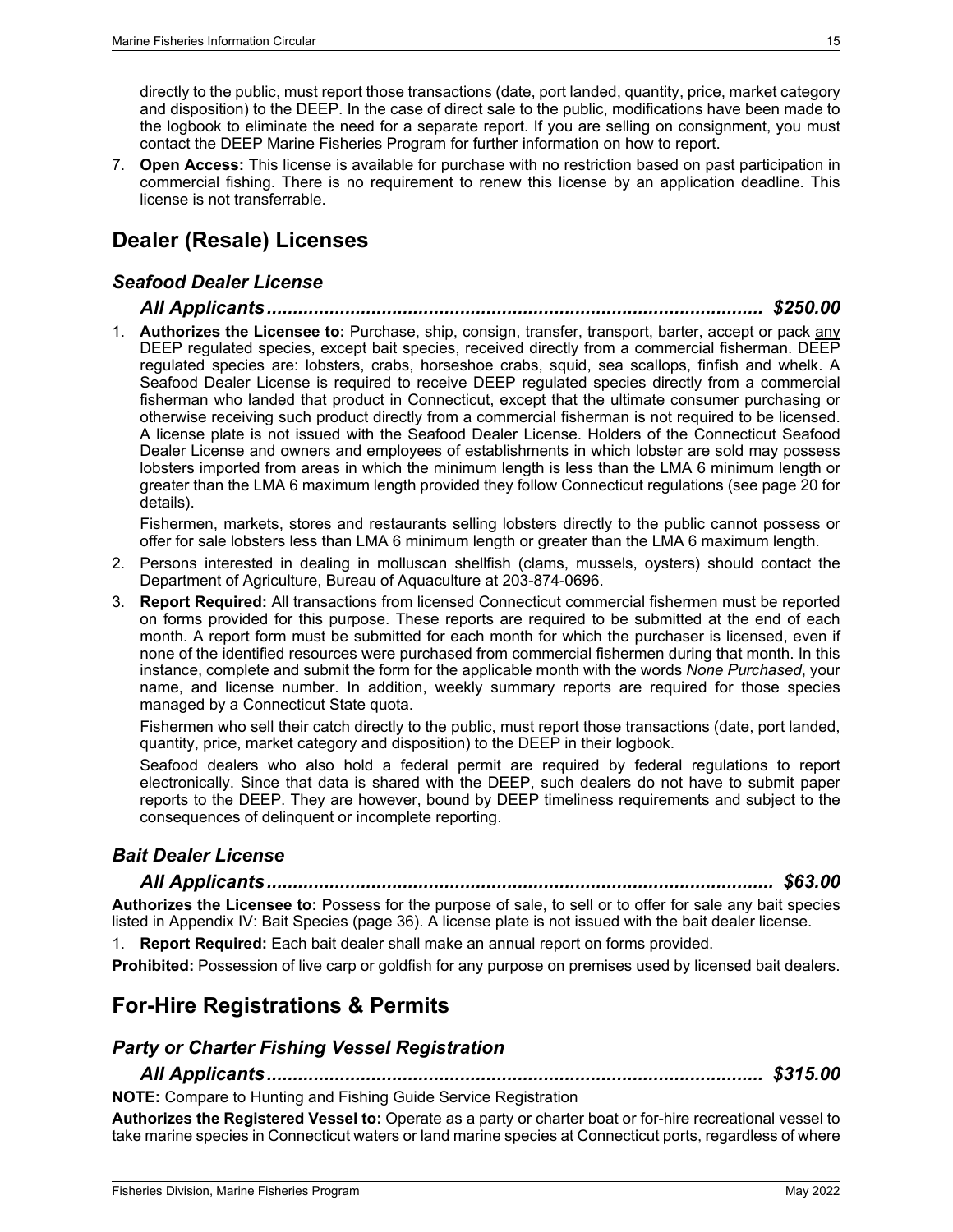those species are taken (e.g. tidal waters of the inland district). A separate Party or Charter Fishing Vessel Registration is required for each vessel operated for this purpose. Operators carrying two or fewer customers may choose the Hunting and Fishing Guide Service Registration instead of the Party or Charter Fishing Vessel Registration.

- 1. Paying passengers are exempt from the Marine Waters Fishing License requirement.
- 2. The owner, operator, or captain of the vessel may sell the boat's or crew's share of any tuna species catch as long as they meet all state and federal regulations. The sale of any other species is prohibited.
- 3. A current passenger-for-hire license issued by the United States Coast Guard is required.
- 4. **Commercial Fishing Vessel Permit: Not Required.**
- 5. **Connecticut Report Required:** Daily (paper) logbook catch reporting is required on trips taking black sea bass. Contact [deep.marine.fisheries@ct.gov](mailto:deep.marine.fisheries@ct.gov) for an option to report electronically. Federal permit holders who are required to report electronically (see below) need not complete and send a paper Connecticut logbook.

For all species, the DEEP participates in NOAA Fisheries' Marine Recreational Information Program (MRIP) by conducting interviews with marine recreational anglers in order to collect fishing trip and catch information. In 2003, NOAA Fisheries initiated a new "For Hire Survey" under the then MRFSS now MRIP to improve both data collection and estimation methods in the charter and party/head boat fishery. As part of the survey, DEEP personnel perform dockside interviews with charter boat anglers upon trip completion and conduct angler interviews while at sea onboard party/head boats to gather data on catch and catch composition. The DEEP only interviews vessels operating from Connecticut ports. In the other part of the survey, vessel captains are randomly contacted by telephone to estimate fishing effort. The submission of a state report form is not required (other than for black sea bass) at this time.

6. **Federal Permit Holders:** Vessels permitted to fish under Federal Northeast Multi-species (Groundfish) Fishery Management Plan requirements must submit Vessel Trip Reports (VTR's) to NOAA Fisheries.

#### *New Requirements for Electronic Vessel Trip Reporting in Federal For-Hire fisheries***.**

Effective March 12, 2018, electronic vessel trip reporting will be required for **all** vessels issued a Greater Atlantic Regional Fisheries Office (GARFO) charter/party permit for any of the following species **when** carrying passengers for hire:

- ♦ Summer Flounder ♦ Scup<br>♦ Black Sea Bass ♦ Atlan
- 
- 
- 
- ♦ Squid ♦ Butterfish  $\blacklozenge$  Tilefish, golden and blueline

 $\triangle$  Atlantic Mackerel

Electronic reports must be submitted through a NOAA-approved software application following the completion of a fishing trip.

For more information, contact Moira Kelly, Greater Atlantic Regional Coordinator for recreational fisheries, at (978-281-9218). You may also contact your [local port agent](http://www.greateratlantic.fisheries.noaa.gov/sed/portagents/portagents.html) for up to date rules or visit GARFO's recreational fishing web page: [https://greateratlantic.fisheries.noaa.gov/sustainable/recfishing/.](https://greateratlantic.fisheries.noaa.gov/sustainable/recfishing/)

7. **Open Access:** This registration is available for purchase with no restriction based on past participation in the fishery. There is no requirement to renew this registration by an application deadline. This registration is not transferrable.

### <span id="page-21-0"></span>*Hunting and Fishing Guide Registration*

*All Applicants............................................................................................... \$100.00*

#### **NOTE:** Compare to Party or Charter Fishing Vessel Registration.

**Authorizes the Registrant to:** Conduct hunting or fishing guide services (aiding, assisting or instructing any person in the taking of fish or wildlife while in the fields, forests or on all waters of the state in exchange for any form of remuneration).

- 1. All customers must be issued the appropriate hunting or fishing license. Customers under this registration are not exempt from the marine waters fishing license.
- 2. A current passenger-for-hire license issued by the United States Coast Guard is required when operating a vessel on navigable waters (Long Island Sound, Connecticut River below the Bulkeley Bridge, Housatonic River below the Derby Dam and the entire Thames River) for the purposes of providing guide services.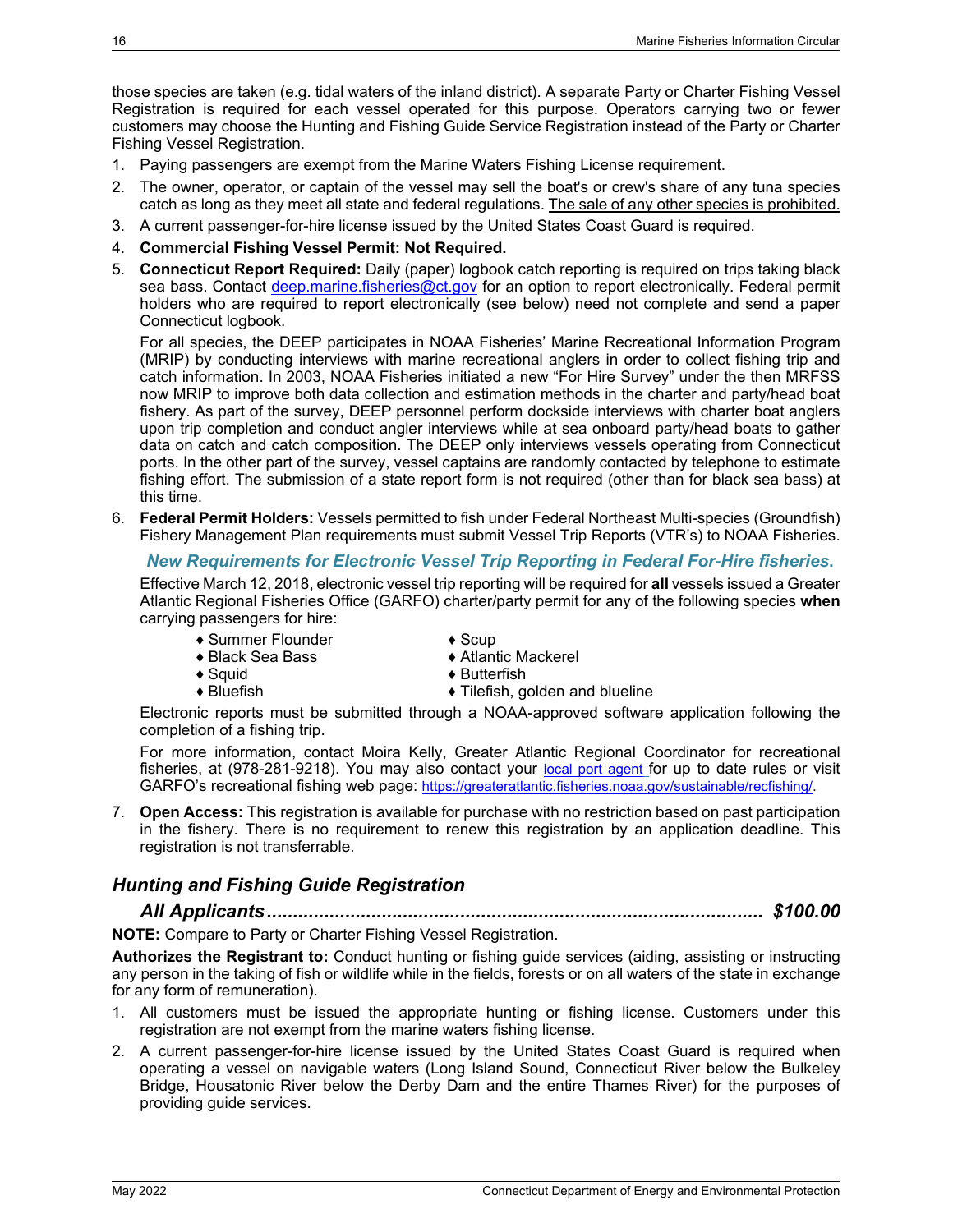- 3. When providing guide services that entail the use of a vessel to take or land marine species, no more than two customers shall be on board.
- 4. **Commercial Fishing Vessel Permit: Not Required**.
- 5. **Report Required:** None.
- 6. **Open Access:** This registration is available for purchase with no restriction based on past participation in the fishery. There is no requirement to renew this registration by an application deadline. This registration is not transferrable.

### <span id="page-22-0"></span>*Environmental Tourism Vessel Permit*

*All Applicants............................................................................................... \$100.00*

**Authorizes the Permittee to:** Use a vessel for a fee for purposes of education and observation, and retention of unregulated marine and estuarine resources. Holders of a scientific collector's permit issued to accredited persons and institutions are not required to obtain the environmental tourism cruise vessel permit.

- 1. Each vessel engaged in the permitted activity must be issued an Environmental Tourism Vessel Permit.
- 2. Use of fishing gear not authorized for use by commercial fishing license holders is subject to conditions established by the Department. Contact the DEEP Marine Fisheries Program for further information.
- 3. **Commercial Fishing Vessel Permit: Not Required.**
- 4. **Report Required:** None

## <span id="page-22-1"></span>**Personal Use Licenses**

### <span id="page-22-2"></span>*Personal Use Lobster Fishing License*

*All Applicants................................................................................................. \$60.00*

**Authorizes the Licensee to:** Use not more than ten lobster pots or traps, hand harvest, skin-dive or SCUBA dive to take and land lobsters for personal use (not for sale). When fishing with lobster pots or traps, the license holder may also possess crabs other than blue crabs and finfish. Personal Use Lobster Fishing License holders may not set, haul or have in the water more than ten pots per day. See additional instructions provided with the license.

- 1. All pots must be tagged. Tags must be purchased using the same application with which you purchase your license.
- 2. Those who accompany and assist the license holder when setting and tending pots or traps require no license. However, the license holder must be present when pots or traps are set or tended. Each person engaged in taking lobsters by hand, skin diving or SCUBA diving requires a license.
- 3. A recreational Marine Waters Fishing License is not required for fish taken in lobster pots under a Personal Use Lobster Fishing License. Recreational minimum sizes, creel limits and seasons apply (see [General Provisions –](#page-23-0) Recreational Fishing on page [18\)](#page-23-0).
- 4. See [General Provisions –](#page-24-0) Lobsters on page [19](#page-24-0) for specific information on lobster gear.
- 5. **Commercial Fishing Vessel Permit: Not Required**.
- 6. **Report Required:** A daily record of the number of lobsters caught and effort used is required on the form provided for this purpose. The report form must be submitted at the end of the year.
- 7. **Open Access:** This license is available for purchase with no restriction based on past participation in the fishery. There is no requirement to renew this license by an application deadline. This license is not transferrable.

### <span id="page-22-3"></span>*Personal Use Gill Net Fishing License (for menhaden only)*

*All Applicants............................................................................................... \$100.00*

**Authorizes the Licensee to:** Use a single personally attended gill net not more than 60 feet in length to take and land menhaden (bunker) for personal use, from marine waters only.

- 1. The gill net must be tended by the license holder at all times.
- 2. A recreational Marine Waters Fishing License is NOT required in addition to the Personal Use Gill Net Fishing License.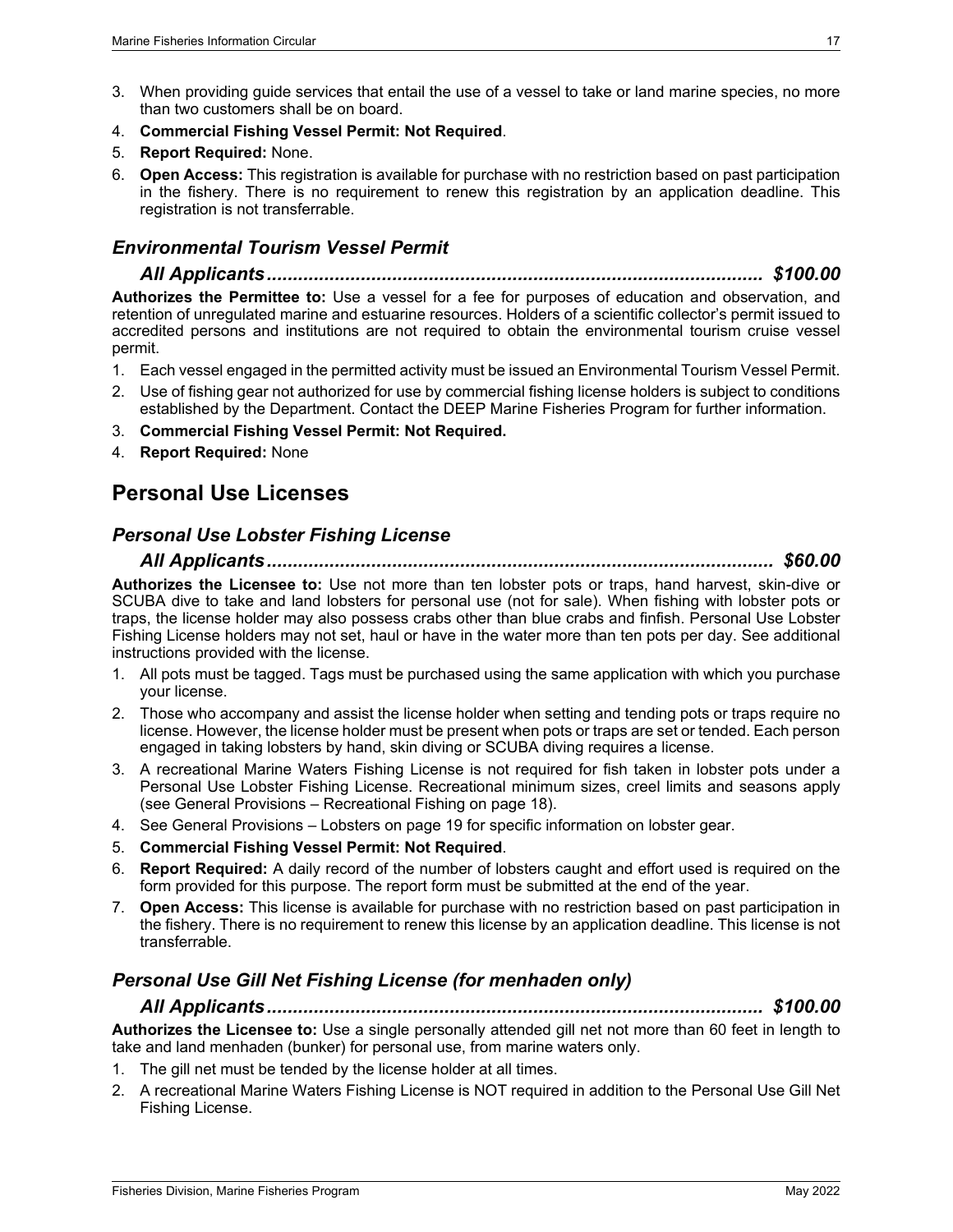- 3. Please see the Personal Use Gill net for Menhaden Guidelines that comes with the license for additional information.
- 4. The terminal buoys of all gill nets must be marked with the owner's license number.
- 5. **Commercial Fishing Vessel Permit: Not Required**.
- 6. **Report Required:** A daily report of menhaden caught and effort used is required on the form provided for this purpose. The report form must be submitted at the end of the year.
- 7. **Open Access:** This license is available for purchase with no restriction based on past participation in the fishery. There is no requirement to renew this license by an application deadline. This license is not transferrable.

# <span id="page-23-0"></span>**General Provisions – Recreational Fishing**

**Marine Waters Fishing Licenses** (MWFL) are required for anyone 16 years of age or older to take or assist in taking by any method fish or bait species in the marine district or to land marine fish and bait species in the state taken from federal waters of from the waters of any other state. A freshwater fishing license is required to fish for any species in the inland district.

- 1. MWFLs are issued on a calendar year basis and expire on December  $31<sup>st</sup>$  of each year.
- 2. The cost is \$10 for residents, \$15 for out-of-state visitors, and free (but still required) for any CT resident 65 years of age or older.
- 3. MWFLs are reciprocal to marine fishing licenses issued by New York, Massachusetts, Rhode Island and Maine.
- 4. Exceptions to the license requirement include:
	- People rowing a boat or operating the motor of a boat from which other persons are taking or attempting to take fish,
	- Anyone fishing as a passenger on a registered party, charter, or head boat registered in Connecticut that is operating solely in the marine district,
	- State residents participating in a fishing derby that the DEEP Commissioner has authorized in writing as long as no fees are charged for the derby, it lasts one day or less, and it is sponsored by a nonprofit civic service organization (these organizations are limited to one derby in any calendar year.
	- Anyone participating in a group fishing event conducted by a qualified tax-exempt organization licensed to hold such an event for certain disadvantaged individuals.
- 5. MWFLs can be obtained:
	- Online from the DEEP web site. Go to [www.ct.gov/deep/fishing](http://www.ct.gov/deep/fishing) and select *Online Sportsmen Licenses.*
	- **DEEP Field Offices: \*\*Call ahead to see if facilities are open to the public**
		- Marine Headquarters (860.434.6043) M-F 8:00 AM 4:00 PM
		- Eastern District (860.295.9523) M-F 8:30 AM 4:00 PM
		- Western District (860.485.0226) M-F 8:30 AM 4:00 PM
		- **Figure 1.5 Franklin WMA (860.642.7239) M-F 8:30 AM 4:30 PM**
		- Session Woods (860.675.8130) M-F 8:30 AM 4:00 PM
	- **DEEP Main Office** 79 Elm St, Hartford: **\*\*Call ahead to see if facilities are open to the public**
		- License & Revenue (860.424.3555) M-F 9:00 AM 4:00 PM
		- DEEP Store (860.424.3555) M-F 9:00 AM 3:30 PM
	- **Participating town halls and tackle shops.**
		- To locate a vendor near you see the Saltwater Fishery Resource Map at [www.ct.gov/deep/saltwaterfishingresourcemap](http://www.ct.gov/deep/saltwaterfishingresourcemap) .
		- For a list of vendors go to [www.ct.gov/deep/fishing](http://www.ct.gov/deep/fishing) and select *Permits & Licenses* and then *Participating Town Halls, designated vendors (tackle shop).*

**Tagging:** Tagging fish in the marine district is prohibited unless the person applying the tag is doing so under a tagging program consistent with the Atlantic States Marine Fisheries Commission's standards for scientific tagging programs. Further restrictions apply to the tagging of striped bass (see page [32\)](#page-37-4).

**Culling or High-Grading:** The practice of "culling or "high-grading" is prohibited. Any fish placed on a stringer, in a container, cooler, live well or similar device, or otherwise not immediately released to the water shall count against the daily creel limit.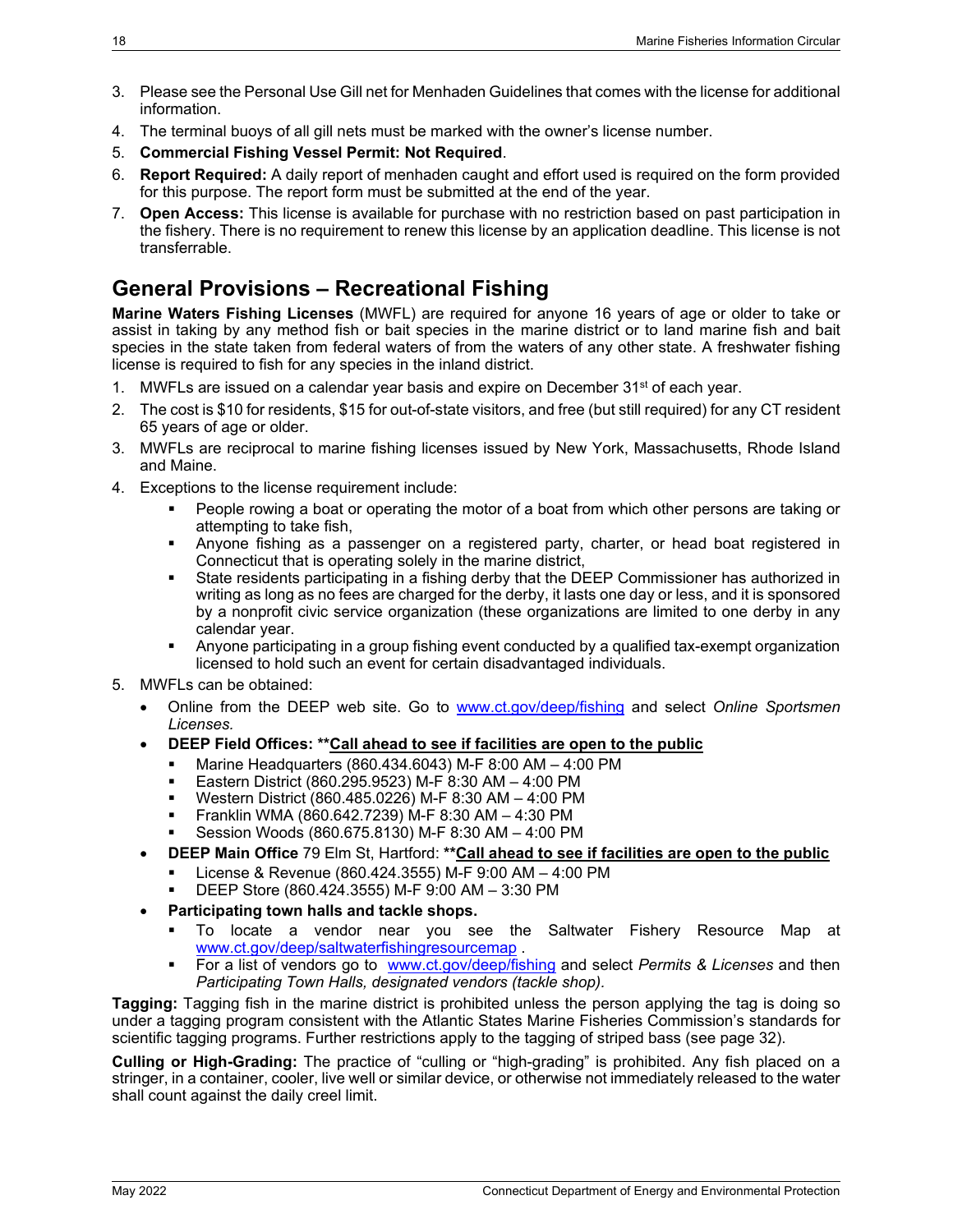**Tournaments:** No person, club, or organization shall conduct, in Connecticut marine waters, a fishing tournament or derby that is open to persons sixteen years of age or older without having first registered such tournament or derby. Please contact the DEEP Marine Fisheries Program for registration details.

**Length limits, creel limits, and open seasons** are specified in DEEP regulations and posted at fishing locations throughout the state. These regulations are subject to change at any time in order to comply with interstate fishery management plans. For current information, please contact the DEEP Marine Fisheries Program or [www.ct.gov/deep/fishing.](http://www.ct.gov/deep/fishing) Fish less than the minimum length may not be possessed in Connecticut, regardless of where taken. Lengths are total lengths (tip of the snout to the end of the tail, excluding the tail filament for black sea bass). Any fish less than the minimum length shall, without avoidable injury, be returned immediately to the water from which taken. Creel limits apply on the waters or shores of this state, regardless of where taken.

# <span id="page-24-0"></span>**General Provisions – Lobsters**

### <span id="page-24-1"></span>*Season*

- 1. The closed season for Lobster Management Area (LMA) 6 (Long Island Sound and western Block Island Sound) is September 8 through November 28, inclusive, and applies to both recreational and commercial fisheries and all gears. Between those dates possession of lobsters taken from LMA 6 or from traps with LMA 6 trap tags is prohibited.
- 2. All lobster gear must be removed from the water during the closure, except that the ASMFC plan allows fishermen two weeks at the beginning of the closure period (September 8 through September 21) to remove gear and two weeks prior to the late fall reopening (November 15 through November 28) to redeploy the gear. Traps cannot be baited until one week prior to reopening (November 22).
- 3. Lobster pots remaining in the water during the closure to fish for whelk must meet the definition of a whelk pot and have the door on the top either removed or secured in the open possession. The take and landing of lobsters during the season closure is prohibited.

### <span id="page-24-2"></span>*License Requirements*

- 1. A license to take lobsters from Connecticut waters, or a Commercial Landing Vessel Operator's License is required to bring lobsters ashore or possess them on Connecticut waters, except when the lobsters are brought from ashore or obtained from a person or business licensed to take or sell lobsters. In addition, any fisherman in Connecticut, with lobsters taken from the waters of another state must have in his or her possession a valid license issued by that state.
- 2. Unless otherwise allowed by DEEP regulation or the General Statutes, persons not licensed to set or tend lobster pots are prohibited from doing so unless the licensed lobsterman is present (for exceptions, see item 3). A licensed lobsterman must have written permission from the owner with him while fishing in order to possess, tend or set the pots of that fisherman. Both fishermen must be holders of the same type of lobster license. Regardless of this permission, however, a holder of a personal use lobster license may not haul, check, or take lobsters from more than ten pots in one day.
- 3. A lobster pot fisherman may allow another license holder to haul pots with his pot tags for up to 30 trips in a year without authorization from the department. He may request permission from the DEEP to have *one* other license holder haul his pots for more than 30 trips in a year if the other licensee is a family member, employer, employee or partner. Contact the Marine Fisheries Program for more information.
- 4. Fishermen who wish to take lobsters in the U.S. Exclusive Economic Zone (outside of Long Island Sound and greater than 3 miles from shore) must possess a federal lobster fishing permit. Holders of a federal lobster permit and a Connecticut license must obey the more restrictive of the federal or state regulations when landing in Connecticut. In 1995, the National Marine Fisheries Service implemented a limited access program for lobstering in the EEZ. Persons who did not qualify to lobster in the EEZ based on their fishing history prior to March 25, 1991 are prohibited from doing so for the duration of the moratorium.

### <span id="page-24-3"></span>*Trap Tags*

- 1. DEEP regulations establish lobster pot limits in Long Island Sound and the rules for tagging lobster pots. Please refer to the information mailed with your *Lobster Trap Tag Authorization* (commercial fishery) in February or March of each year and information provided with your license for further information on obtaining pot tags.
- 2. Individual trap allocations have been implemented for most other Lobster Management Areas. If you are a Connecticut resident with a federal lobster permit, you must receive your authorization to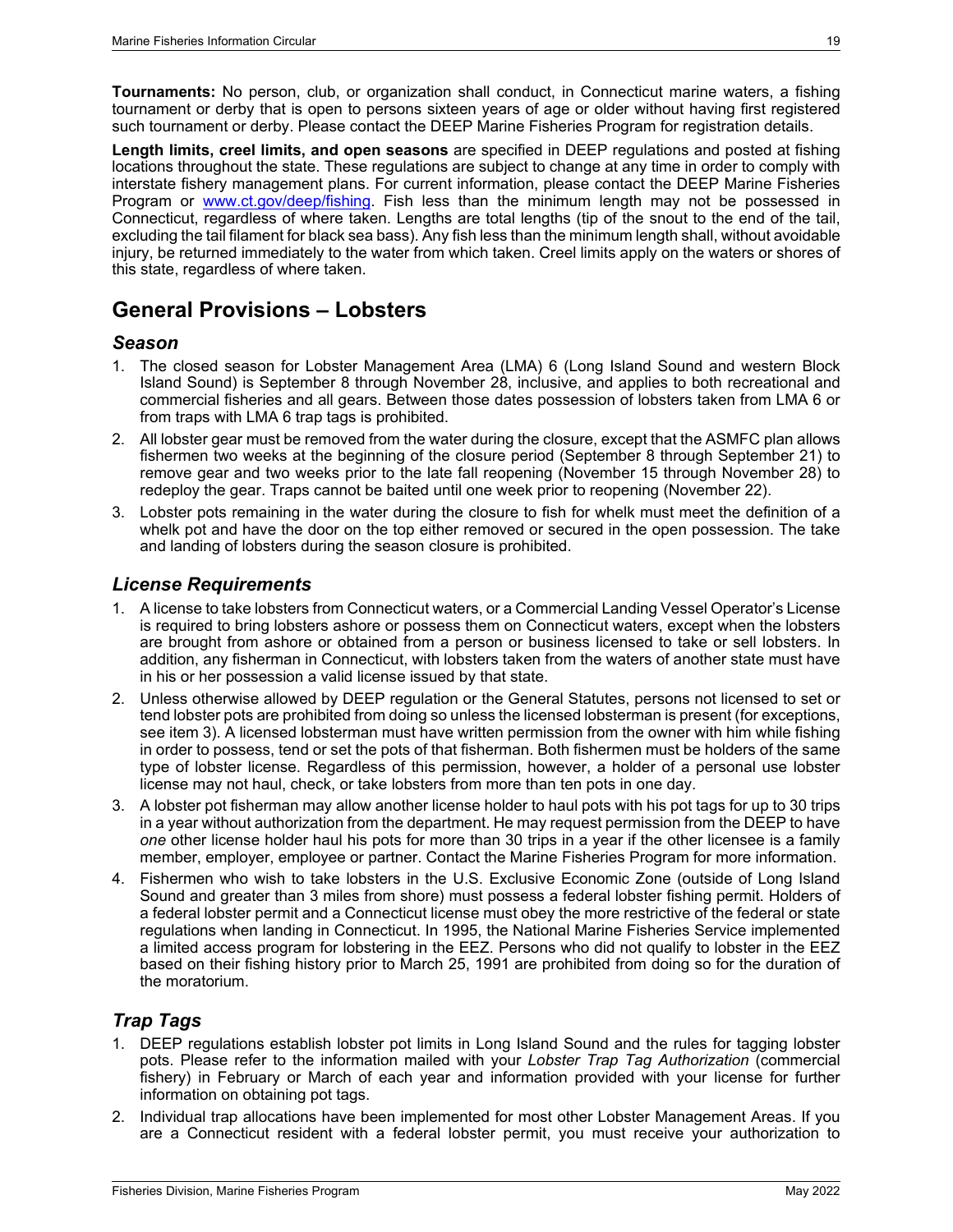purchase lobster pot tags from the Connecticut Department of Energy and Environmental Protection. A *Fishing Area Election Form* will be mailed to each Federal Permit Holder when the *Lobster Trap Tag Authorization* is mailed in February or March.

#### <span id="page-25-0"></span>*Gear Restrictions*

- 1. Lobster pots fished in Connecticut waters may not exceed 22,950 cubic inches, in any combination of length, height and width.
- 2. Lobster pots used in Connecticut waters must have an approved escape vent in the parlor section of the pot. Lath spacing is an acceptable means of venting traps. See [Appendix VI: Escape Vents and](#page-44-1)  [Escape Panels in Lobster Pots](#page-44-1) on page [39.](#page-44-1)
- 3. Wire or plastic lobster pots must contain escapement panels having a degradable fastener or opening (see [Appendix VI: Escape Vents and Escape Panels in Lobster Pots,](#page-44-1) page [39\)](#page-44-1).
- 4. The CT fishing license plate number must be legibly branded on the top of all live cars, lobster pots and similar devices, in figures not less than ¾ inch in height. The license plate number must be branded or painted on all lobster pot buoys in figures not less than ¾ inches in height. If lobster pots are purchased from another fisherman, removal or obliteration of his number is prohibited. The original owner's number should be left intact and the new number added. Retain a bill of sale to prove ownership.
- 5. All lobster buoys fished by a fisherman must be of the same color or pattern of coloration (you select the color and pattern of your choice) and one buoy must be displayed in a conspicuous location on your vessel while engaged in lobstering (from departure to return).
- 6. Setting or tending, or assisting in setting or tending lobster pots or lobster holding cars from 1/2 hour after sunset to 1/2 hour before sunrise is prohibited.
- 7. Setting lobster pots so that the buoys are deployed in navigation channels marked by U.S. Coast Guard channel markers is prohibited.
- 8. Setting the buoys of lobster pots in "fairways" at any time, or mooring areas from May 1 October 15 is prohibited when such areas are formally designated as prohibited areas in an approved Harbor Management Plan. Fishermen should check with local authorities to determine the status of harbor management measures in their area.
- 9. Taking lobsters with spears or hooks of any kind is prohibited. Possession of lobsters taken by any method that pierces the shell is prohibited.

#### <span id="page-25-1"></span>*Possession Restrictions*

- 1. The possession of any lobster bearing external eggs, or the possession of any lobster from which external eggs have been removed is prohibited. Any lobster bearing external eggs under the tail (abdomen) must be returned immediately, and without avoidable injury, to the water from which taken.
- 2. Possession of female lobsters bearing a notch or indentation at least 1/8 inch in depth, with or without setal hairs, and tapering to a point in the flipper next to, and to the right of the center flipper as viewed from the rear of the lobster. Possession of lobsters mutilated so that such a mark might be obscured is also prohibited.
- 3. **Minimum Lobster Length:** The minimum legal length is 3-3/8 inches carapace length for Lobster Management Area (LMA) 6 (Long Island Sound and western Block Island Sound). Possession of any lobster less than the LMA 6 size length is prohibited. All such lobsters must be returned immediately, and without avoidable injury, to the water from which taken.

Holders of the Connecticut Seafood Dealers License and owners and employees of establishments in which lobster are sold may possess lobsters imported from areas in which the minimum length is less than the LMA 6 minimum length, provided: (1) such lobsters are not taken from Lobster Management Area (LMA) 6 (the waters of Long Island Sound and western Block Island Sound) or landed in Connecticut; and (2) such lobsters are not less than the minimum legal length in effect for the waters of the LMA, state or country of origin and are not less than 3¼ inches carapace length, regardless where taken; and (3) such lobsters are not bartered, exchanged, sold or offered for sale to retail consumers in this state; and (4) the seafood dealer, wholesaler or shipper possesses a manifest, bill of lading, invoice, purchase order or other written documentation identifying the state, lobster management area or country of origin of the lobsters received, the number of lobsters received that are less than the LMA 6 minimum length and the date received. The documentation shall be retained for a period of six months and made available to law enforcement officers upon request. While seafood dealers, wholesalers and shippers can possess lobsters less than the LMA 6 minimum length, for sale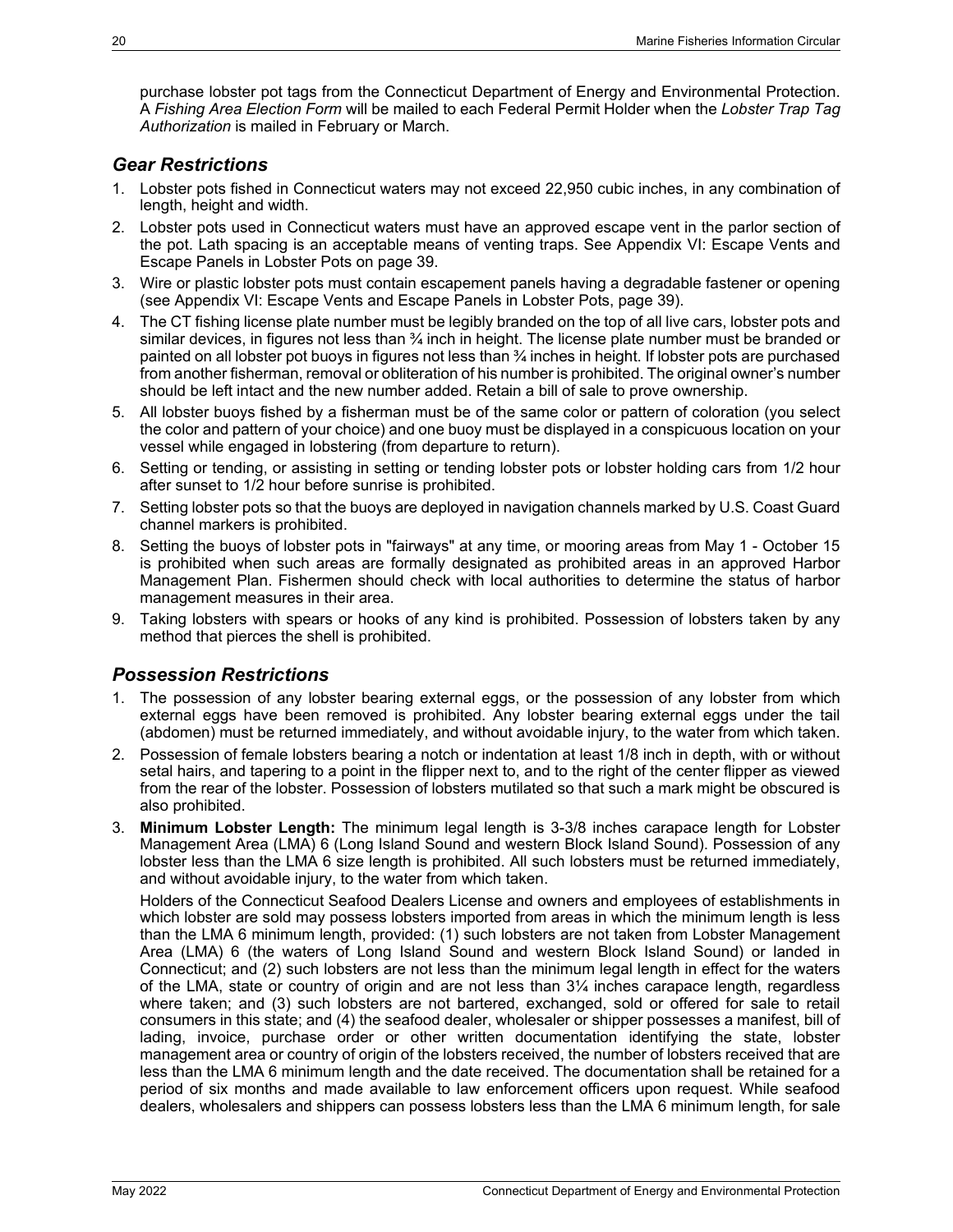outside of Connecticut, fishermen, markets, stores and restaurants selling lobsters to the public **must** adhere to and not possess or sell lobster less than the LMA 6 minimum length.

4. **Maximum Lobster Length:** The maximum legal length is 5¼ inches carapace length for Lobster Management Area (LMA) 6 (Long Island Sound and western Block Island Sound).

No person shall buy, sell, give away, offer for sale or possess, any lobster with a carapace length greater than the LMA 6 maximum length, except that when all of the following conditions are met: (1) such lobsters are not taken from LMA 6 (Long Island Sound) waters; and (2) such lobsters are not greater than the maximum legal length in effect for the waters of the LMA or nation of origin; and (3) any vessel used by said person to land such lobsters shall have a valid federal limited access American lobster permit issued pursuant to 50 CFR 697.4; and (4) any seafood dealer, wholesaler or shipper in possession of such lobsters possesses a manifest, bill of lading, invoice, purchase order, seafood dealer report or other written documentation identifying the vessel or state of origin, lobster management area or nation of origin, as applicable, where such lobsters were received, the number of such lobsters received that are greater than the LMA 6 maximum length and the date such lobsters were received. The seafood dealer, wholesaler or shipper shall retain such documentation for a period of six months from the date such lobsters were received and shall be made available to law enforcement officers upon request.

- 5. Any fishermen that **elects** to fish in more than one LMA must abide by the most restrictive minimum gauge size (and maximum gauge size, if applicable) in effect for all of the areas elected, regardless of where the lobsters are taken.
- 6. Lobster gauges for determining compliance with the minimum length are available for purchase only from the DEEP Licensing and Revenue Unit, 79 Elm Street, Hartford and certain local outlets. It is recommended that this type gauge be used and that it be checked frequently for accuracy. The following procedure should be used to measure lobsters for minimum size: Insert one end of the gauge into the rear of the eye socket (to the rear of the eye). Hold the gauge perpendicular to the body shell and parallel with the "center line" of the shell. If the gauge does not reach the rear end of the body shell (between the body and the tail), the lobster can be kept. If the gauge fits over the shell, it must fit tightly for the lobster to be kept. Any movement between the gauge and the body shell is proof that the lobster is less than the minimum length and must be returned to the water.
- 7. In Connecticut waters, trawlers with trawl gear capable of taking lobsters may not possess more than 100 lobsters, per trip or per day whichever is the longer period of time. This limit applies to the aggregate of all persons on board. By Act of the New York legislature, trawlers on the New York waters of Long Island Sound may not possess lobsters. Consequently, New York trawlers may not possess lobsters on Connecticut waters. For fishing by methods other than lobster pots in offshore waters outside of Long Island Sound, the possession of more than 100 lobsters per day up to a maximum of 500 lobsters per trip is prohibited, regardless of the length of the trip.
- 8. Lobsters taken by hand or by SCUBA divers must be measured immediately on capture (before the lobsters are placed in a dive bag). Those taken by other license holders must be measured immediately on removal from the gear used to take them. Personal use license holders can retain fish, but not blue crabs, for personal use according to the sport fishery creel limits listed in [Prohibited Finfish Gear Types](#page-27-1) on page [22.](#page-27-1)
- <span id="page-26-0"></span>9. Federal law prohibits the possession of **any** lobster parts by holders of a federal permit to take lobsters, regardless of where the lobsters were taken. For holders of a Connecticut license that do not also hold a federal lobster permit, the landing or possession on the waters of this state of any portion of a lobster including meat, claws or tails, except when legally brought into such waters from ashore or except for immediate personal consumption, is prohibited.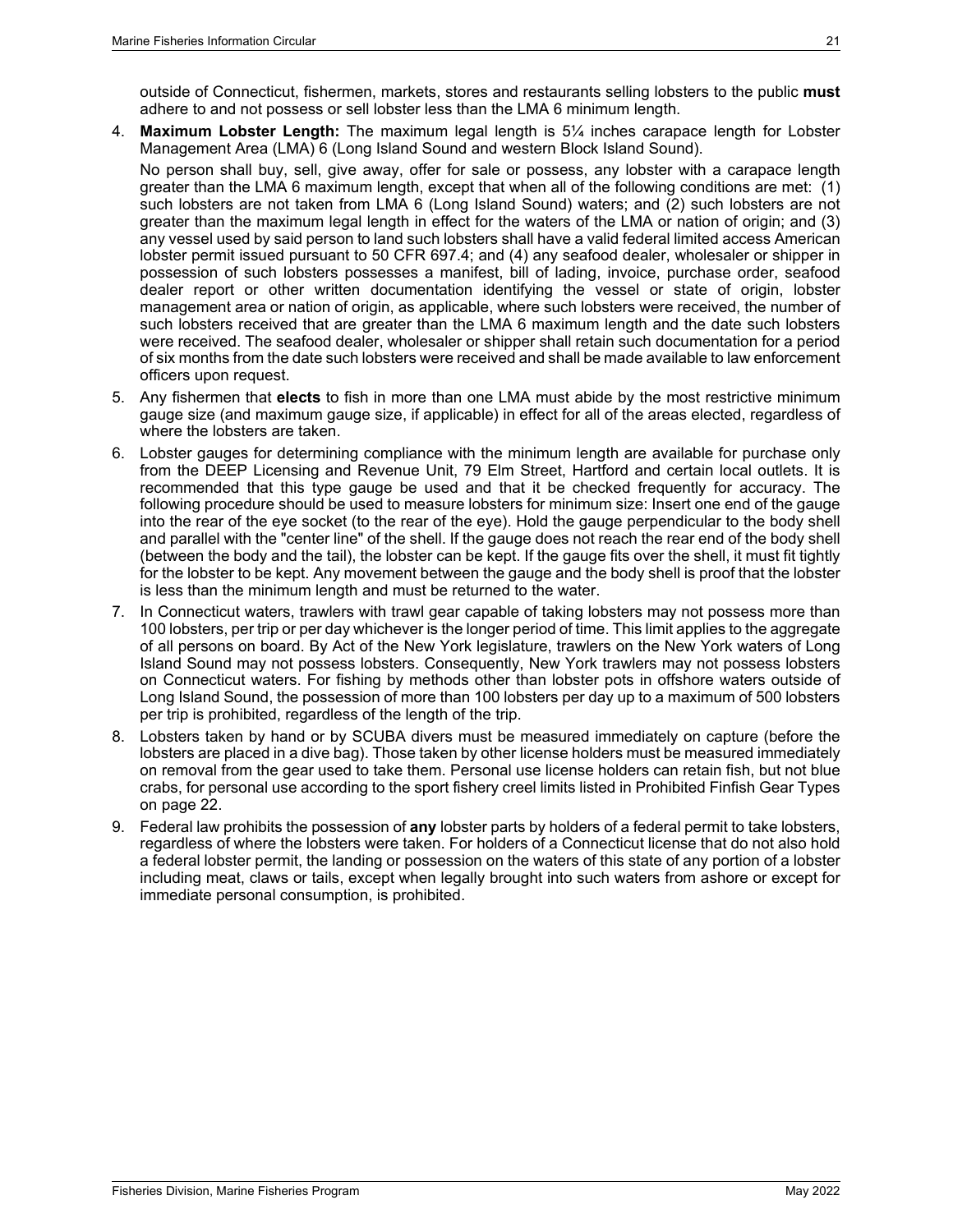# <span id="page-27-0"></span>**General Provisions – Commercial Finfish**

### <span id="page-27-1"></span>*Prohibited Finfish Gear Types*

- 1. Roller rig gill nets used to encircle bluefish are prohibited. Roller rig gill net is defined as a gill net that is set or retrieved mechanically, electrically, or hydraulically. In addition, the use of purse seines or pair trawls to take bluefish is prohibited.
- 2. Spears or spearing of any kind is defined as a recreational activity subject to all sport-fishing restrictions (length and creel limits, etc.). Commercial fishing with spears is prohibited.
- 3. Purse seines.

### <span id="page-27-2"></span>*Minimum Lengths*

Listed on page [22](#page-27-5) are the minimum commercial legal lengths (total length – TL) of marine fish regulated by the CT DEEP. Regardless of where they were taken, fish less than these lengths may not be possessed if taken by commercial fishing gear or for commercial purposes, and they may not be bought, sold, offered for sale or possessed in a place where fish are offered for sale. Any fish less than the minimum length taken by commercial fishing gear shall, without avoidable injury, be returned immediately to the water from which taken.

| <b>Species</b>                                                                                                                 | Minimum length (total length)  |  |  |  |  |
|--------------------------------------------------------------------------------------------------------------------------------|--------------------------------|--|--|--|--|
| American eel                                                                                                                   | 9 inches                       |  |  |  |  |
| Atlantic tomcod                                                                                                                | 7 inches                       |  |  |  |  |
| Black sea bass                                                                                                                 | 11 inches                      |  |  |  |  |
| <b>Bluefish</b>                                                                                                                | 9 inches                       |  |  |  |  |
| Fluke (summer flounder)                                                                                                        | 14 inches $1$                  |  |  |  |  |
| Monkfish (goosefish)                                                                                                           | 17 inches, 11 inches tail size |  |  |  |  |
| Red drum (South Atlantic and Gulf of Mexico)                                                                                   | Maximum length of 27 inches    |  |  |  |  |
| Scup (porgy)                                                                                                                   | 9 inches                       |  |  |  |  |
| Tautog (blackfish)                                                                                                             | 16 inches                      |  |  |  |  |
| Weakfish                                                                                                                       | 16 inches                      |  |  |  |  |
| Winter flounder                                                                                                                | 12 inches                      |  |  |  |  |
| Striped bass legally taken from another state's<br>waters and landed in CT                                                     | 28 inches                      |  |  |  |  |
| The minimum lengths for the species listed below are the lengths specified in<br>50 CFR § 648.83(a) (i.e. Federal Regulations) |                                |  |  |  |  |
| American plaice                                                                                                                | Redfish (Gulf of Maine)        |  |  |  |  |
| Atlantic cod                                                                                                                   | Witch flounder                 |  |  |  |  |
| Haddock                                                                                                                        | Yellowtail flounder            |  |  |  |  |
| Pollock                                                                                                                        |                                |  |  |  |  |

#### <span id="page-27-5"></span>**Table 3. Commercial Fishery Minimum Lengths**

<sup>1</sup> There is a special restriction on filleting summer flounder (fluke). While engaged in commercial fishing activities, possession of summer flounder fillets less than 14 inches in length is prohibited unless the "rack" (carcass) of the fish from which the fillet was removed has been retained and is at least 14 inches in length. This regulation does not prohibit filleting summer flounder on shore or dockside.

### <span id="page-27-3"></span>*Mesh of Nets in Connecticut Waters*

All measurements below are stretched mesh, when wet after use.

#### <span id="page-27-4"></span>**Trawl Nets**

For the purposes of the following trawl net rules, *codend* is the retaining bag of the net. The *minimum mesh size* is the maximum opening of any single mesh, measured when wet after use as the median of 11 consecutive measurements taken at least 5 meshes from the lacings parallel to the longitudinal axis of the net. The *body of the net* is the main part of the net immediately behind (posterior to) the footrope, excluding the wings. The *extension of the net* is that part of the net between the body and the codend. A *fly net* is an otter trawl constructed of a minimum of 5½ inch stretched mesh webbing in the wings and forward body (belly) section extending at least 12 meshes or 5½ feet along the longitudinal axis of the net.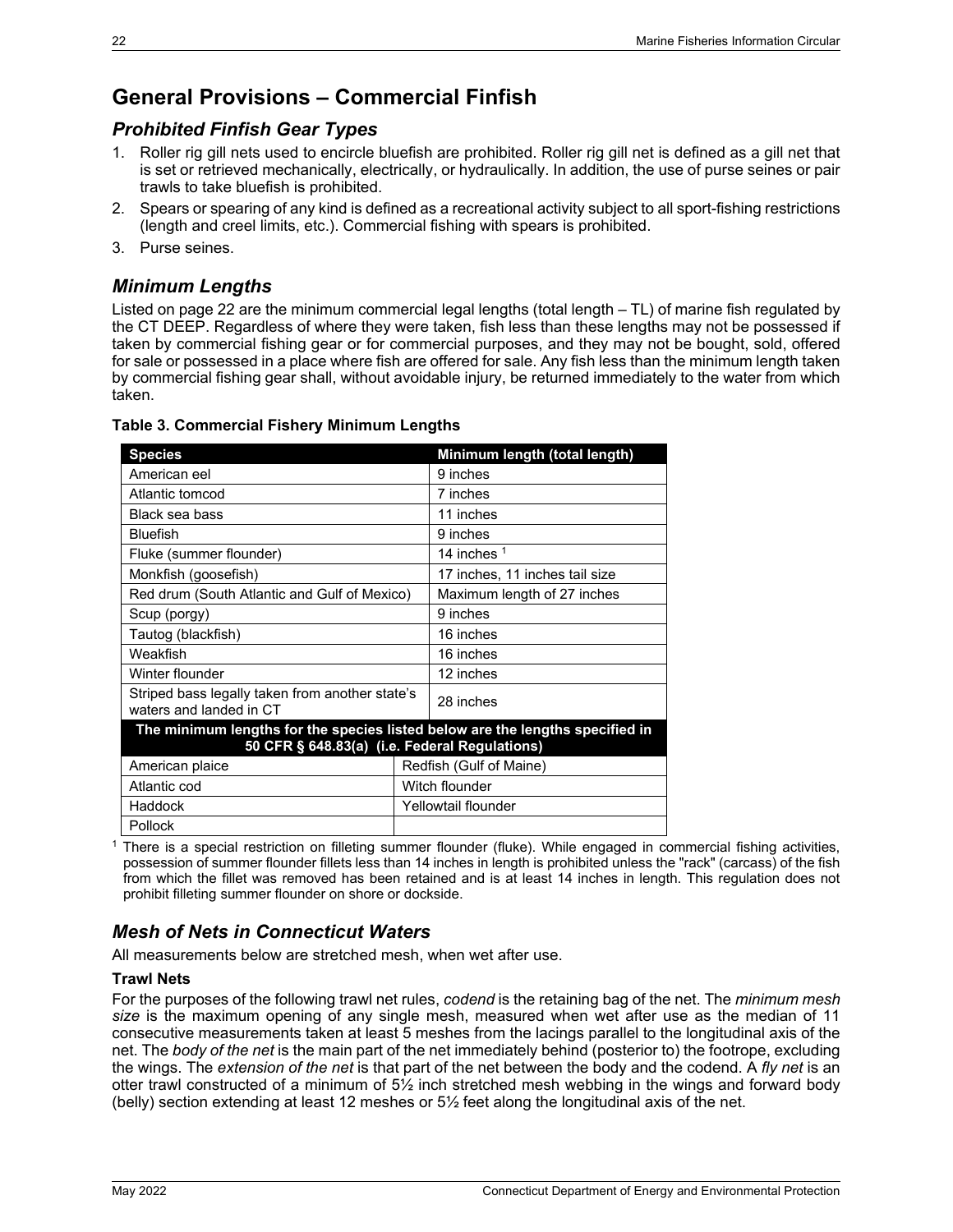The use of trawl gear in Connecticut is prohibited from March 1 through April 14, except for the use of fly net gear for sea herring (see item [1](#page-28-0) below). At other times, the trawl net minimum mesh size in Connecticut waters is 5½ inch diamond or 6 inch square mesh in the cod end, with the following exceptions:

- <span id="page-28-0"></span>1. From May 1 through October 31, inclusive, when in possession of more than 100 pounds of summer flounder or from November 1 through April 31, inclusive, when in possession of more than 200 pounds of summer flounder, no person shall use any trawl net with a mesh size in the body, extension or codend less than 5½ inches diamond mesh or 6 inches square mesh.
- 2. From November 1 through April 30, inclusive, if a person on a vessel is in possession of 100 pounds or less of winter flounder or 200 pounds or less of summer flounder, he may use a fly net with a codend mesh of any size to take Atlantic herring.
- 3. From May 1 through October 31 inclusive, no person shall use any trawl net with a mesh size less than 4½ inches diamond mesh or 5 inches square mesh with the following exceptions:
	- A person may use a trawl net with mesh of any size in the body and wings of the net provided the codend is at least 75 meshes in length and the terminal 75 meshes of the codend have a mesh size of no less than 5 inches diamond mesh or 5½ inches square mesh.
	- For the taking of squid from May 15 through July 31, inclusive, a person may use a trawl net with a mesh of any size provided the codend mesh size is no less than 1-7/8 inches diamond mesh and no more than 100 pounds of scup or 100 pounds of black sea bass are in his possession.
	- For the taking of butterfish and squid from October 1 to October 31, a person may use a trawl net with a mesh of any size provided the codend mesh size is no less than 3 inches (diamond mesh) and no more than 200 pounds of scup or 100 pounds of black sea bass are in possession.
- 4. No person shall possess more than 100 pounds of winter flounder while fishing with a trawl net with a codend mesh less than 6½ inches diamond mesh or 6½ inches square mesh.
- 5. From May 1 through October 31, inclusive, no person shall possess more than 200 pounds of scup while fishing with a trawl net that does not :
	- have a mesh size of at least 5 inches diamond mesh or 5<sup>1/2</sup> inches square mesh throughout the entire net; or
	- have a codend at least 75 meshes in length and the terminal 75 meshes of the codend have a mesh size no less than 5 inches diamond mesh or 5½ inches square mesh.
- 6. From May 1 to October 31, inclusive, no person shall possess more than 100 pounds of black sea bass unless the net has a codend of at least 75 meshes in length and the terminal 75 meshes of the codend have a mesh size no less than 5 inches diamond mesh or 5<sup>1</sup>/<sub>2</sub> inches square mesh.

The following restrictions pertaining to the use of trawl gear also apply:

- 1. In Connecticut waters, no person shall possess any codend or trawl net with mesh sizes smaller than specified in paragraphs 1 through 6 above on any vessel having winter flounder, summer flounder, black sea bass or scup on board in excess of the limits specified in paragraphs 1 through 6 unless the codend is detached from the main body of the net or the entire trawl net is removed and detached from the net reel or is covered on a net reel and is bound securely and unavailable for immediate use.
- 2. The use of any means, device or material, including but not limited to ropes, lines, liners, net strengtheners, or double nets, which obstructs or diminishes the size of the meshes in the top of the codend or of that part of the net which does not contact the seabed during normal fishing activity, is prohibited. All netting in trawl nets not made on a braiding machine, whether of braided or twisted twine, whether machine or handmade, shall have only one knot, which shall be the weavers knot or sheet bend. The ends of the twine, called bars, that exit the knot shall be constructed so that their lay does not cross or twist.
- 3. Any person who takes winter flounder or summer flounder while fishing with a codend with a mesh size less than 5½ inches diamond or 6 inches square, and any person who takes scup or black sea bass while fishing with a codend with a mesh size less than 4-1/2 inches diamond or five inches square mesh, shall separate these fish by species and keep these fish apart from the main catch. All threshold limits specified in paragraphs 1 through 6 above shall apply to the aggregate of all persons onboard the vessel.
- 4. No bottom trawl net shall be equipped with rollers or cookies in excess of 6 inches in diameter.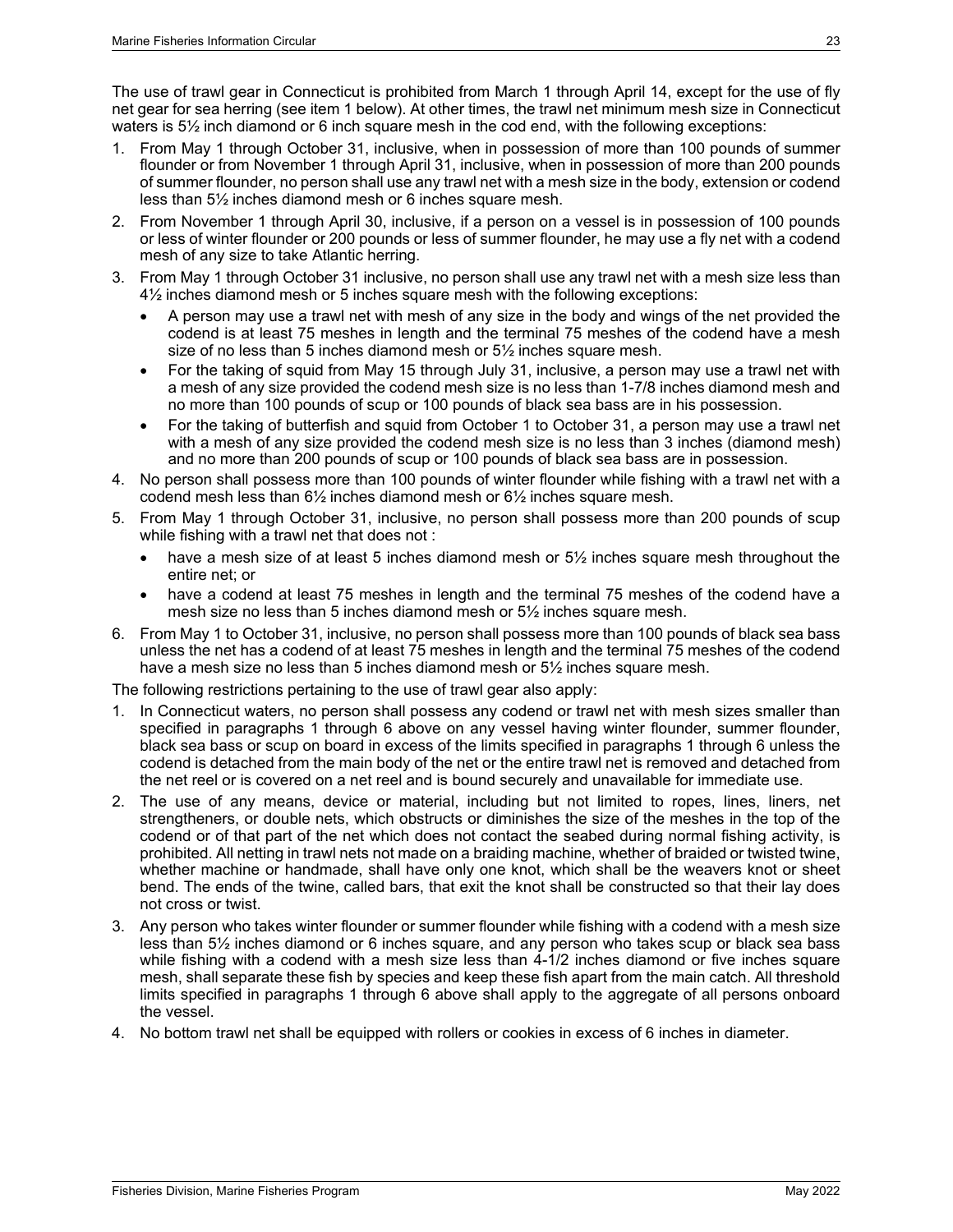#### **Figure 1. Trawl Net Mesh Size Options**

|                                                                                                                                                                                        | <b>Trawl Net Mesh Size Options</b> |     |     |     |                                                   |                                                  |                                                                       |     |                                          |     |             |  |
|----------------------------------------------------------------------------------------------------------------------------------------------------------------------------------------|------------------------------------|-----|-----|-----|---------------------------------------------------|--------------------------------------------------|-----------------------------------------------------------------------|-----|------------------------------------------|-----|-------------|--|
| 41/2" diamond or 5" square mesh size in the entire net.<br>May $1 - Oct$ 31                                                                                                            |                                    |     |     |     |                                                   |                                                  | <b>Standard Mesh:</b><br>51/2" diamond or 6" square codend mesh size. |     | Mar 1 - Apr 14:<br>Trawling Prohibited † |     | Std<br>Mesh |  |
| Mesh in body and wings may be of any size IF: the codend is at least 75 meshes long AND<br>the terminal 75 meshes of the codend are 5" diamond or 5%" square mesh.<br>May $1 - Oct$ 31 |                                    |     |     |     |                                                   | Atlantic herring fly nets, codend mesh any size. | Nov $1 -$ Apr 30                                                      |     |                                          |     |             |  |
| butterfish. 3"<br>For squid, 1-7/8" diamond<br>codend mesh size.<br>diamond<br>May 15 - Jul 31                                                                                         |                                    |     |     |     | For squid and<br>codend mesh.<br>Oct $1 -$ Oct 31 |                                                  |                                                                       |     |                                          |     |             |  |
| Mav                                                                                                                                                                                    | Jun                                | Jul | Aua | Sep | Oct                                               | Nov                                              | Dec                                                                   | Jan | Feb                                      | Mar | Apr         |  |

† Fishing for Atlantic herring with a fly net is permitted during this period.

Summer flounder [\(Figure 2\)](#page-29-0), winter flounder [\(Figure 3\)](#page-29-1), scup [\(Figure 4\)](#page-29-2) and black sea bass [\(Figure 5\)](#page-29-3) have possession threshold limits that are dependent on the time of year and mesh size and/or net configuration. In addition, summer flounder, scup and black sea bass are quota-managed species and also have quotadependent possession limits that vary according to the percentage of the quota landed. No person may possess more than the lesser of these two possession limits.

#### <span id="page-29-0"></span>**Figure 2. Summer Flounder Mesh Size-dependent Possession Limits**

| <b>Summer Flounder Mesh Size-dependent Possession Limits</b>                                                    |                                                                                                              |     |     |                                                                    |     |     |     |  |
|-----------------------------------------------------------------------------------------------------------------|--------------------------------------------------------------------------------------------------------------|-----|-----|--------------------------------------------------------------------|-----|-----|-----|--|
| More than 100 pounds?<br>Mesh in body, extension or codend mesh must be at least<br>51/2" diamond or 6" square. | More than 200 pounds?<br>Mesh in body, extension and codend must be at least<br>51/2 " diamond or 6" square. |     |     | 200,<br>Mar 1 - Apr 14:<br>$5\frac{1}{2}$<br>Trawling Prohibited + |     |     |     |  |
|                                                                                                                 |                                                                                                              |     |     |                                                                    |     |     |     |  |
| 100 pounds or less?<br>Any other mesh or net option in Figure 1.                                                |                                                                                                              |     |     | 200 pounds or less?<br>Any other mesh or net option in Figure 1.   |     |     |     |  |
|                                                                                                                 |                                                                                                              |     |     |                                                                    |     |     |     |  |
| Mav<br>Jul<br>Sep<br>Aug<br>Jun                                                                                 | Oct                                                                                                          | Nov | Dec | Jan                                                                | Feb | Mar | Apr |  |

#### <span id="page-29-1"></span>**Figure 3. Winter Flounder Mesh Size-dependent Possession Limits**

| Winter Flounder Mesh Size-dependent Possession Limits                                                                                                       |     |     |  |  |  |  |  |  |
|-------------------------------------------------------------------------------------------------------------------------------------------------------------|-----|-----|--|--|--|--|--|--|
|                                                                                                                                                             |     |     |  |  |  |  |  |  |
| More than 100 pounds?<br>Mar 1 - Apr 14:<br>Trawling Prohibited +<br>Codend mesh must be at least $6\frac{1}{2}$ " diamond or $6\frac{1}{2}$ " square mesh. |     |     |  |  |  |  |  |  |
|                                                                                                                                                             |     |     |  |  |  |  |  |  |
| 100 pounds or less?<br>Any other mesh or net option in Figure 1.                                                                                            |     |     |  |  |  |  |  |  |
|                                                                                                                                                             |     |     |  |  |  |  |  |  |
| May<br>Feb<br>Jul<br>Oct<br>Nov<br>Dec<br>Sep<br>Aug<br>Jun<br>Jan                                                                                          | Mar | Apr |  |  |  |  |  |  |

#### <span id="page-29-2"></span>**Figure 4. Scup Mesh Size-dependent Possession Limits**

| <b>Scup Mesh Size-dependent Possession Limits</b>                                                                                                                                                                                                                                                                                     |                                                                                                 |     |  |  |  |  |  |  |  |
|---------------------------------------------------------------------------------------------------------------------------------------------------------------------------------------------------------------------------------------------------------------------------------------------------------------------------------------|-------------------------------------------------------------------------------------------------|-----|--|--|--|--|--|--|--|
| More than 200 pounds?<br>Throughout the entire net, the mesh must be at least 5" diamond or $5\frac{1}{2}$ " square.<br>or<br>Mesh in the body and wings may be of any size BUT:<br>the codend must be at least 75 meshes long AND<br>the terminal 75 meshes of the codend must be at least 5" diamond or 5-1/ <sub>2</sub> " square. | Mar 1 - Apr 14:<br>Any quantity<br>Any mesh or net option in Figure 1.<br>Trawling Prohibited + | Any |  |  |  |  |  |  |  |
| 200 pounds or less?<br>Any other mesh or net option in Figure 1.<br><b>Note:</b> if using a squid net $(1-7/8)$ in. codend, May $15 -$ Jul 31),<br>only 100 lbs. or less of scup may be possessed.                                                                                                                                    |                                                                                                 |     |  |  |  |  |  |  |  |
| May<br>Oct<br>Jul<br>Sep<br>Jun<br>Aua                                                                                                                                                                                                                                                                                                | Feb<br>Mar<br>Nov<br>Dec<br>Jan                                                                 | Apr |  |  |  |  |  |  |  |

#### <span id="page-29-3"></span>**Figure 5. Black Sea Bass Mesh Size-dependent Possession Limits**

| <b>Black Sea Bass Mesh Size-dependent Possession Limits</b>                    |                                                                                                                          |     |     |     |     |                                                     |     |                                          |  |     |
|--------------------------------------------------------------------------------|--------------------------------------------------------------------------------------------------------------------------|-----|-----|-----|-----|-----------------------------------------------------|-----|------------------------------------------|--|-----|
| the terminal 75 meshes of the codend are at least 5" diamond or 5-1/2" square. | More than 100 pounds?<br>Mesh in the body and wings may be of any size BUT:<br>the codend is at least 75 meshes long AND |     |     |     |     | Any quantity<br>Any mesh or net option in Figure 1. |     | Mar 1 - Apr 14:<br>Trawling Prohibited + |  | Any |
|                                                                                | 100 pounds or less?<br>Any other mesh or net option in Figure 1.                                                         |     |     |     |     |                                                     |     |                                          |  |     |
| May<br>Jun                                                                     | Jul<br>Aug                                                                                                               | Sep | Oct | Nov | Dec | Jan                                                 | Feb | Mar                                      |  | Apr |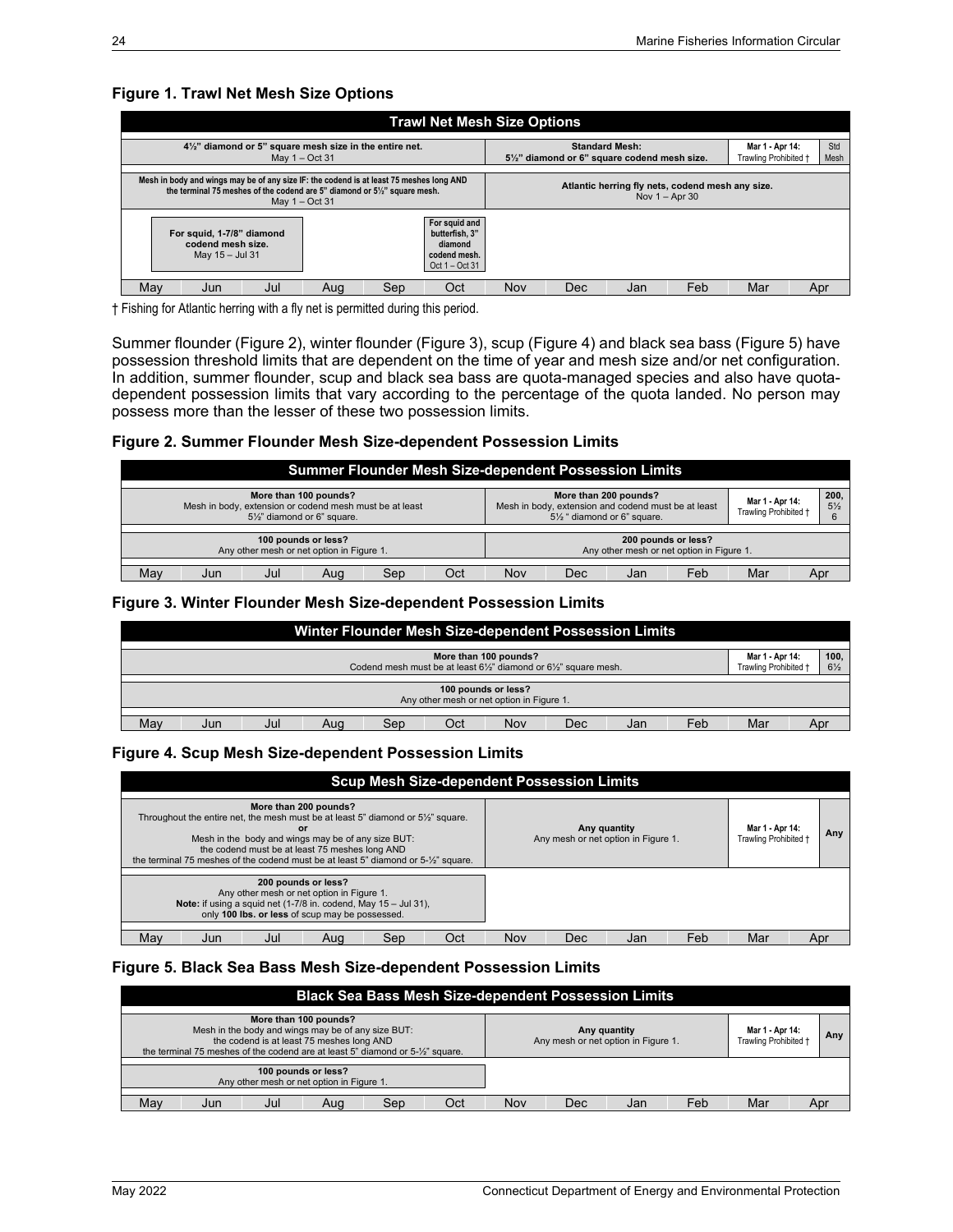#### <span id="page-30-0"></span>**Pounds, Trap nets, Fyke Nets, Weirs**

Mesh size shall be not less than 2 inches.

#### <span id="page-30-1"></span>**Seines**

Mesh size shall be not less than 2½ inches except:

- 1. For taking American shad not less than 5 inches,
- 2. For taking lamprey eels not less than 2 inches,
- 3. For taking tomcod, not less than 1½ inches and 50 feet of the center or bunt of each seine shall be not less than 1¼ inches.
- 4. The terminal buoys of all seines must be marked with the owner's license number.

#### <span id="page-30-2"></span>**Gill Nets**

- 1. **Inland District:** Mesh size shall be not less than 5 inches except that gill nets used for taking white perch, catfish species, and yellow perch shall have a mesh not less than 3½ inches.
- 2. **Marine District:** Mesh size shall be not less than 3 inches except that:
	- For taking American shad, not less than 5 inches,
	- For taking tomcod, not less than  $1\frac{1}{4}$  inches,
	- For taking white perch, yellow perch, and catfish species, not less than 3½ inches.
- 3. The use of gill nets constructed of single or multiple strands of monofilament is prohibited for taking American shad from sunrise to sunset. The twine thickness of any such gill net shall be no greater than 0.28mm diameter (#69).
- 4. The terminal buoys of all gill nets must be marked with the owner's license number.

#### <span id="page-30-3"></span>**Scoop Nets for Taking American Shad**

Mesh size shall be not less than 5 inches.

<span id="page-30-4"></span>**Minnow Seines and Traps for Taking Only the Bait Species Listed in [Appendix IV: Bait Species](#page-43-0)** Mesh size may be any size.

#### <span id="page-30-5"></span>*Fish Pots*

- 1. Fish pots shall only be used to take fish; the taking of lobsters and blue crabs in fish pots is prohibited.
- 2. Fish pots cannot be more than 6 feet long, wide or high.
- 3. Escape vents are required and must be at least 3.1 inches circular or 2¼ inches x 2¼ inches square. Escapement ("ghost") panels are also required and, when open, must have an opening of at least 7¾ inches x 7¾ inches square or which allows the entire end or side of a trap to be open. The panel must be held closed by ungalvanized, uncoated wire not more than 3/32 inches thick, magnesium alloy fasteners or timed release "pop up" devices, or untreated natural fiber such as cotton, hemp, or jute string 3/16 inches in thickness or smaller. Escape vents and panels may not be placed on the bottom of the pots.
- 4. Fish pots and their buoys must have the commercial finfish plate number on them in numbers at least ¾ inches high.

#### <span id="page-30-6"></span>*Construction of Minnow Traps*

- 1. Minnow traps for the taking of bait species only shall have a length of not more than 36 inches and a diameter of not more than 18 inches.
- 2. Minnow traps shall be equipped with not more than 2 funnels and the entrance opening shall not exceed 1½ inches in diameter.
- 3. Minnow traps shall not be equipped with leader or wing.

#### <span id="page-30-7"></span>*Whelk Pots*

- 1. No person shall use whelk pots except for the taking of whelk.
- 2. No person shall use in the waters of this state a whelk pot, trap or similar device with a volume larger than 22,950 cubic inches.
- 3. Whelk pots shall have an unobstructed opening on the top side of no less than 140 square inches, and each side of the opening shall be at least 10 inches in length.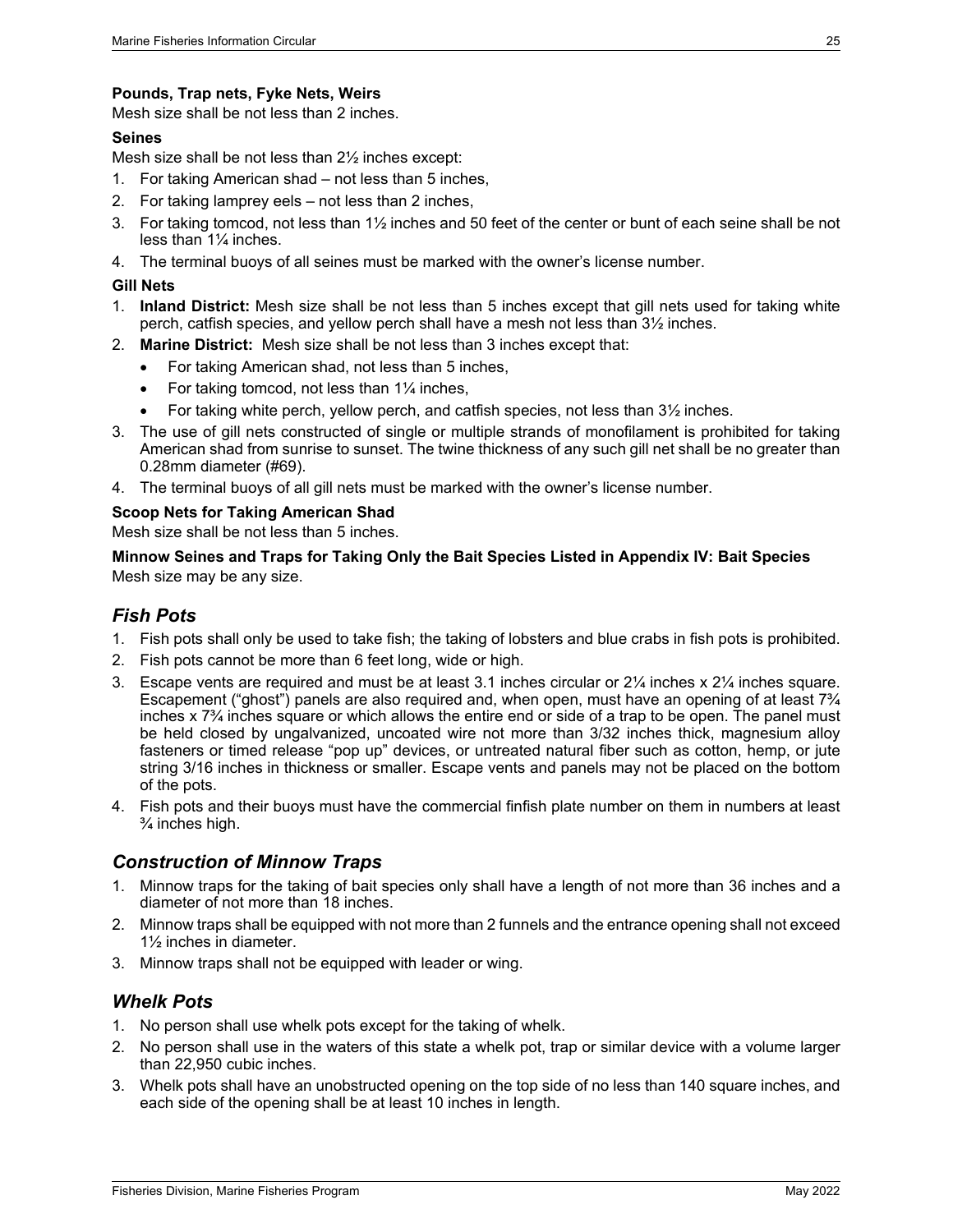- 4. No person shall use any whelk pot and the buoys thereof unless such whelk pot is marked legibly with the commercial fishing license plate number and the buoy is so marked with numbers not less than three-quarters of an inch in height.
- 5. All whelk pot buoys used by any person in the waters of this state shall be of uniform color or uniform pattern of coloration, such color or pattern to be determined by such person. Any person engaged in whelk fishing shall maintain one of such person's whelk pot buoys on such person's vessel in a position visible from all directions.
- 6. No person shall set, tend or assist in setting or tending any whelk pot, trap or similar device for the catching of whelk on any leased shellfish bed without the permission of the lease holder.
- 7. All bait used in whelk pots, traps or similar devices shall be wholly contained within a mesh bag.
- 8. No person shall from one-half hour after sunset to one-half hour before sunrise, set, tend or assist in setting or tending any whelk pot, trap or similar device for the catching of whelk or any live car or other device in which whelks are kept in the water after having been removed from the pots, traps or trawls in which they were caught.

### <span id="page-31-0"></span>*Areas of the Inland District Open to Commercial Fishing*

In the Inland District, commercial fishing is permitted only in the following areas and only for the species listed in [Appendix V: Species That May Be Taken Commercially in the Inland District](#page-44-0) (page [39\)](#page-43-1):

#### <span id="page-31-1"></span>**Connecticut River System**

- 1. The main body of the river from the I-95 Bridge at Old Saybrook-Old Lyme to the Massachusetts-Connecticut state line (for American shad, only south of the Putnam Bridge in Glastonbury).
- 2. The coves and portions of tributaries which are subject to tidal fluctuation except the Farmington River and its coves and flood waters and the Salmon River and its coves and flood waters (except for American shad).
- 3. The temporary or seasonal pools formed by the floodwaters of the Connecticut River.
- 4. That portion of the Hockanum River lying within the boundaries of the township of East Hartford.
- 5. Bait species as defined in section [Appendix V: Species That May Be Taken Commercially in the Inland](#page-44-0)  [District](#page-44-0) on page [39](#page-44-0) may be taken for commercial purposes in the Hockanum River and its impoundments or portions of impoundments within the township of East Hartford.
- 6. That portion of the Blackhall River which lies within the inland district and which is subject to tidal fluctuation.
- 7. That portion of the Lieutenant River which lies within the inland district and which is subject to tidal fluctuation.

#### <span id="page-31-2"></span>**Housatonic River System**

- <span id="page-31-5"></span>1. The main body of the river from the Merritt Parkway upstream to the Derby electric plant in Derby.
- 2. The coves and portions of tributaries subject to tidal fluctuation.
- 3. The temporary or seasonal pools formed by the floodwaters of the Housatonic River within the limits established by item [1](#page-31-5) above.
- 4. The impoundments known as Lake Housatonic and Lake Zoar may be fished commercially for eels, carp and suckers only.

#### <span id="page-31-3"></span>**Quinnipiac River System**

- 1. The main body of the river lying between the marine-inland district demarcation line (Route 17) and a point five hundred feet downstream of the Hanover Dam, Meriden.
- 2. The coves and portions of tributaries subject to tidal fluctuation.
- 3. Bait species may be taken for commercial purposes in the river and its impoundments to a point five hundred feet downstream of the Hanover Dam, Meriden.

#### <span id="page-31-4"></span>**Thames River System**

- <span id="page-31-6"></span>1. The main body of the river which lies within the inland district (500 feet north of the Route 1 / I-95 Bridge) and which is subject to tidal fluctuation (Norwich Harbor).
- 2. The coves and portions of tributaries subject to tidal fluctuation.
- 3. The temporary or seasonal pools caused by floodwaters within the limits established by item [1](#page-31-6) above.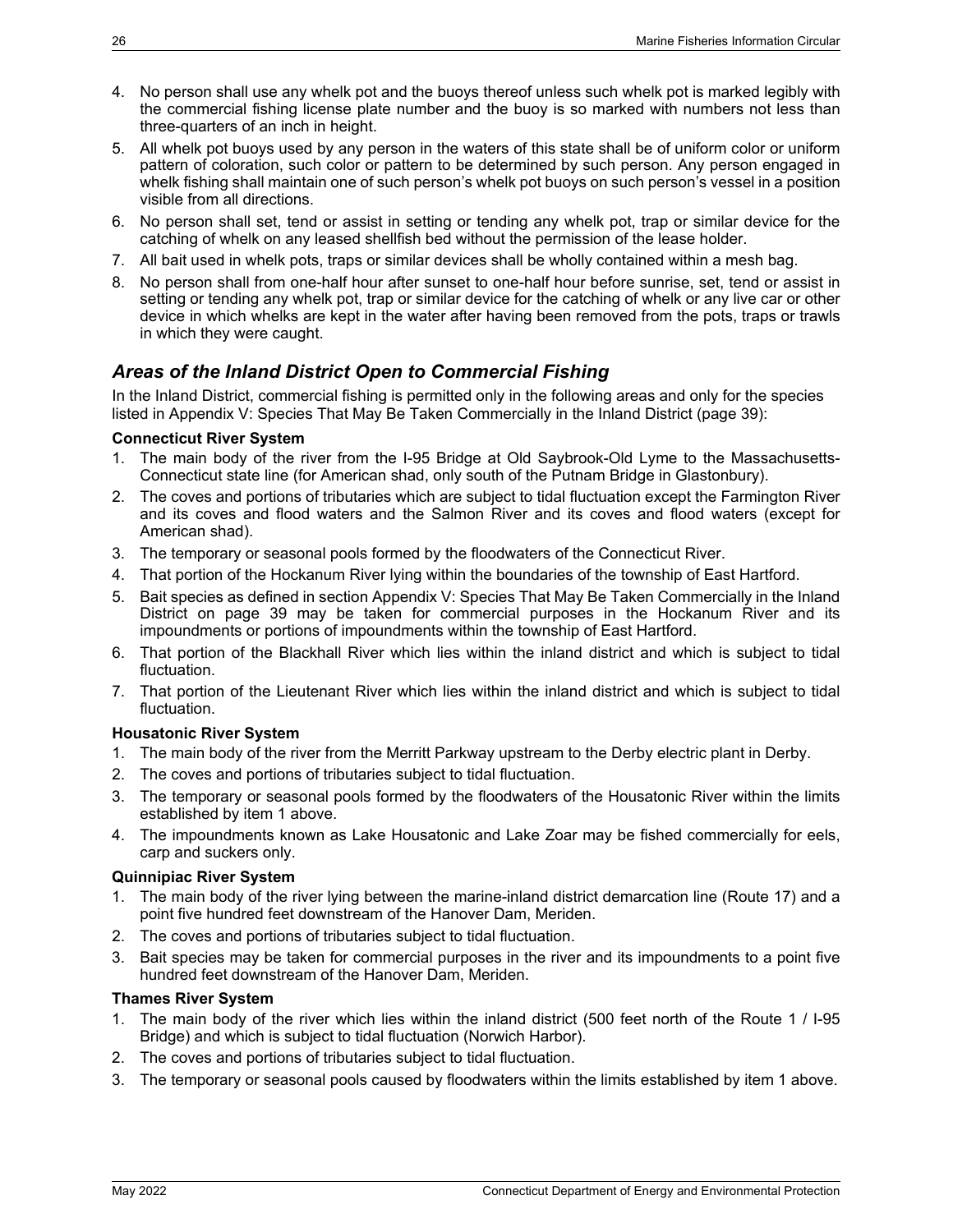#### <span id="page-32-0"></span>**Quinebaug River System**

Bait species may be taken for commercial purposes in the main body of the river from the Massachusetts state line downstream to the bridge on Route 6 at Danielson and from its impoundments or portions of impoundments from the Massachusetts state line downstream to Providence Street in Putnam.

#### <span id="page-32-1"></span>**French River System**

- 1. The main body of the river lying within the boundaries of the township of Thompson.
- 2. Bait species may be taken for commercial purposes in the main body of the river and its impoundments lying within the township of Thompson.

#### <span id="page-32-2"></span>**Shetucket River System**

- 1. Bait species may be taken for commercial purposes in the main body of the river and its impoundments from the junction of the Willimantic River and Natchaug River downstream to the Scotland Dam, Windham.
- 2. Bait species may be taken for commercial purposes in the main body of the river and its impoundments from the Route 97 Bridge in Sprague downstream to the bridge on Route 12 in Lisbon-Norwich.

#### <span id="page-32-3"></span>*Species–Specific Area Restrictions*

- 1. White perch, catfish species, and yellow perch may be taken for commercial purposes only in the following specified areas of the Connecticut and Thames Rivers:
	- The Chester Cove in the town of Chester, and from the I-95 bridge in Old Saybrook-Old Lyme to Whalebone Creek range light number forty but not including Hamburg Cove and the Eight Mile River in the township of Lyme.
	- The Thames River, its coves and floodwaters from 500 feet north of the I-95 bridge, New London-Groton to the Mohegan-Pequot Bridge, Montville-Preston. **In the Thames River, these species may not be taken with gill nets or trawl nets**.

#### <span id="page-32-4"></span>*Areas Closed to Commercial Fishing*

- 1. Commercial fishing with hook and line is prohibited in all areas of the inland district.
- 2. Navigable channels as indicated by Coast Guard channel markers. This area closure applies only to the buoys of lobster pots, fish pots, eel pots, and to anchored or fixed gill nets, trap nets, fyke nets and pound nets.
- 3. The use of fixed commercial fishing gear is prohibited in "fairways" on a year round basis and mooring areas from May 1-October 15, if such fairways and mooring areas are identified as prohibited areas in a Harbor Management Plan approved by the DEEP. Unbuoyed lobster pots, fish pots, eel pots, or pots set in such a way that the buoys are not placed in the fairways or mooring areas are not prohibited. Fairways are defined as unmarked harbor navigation channels as established through the local harbor management planning process. For information regarding the status of Harbor Management Plans in your area, contact local authorities.
- 4. That portion of North Cove, as indicated by posters and known as Fall River, in the township of Essex.
- 5. The following areas of the shores of Long Island Sound are restricted by statute from certain types of commercial fishing. Information on these areas can be obtained from the sources indicated in the introduction of this circular. Also, note [Appendix I: Inshore Trawl Line](#page-41-1) (page [36\)](#page-41-1) and [Appendix II:](#page-41-2)  [Offshore Trawl Line](#page-41-2) (page [36\)](#page-41-2).
	- Nets and seines in Darien, Stamford and Greenwich.
	- Use of seines in Norwalk Harbor.
	- Nets in the Pawcatuck River.
	- Nets north of Long Beach and Penfield Reef.
	- Trawls in the Thames River. See [Appendix I: Inshore Trawl Line](#page-41-1) on page [36](#page-41-1)
	- Gill nets in the Thames River above the Amtrak Bridge.
	- Trawls or gill nets in the Mystic River above a line extending from the southern extremity of Morgan Point in Noank to the southern extremity of Ram Point on Mason Island.
	- Trawls or gill nets in the Niantic River above the Amtrak Bridge.
	- Seines in the Mystic River.
	- Purse nets in the Thames River above the Amtrak Bridge.
	- Nets in Milford Harbor.
	- Nets in Chester Cove, Wright's Cove, and Keney Cove.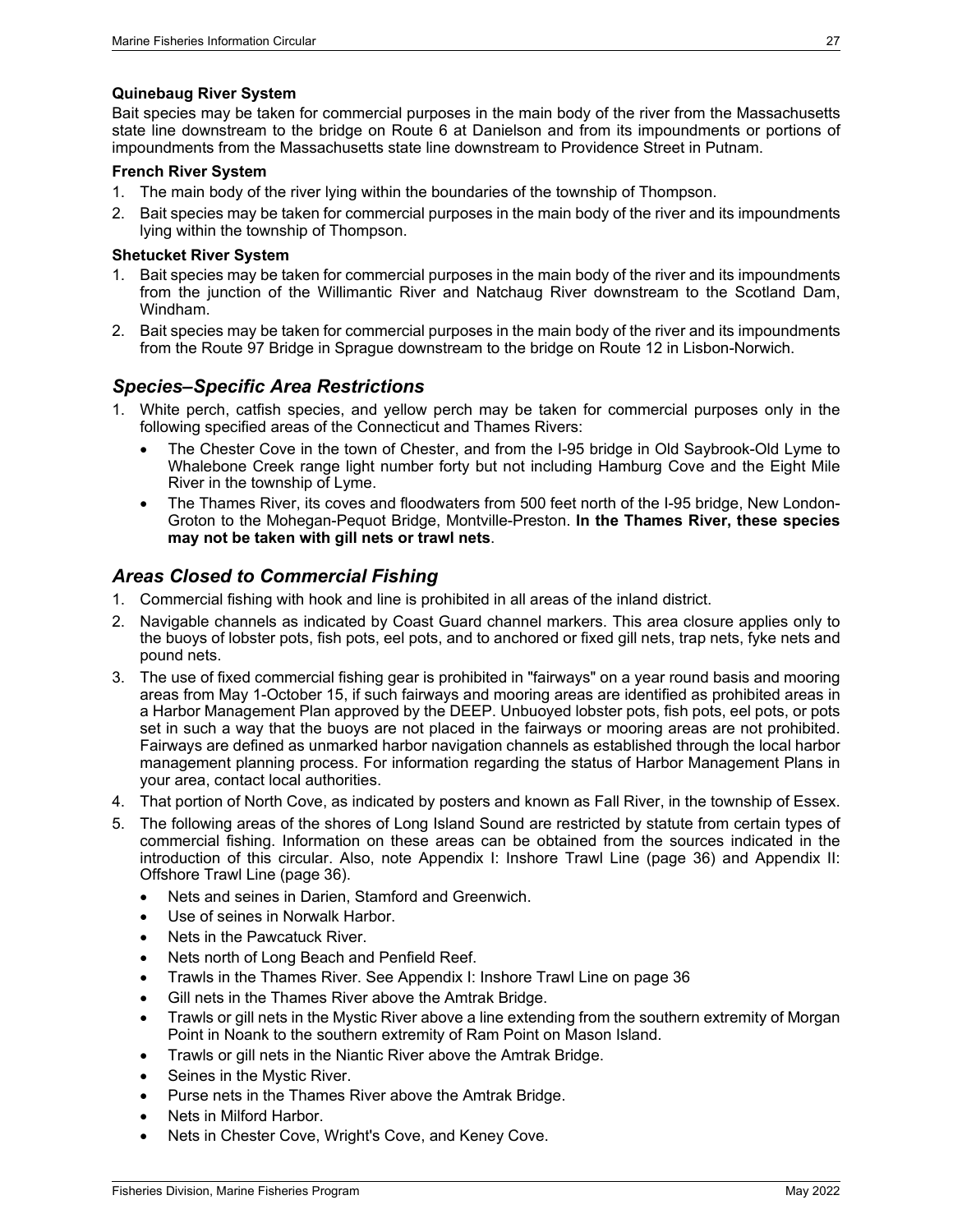- Use of nets in Long Island Sound adjacent to Stratford.
- Use of trawls in the Poquonock River.
- Selected parts of the Connecticut River.
- Horseshoe crabs on certain beaches (Page [30\)](#page-35-3).
- 6. No person shall use, set or tend and otter trawl, beam trawl, sink gillnet or anchored gillnet in the following areas of Long Island Sound:
	- Falkner Island Gear Restricted Area. An area approximately 22.5 mi<sup>2</sup> within the rectangle bounded by: 41°12.5'N 72°43.5'W, 41°12.5'N 72°36.0'W, 41°09.5'N 72°43.5'W, 41°09.5'N 72°36.0'W.
	- Connecticut River Mouth Gear Restricted Area. An area approximately 9 mi2 within the rectangle bounded by: 41°16.0'N 72°23.5'W, 41°16.0'N 72°19.0'W, 41°14.0'N 72°23.5'W, 41°14.0'N 72°19.0'W.

### <span id="page-33-0"></span>*Seasons Closed to Commercial Fishing*

The table below lists species-specific closed seasons for commercial fishing. Refer also to [Prohibited](#page-33-1)  [Species](#page-33-1) beginning on page [28.](#page-33-1)

| <b>Species</b>                                              | <b>Closed Season (all dates inclusive)</b>                                                        |
|-------------------------------------------------------------|---------------------------------------------------------------------------------------------------|
| Alewives and blueback herring                               | Closed year round until further notice.                                                           |
| American shad 1                                             | June 16 thru March 31                                                                             |
| Blue crabs                                                  | December 1 thru April 30                                                                          |
| Horseshoe crabs 1                                           | July 8 thru the third day following the last full or new moon,<br>whichever occurs later, in May. |
| Yellow perch, white perch, and catfish <sup>2</sup> species | April 1 thru September 30                                                                         |
|                                                             | May 1 thru June 30                                                                                |
| Tautog (blackfish)                                          | September 1 thru October 7                                                                        |
|                                                             | December 25 thru March 31                                                                         |
| Tomcod                                                      | April 16 thru November 30                                                                         |
| Winter flounder                                             | March 1 thru April 14                                                                             |

**Table 4. Seasons Closed to Commercial Fishing**

 $1$  Closed on weekends and around the first new or full moon in June within the open season. See Species Restrictions for details.

 $2$  American shad fishermen may take catfish species during the shad season if the license holder also holds a General Commercial Fishing (Finfish) License.

### <span id="page-33-1"></span>*Prohibited Species*

The following species may not be taken, or possessed in Connecticut regardless of where taken. Any of these species taken incidentally shall be immediately returned, without avoidable injury, to the waters from which they were taken. These prohibitions apply to both recreational and commercial fishing unless otherwise noted.

#### <span id="page-33-2"></span>**Alewives and Blueback (River) Herring** *(Alosa pseudoharengus, Alosa aestivalis)*

See the Connecticut Angler's Guide for exemptions for land locked river herring.

#### <span id="page-33-3"></span>**Atlantic Salmon** *(Salmo salar)*

Except for recreational broodstock fishing, as provided for in Section 26-112 of the Regulations of Connecticut State Agencies.

#### <span id="page-33-4"></span>**Atlantic Sturgeon** *(Acipenser oxyrinchus)*

#### <span id="page-33-5"></span>**Rainbow smelt** *(Osmerus mordax)*

No person shall take from or possess any rainbow smelt taken from the marine district or from those areas of the inland district open to commercial fishing (see page [26\)](#page-31-0).

#### <span id="page-33-6"></span>**Shark Species**

*Prohibited shark species (regardless of federal permit)*

- Atlantic angel (*Squatina dumerili*)
- Basking (*Cetorhinus maximus*)
- Bigeye sand tiger (*Odontaspis noronhai*)
- Bigeye sixgill (*Hexanchus vitulus*)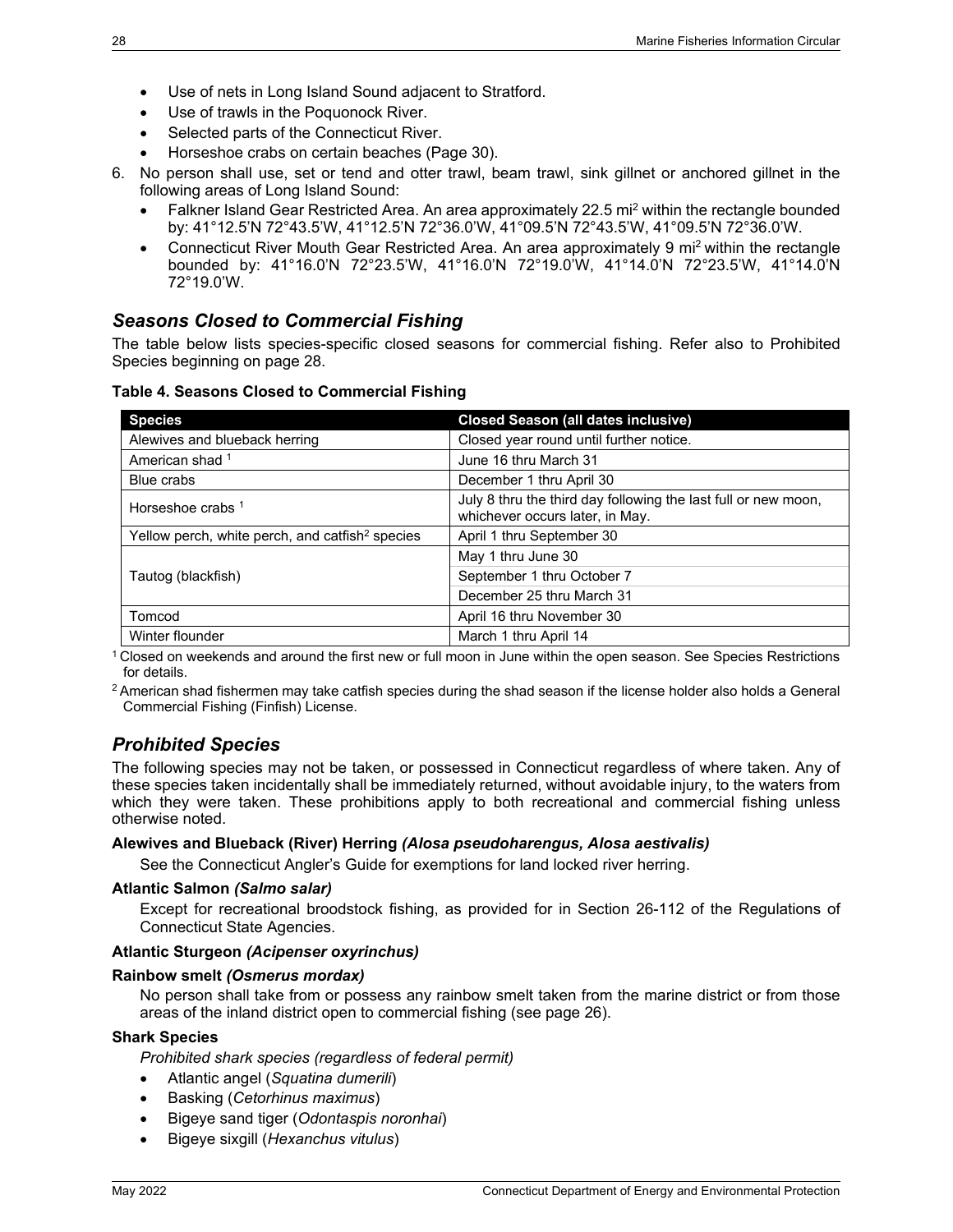- Bigeye thresher (*Alopias superciliosus*)
- Bignose (*Carcharhinus altimus*)
- Caribbean reef (*Carcharhinus altimus*)
- Caribbean sharpnose (*Rhizoprionodon porosus*)
- Dusky (*Carcharhinus obscures*)
- Galapagos (*Carcharhinus galapagensis*)
- Longfin mako (*Isurus paucus*)
- Narrowtooth (*Carcharhinus brachyurus*)
- Night (*Carcharhinus signatus*)
- Sandbar (*Carcharhinus plumbeus*)
- Sand tiger (*Odontaspis Taurus*)
- Sevengill (*Heptranchias perlo*)
- Sixgill (*Hexanchus griseus*)
- Smalltail (*Carcharhinus porosus*)
- Whale (*Rhincodon typus*)
- White (*Carcharodon carcharias*)

#### <span id="page-34-0"></span>**Shortnose Sturgeon** *(Acipenser brevirostrum)*

#### <span id="page-34-1"></span>**Trout / Charr**

Commercial take prohibited. See the Connecticut Angler's Guide for recreational measures for trout and charr (brook trout).

#### <span id="page-34-2"></span>*Species Restrictions*

The commercial possession limits apply to the aggregate of all persons aboard the vessel per trip or per day whichever is the longer period of time.

See previous sections for other applicable rules. See [Appendix IV: Bait Species](#page-43-0) (page [38\)](#page-43-0) for bait species and [Appendix V: Species That May Be Taken Commercially in the Inland District](#page-44-0) (page [39\)](#page-43-1) for restrictions on commercial fishing in the inland district. **Federal permit holders must comply with federal rules, regardless of where the fish are taken.**

#### <span id="page-34-3"></span>**American Eel** *(Anguilla rostrata)*

Minimum length - 9 inches. The taking of glass eels, elvers and sliver eels is prohibited. Glass eels are transparent larval American eels less than 4 inches in length and elvers are post-larval eels 4-6 inches in length. Silver eels are sexually mature adults that take on a deep silvery and black coloration when they leave rivers and streams to return to the ocean to spawn. Most silver eels greater than 16 inches in length are female.

#### <span id="page-34-4"></span>**American Shad** *(Alosa sapidissima)*

American shad may be taken from the Connecticut River system only. No American shad shall be taken for commercial purposes from Friday night at sundown to Sunday night at sundown. The closed season is June 16 through March 31.

#### <span id="page-34-5"></span>**Atlantic Herring** *(Clupea harengus)*

The taking of Atlantic herring is prohibited when federal waters outside of Long Island Sound are closed to the taking of herring. The landing of Atlantic herring from any herring management area that is closed to the taking of Atlantic herring in Connecticut is prohibited.

#### <span id="page-34-6"></span>**Black Sea Bass** *(Centropristis striata)*

- 1. Commercial fishery moratorium The landing or possession of black sea bass in Connecticut is prohibited unless the license holder has in his possession a *Black Sea Bass Quota-Managed Species Endorsement* issued under qualification criteria revised in December 2003. **These endorsements must be purchased annually by March 31st** and are now printed on your commercial license. See [Quota-Managed Species Endorsements](#page-14-0) on page [9.](#page-14-0) Contact the DEEP Marine Fisheries Program for information on qualification criteria.
- 2. Effective May 1, 2022, *until the possession limit is changed*, the trip limit for black sea bass harvested from commercial lobster pots is 60lbs, when in possession of lobsters. No Black Sea Bass License Endorsement required. This does not apply to personal use lobster license holders. Note: Black Sea Bass endorsement holders **may not be in possession of 60 pounds of black sea bass taken from lobster pots in addition to the**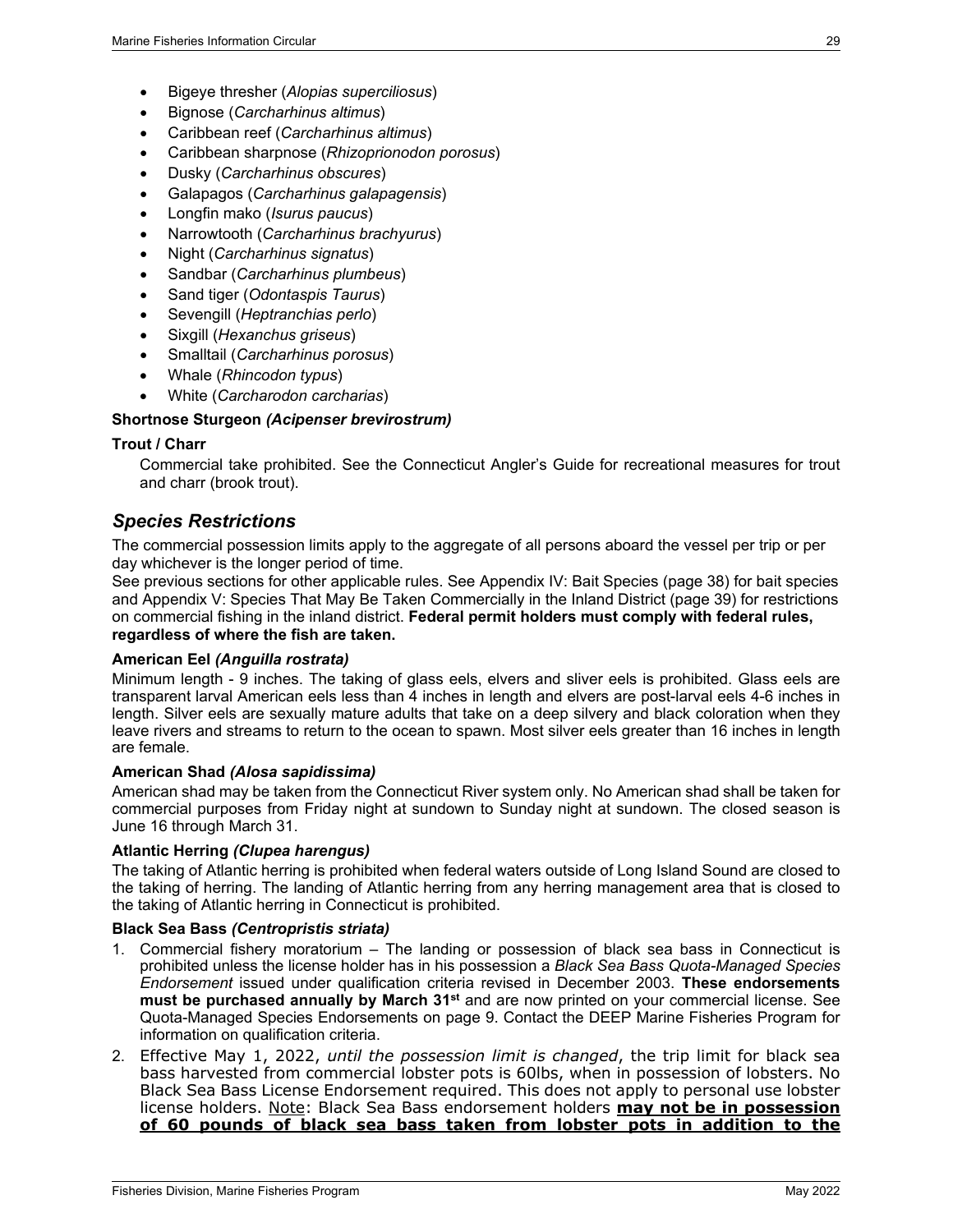**prevailing possession limit for endorsement holders** (i.e., endorsement holders may not be in possession of 660 pounds of black sea bass; the possession limit for endorsement holders is 600 pounds, until the possession limit is changed, regardless of gear type used).

- 3. **\*\*NEW IN 2022\*\* Mandatory call-in required for commercial black sea bass landings from lobster pots:** To provide for timely monitoring of black sea bass landings from lobster pots, the Marine Fisheries Program is implementing a **mandatory weekly call-in reporting requirement for black sea bass landings from lobster pots**. Effective May 1, 2022, any commercial fisherman landing black sea bass from lobster pots **is required to contact the Marine Fisheries Program weekly (deadline of 2359 hours on Monday, beginning Monday, May 9, 2022) by calling 860-447-4323** and leaving a message with the following information: the fisherman's name, commercial fishing plate number, the reporting week ending date (reporting weeks run Sunday through Saturday) and total pounds of black sea bass landed from lobster pots during the reporting week.
- 4. Current commercial fishery trip (possession) limits are available at [www.ct.gov/deep/TL,](http://www.ct.gov/deep/TL) via 24 hour call-in line at 860.434.6374 (recorded message providing current possession limits) or by calling the Marine Fisheries Program at 860.434.6043. When fishing multiple gears the **most restrictive** trip limit is applied.
- 5. See [Trawl Nets](#page-27-4) on page [22](#page-27-4) for information related to trawl mesh size-related possession limits.

#### <span id="page-35-0"></span>**Blue Crabs** *(Callinectes sapidus)*

- 1. Size limit is 5 inches for hard shell crabs and 3½ inches for soft-shell crabs.
- 2. Closed season: December 1 through April 30.
- 3. Possession of uncooked blue crabs without the body shell (carapace) attached is prohibited. Only two claws per crab body may be possessed.

#### <span id="page-35-1"></span>**Bluefish** *(Pomatomus saltatrix)*

- 1. Use of pair trawls, purse seines, or roller rig gill nets to take bluefish is prohibited.
- 2. The bluefish commercial fishery is managed under a state quota. The commercial fishing season opens on January 1 and closes December 31, or upon reaching 100% of the quota, whichever comes first. Commercial license holders may take an amount equal to the creel limit at any time but, if taken during a closed commercial period, bluefish may not be sold.
- <span id="page-35-4"></span>3. Current commercial fishery trip (possession) limits are available at [www.ct.gov/deep/TL,](http://www.ct.gov/deep/TL) via 24 hour call-in line at 860.434.6374 (recorded message providing current possession limits) or by calling the Marine Fisheries Program at 860.434.6043.
- 4. **Quota Monitoring and Bluefish Catch Reporting:** DEEP has suspended the weekly reporting requirement for commercial fishermen landing bluefish. Weekly monitoring may be reinstated in the future, if required, to meet the quota-monitoring obligations of the bluefish fishery management plan. License holders will be notified of any changes in this requirement. All license holders authorized to take bluefish are still required to submit monthly logbooks that include a daily record of catch.

#### <span id="page-35-2"></span>**Catfish Species**

American Shad fishermen may take catfish during the American shad season if the license holder also possesses the Commercial Finfish License.

#### <span id="page-35-3"></span>**Coastal Sharks**

- 1. No person shall take from Connecticut waters, and no person shall possess, sell, exchange, or offer for sale or exchange in Connecticut regardless of where it was taken, any species of shark other than spiny dogfish (Squalus acanthias) and smooth dogfish (Mustelus canis) except that:
	- a holder of an Atlantic Highly Migratory Species permit issued by the National Marine Fisheries Service may possess non-prohibited shark species in accordance with all provisions of 50 CFR 635 including but not limited to possession limits, minimum lengths and seasonal closures, provided that no shark species shall be harvested from Connecticut Waters when federal waters are closed to harvest for that species; or
	- a holder of a Scientific Collector's Permit issued by the department may possess sandbar shark (Carcharhinus plumbeus) for research or display purposes if specifically authorized to do so under the terms of the permit; or
	- a holder of a display permit issued by the National Marine Fisheries Service under the provisions of 50 CFR 635.32 may possess shark species authorized by the terms of such permit.

#### *Sportfishing*

2. No sport fisherman shall possess or land sharks that do not have the head, tail and fins naturally attached to the carcass. Sharks may be gutted and may be bled by making an incision at the base of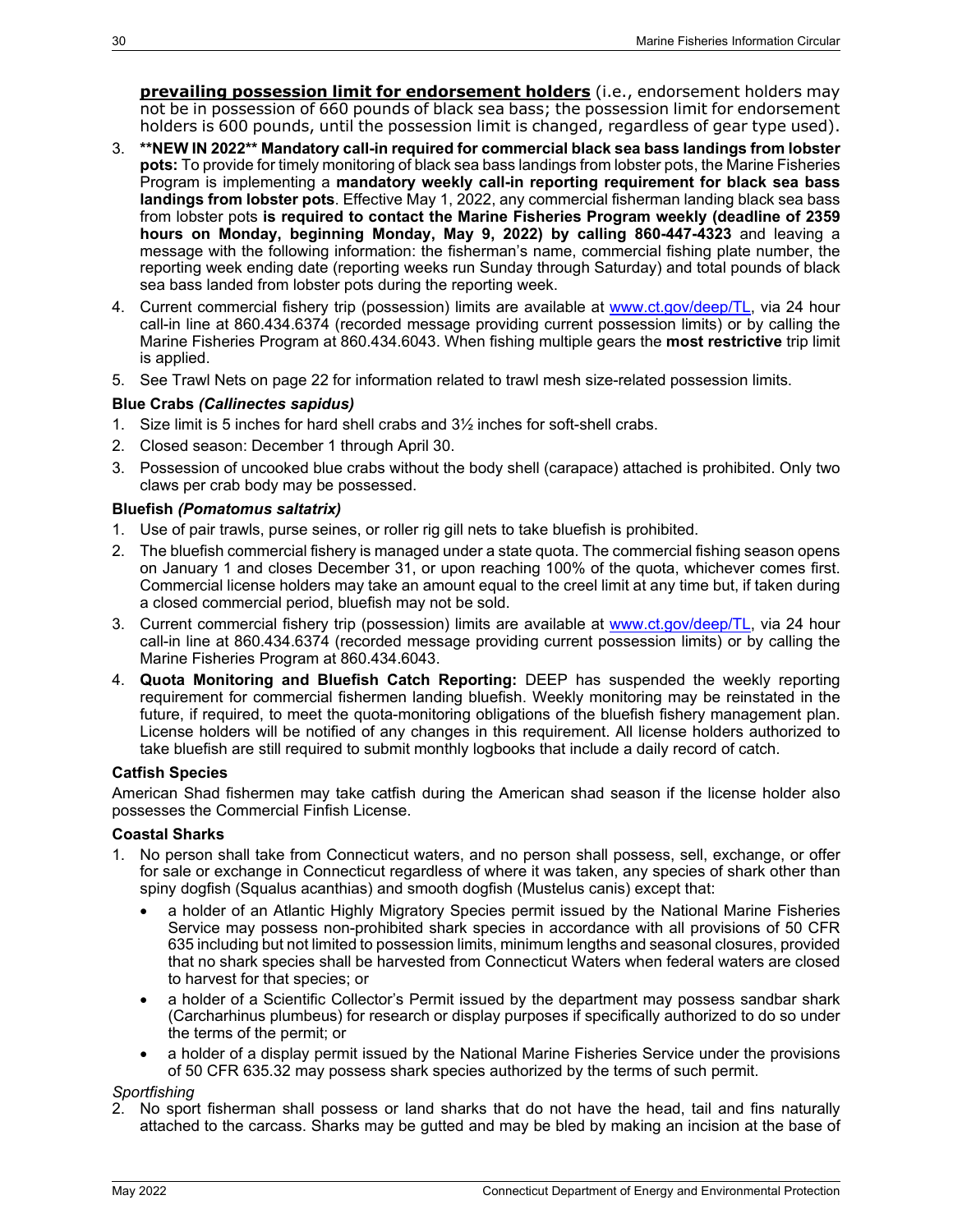the caudal peduncle provided the tail is not removed. No sport fisherman shall fillet a shark at sea or cut a shark into pieces at sea.

3. No sport fisherman shall take sharks by any method other than rod and reel or handline.

*Commercial*

- 4. No commercial fisherman shall possess or land sharks that do not have the tail and fins naturally attached to the carcass. Fins may be cut as long as they remain attached to the carcass by natural means with at least a small portion of uncut skin. Sharks may be gutted and may be bled by making an incision at the base of the caudal peduncle provided the tail is not removed. No commercial fisherman shall fillet at sea or otherwise cut sharks into pieces at sea.
- 5. No commercial fisherman shall take sharks from Connecticut waters by any method other than rod and reel, handline or trawl net, except that smooth dogfish and spiny dogfish may also be taken by gill net.
- 6. No person shall purchase any sharks from commercial fishermen for resale unless such person, in addition to possessing a valid Connecticut Seafood Dealer License, also possesses a federal shark dealer permit issued pursuant to 50 CFR 635.4.

#### <span id="page-36-0"></span>**Horseshoe Crabs** *(Limulus polyphemus)*

- 1. A *Horseshoe Crab Hand-Harvest Quota-Managed Species Endorsement* is required to take horseshoe crabs by hand*.* IMPORTANT: **These endorsements must be purchased annually by March 31** and are required in addition to a *General Commercial Fishing (Finfish) License* and are now printed on your commercial license. Se[e Quota-Managed Species Endorsements](#page-14-0) on pag[e 9.](#page-14-0) Contact the DEEP Marine Fisheries Program for information on qualification criteria.
- 2. Horseshoe crabs may be taken by otter trawl fishing or other means other than hand-harvest without a Horseshoe Crab Hand-Harvest Quota-Managed Species Endorsement. Fishermen may also possess legally acquired dead horseshoe crabs being used for bait.
- 3. Closed Areas No person shall engage in the hand-harvest of horseshoe crabs from the following areas:
	- Menunketesuck Island in Westbrook.
	- Sandy Point in West Haven from the West Haven boat ramp on Beach Street south to, and clockwise around Sandy Point, including the breakwater, tidal flats and embayment and southeastern facing barrier beach to the groin adjacent to the intersection of Beach Street and Morse Avenue.
	- Milford Point in Milford, including all beaches and adjacent sand bars and tidal flats to the west of, and including, the spit that lies south-southeast of the southern terminus of Francis Street.
- 4. Commercial fishery possession limits:
	- In the trawl fishery, 25 crabs.
	- In the hand-harvest fishery, 150 crabs, per twenty-four hour period that begins at 12:00 noon.
- 5. It is prohibited to use any tools, including, but not limited to, nets, rakes, tongs, hooks, poles, gaffs, or spears to take horseshoe crabs, except that gloves may be worn by the license holder.
- 6. Any person that does not qualify to hand-harvest horseshoe crabs is prohibited from entering the water to assist. Such unqualified persons are not prohibited from carrying crabs that have been placed on the beach by the license holder to a storage container or vehicle or taking crabs from a license holder for storage while remaining in a boat.
- 7. The taking of horseshoe crabs is restricted to holders of the General Commercial Fishing (Finfish) License (by hand) who also hold a horseshoe crab quota managed species endorsement as well as the Principal Commercial Fishing License (by trawl). Certain holders of the Connecticut Department of Agriculture Conch License may qualify for a special Commercial Horseshoe Crab Fishing License. See Horseshoe Crabs *[\(Limulus polyphemus\)](#page-35-3)* on page [29](#page-34-2) for details.
- 8. The open season for the taking of horseshoe crabs begins on the third day following the last full or new moon, whichever occurs later, in May and ends after July 7.
- 9. During the open season, no horseshoe crab shall be taken from Friday at 6:00 PM through Sunday at 6:00 PM.
- 10. Lunar Closure: No person shall engage in the harvest of horseshoe crabs during the period beginning two days prior to the date of the first full or new moon in June of each year, whichever occurs earlier, and ending two days after the date of said moon.

#### <span id="page-36-1"></span>**Jonah Crab** *(Cancer borealis)*

1. A commercial license that allows lobster trap fishing is required to take Jonah crabs by traps. All traps must meet the lobster trap requirements, including trap tags.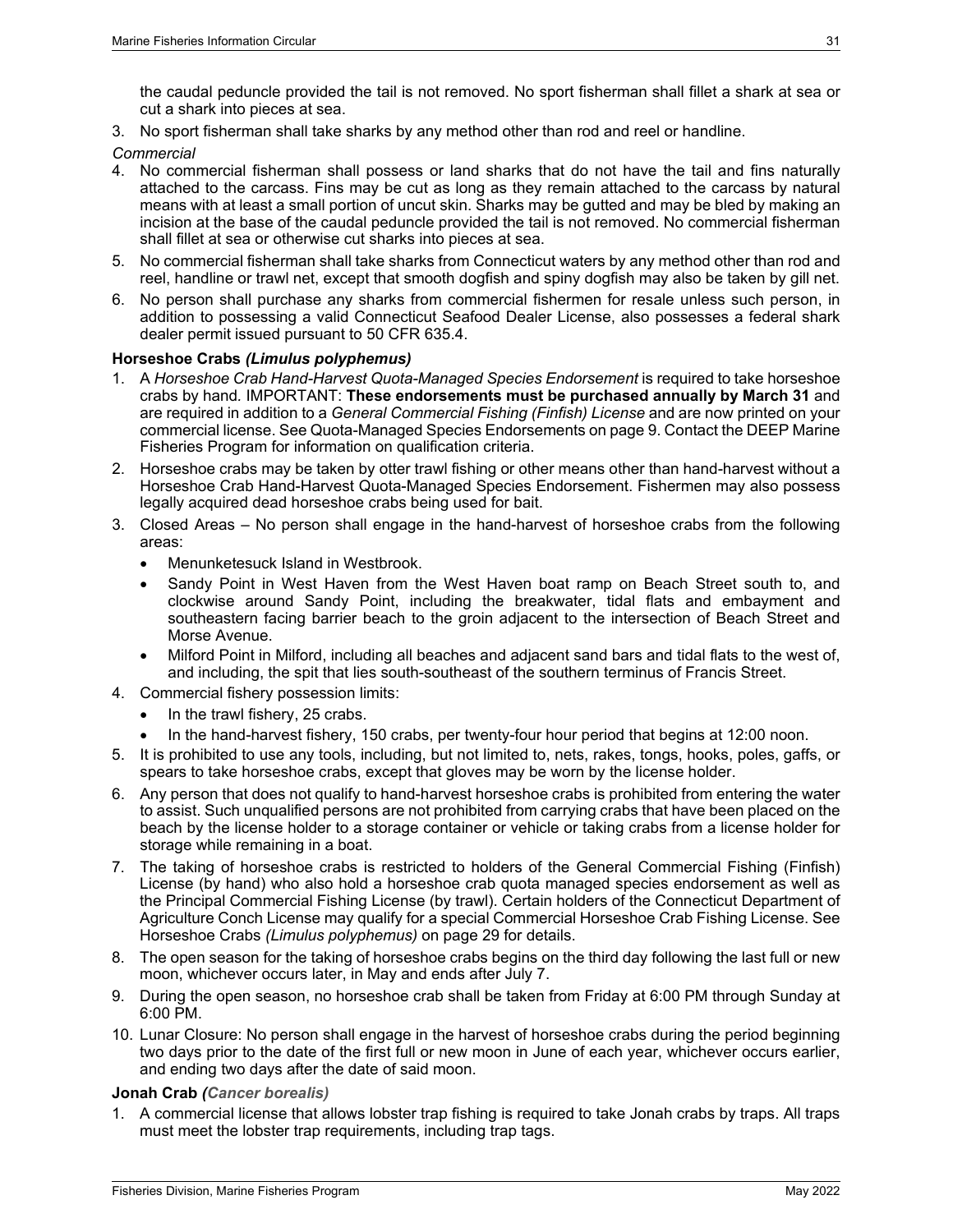- 2. The minimum carapace width is 4¾ inches.
- 3. The possession of egg-bearing females is prohibited.
- 4. The vessel possession limit in the non-trap fishery is 1,000 crabs per day or per trip, whichever is the longer period of time.
- 5. Jonah crabs must be landed whole. Possession of claws detached from the body is prohibited, except when in possession of the body and no more than two claws per clawless body.
- 6. The recreational possession limit, including catch by personal use lobster pot fishing, is 50 crabs per day or per trip, whichever is the longer period of time.

#### <span id="page-37-0"></span>**Monkfish** *(Lophius americanus)*

The possession limit for monkfish livers is 10% of the weight of whole fish on board or 25% of the weight of tails on board (see Pag[e 22,](#page-27-1) minimum fish length section for minimum length of whole fish and tail length). Federal permit holders must comply with federal rules on fishing for monkfish, regardless of where the fish are taken.

#### <span id="page-37-1"></span>**Scup (porgy***) (Stenotomus chrysops)*

- 1. Commercial fishery moratorium The landing or possession of scup in Connecticut is prohibited from May 1 through September 30 unless the license holder has in his possession a *Scup Quota-Managed Species Endorsement* issued under qualification criteria revised in December 2003. **These endorsements must be purchased annually by March 31st** and are now printed on your commercial license. See [Quota-Managed Species Endorsements](#page-14-0) on page [9.](#page-14-0) Contact the DEEP Marine Fisheries Program for information on qualification criteria.
- 2. See [Trawl Nets](#page-27-4) on page [22](#page-27-4) for information related to trawl mesh size-related possession limits.
- 3. Current commercial fishery trip (possession) limits are available at [www.ct.gov/deep/TL,](http://www.ct.gov/deep/TL) via 24 hour call-in line at 860.434.6374 (recorded message providing current possession limits) or by calling the Marine Fisheries Program at 860.434.6043.
- 4. When fishing multiple gears the least restrictive trip limit is applied.

#### <span id="page-37-2"></span>**Smooth Dogfish** *(Mustelus canis)*

- 1. Smooth dogfish fins must remain naturally attached, removing the fins of smooth dogfish is a violation of the ASMFC Coastal Shark Fishery Management Plan.
- 2. Current commercial fishery trip (possession) limits are available at [www.ct.gov/deep/TL,](http://www.ct.gov/deep/TL) via 24 hour call-in line at 860.434.6374 (recorded message providing current possession limits) or by calling the Marine Fisheries Program at 860.434.6043.
- 3. **Closure:** If 100% of the Connecticut smooth dogfish quota specified in the ASMFC Fishery Management Plan for Atlantic Coastal Sharks has been landed, the fishery is closed.

#### <span id="page-37-3"></span>**Spiny Dogfish** *(Squalus acanthias)*

- 1. The possession of dogfish fins without the rest of the fish is prohibited.
- 2. Current commercial fishery trip (possession) limits are available at [www.ct.gov/deep/TL,](http://www.ct.gov/deep/TL) via 24 hour call-in line at 860.434.6374 (recorded message providing current possession limits) or by calling the Marine Fisheries Program at 860.434.6043.
- 3. **Closure:** If 100% of the quota specified in the ASMFC Fishery Management Plan for Spiny Dogfish has been landed, or 100% of the quota specified by NOAA has been landed, the fishery is closed.

#### <span id="page-37-4"></span>**Striped Bass** *(Morone saxatilis)*

- 1. Permitted Gear Angling only. Spear fishing or the use of a gaff is prohibited in Connecticut waters.
- 2. Striped bass that are speared by recreational spear fishermen in Rhode Island or New York waters, in compliance with the laws of those two states, are permitted to be transported across the waters of this state to be landed at Connecticut ports as long as they meet Connecticut's minimum length and possession limits.
- 3. **Sale of striped bass taken from Connecticut waters is prohibited.** If taken from the waters of a state in which commercial fishing is allowed, they may be sold in Connecticut, but only if they meet the Connecticut minimum length (28 inches). Moreover, they must be tagged with a tag from the state of origin. Fishermen wishing to know the status of the fishery in New York or Rhode Island must contact the marine fishery agency in those states.
- 4. Landing of Striped Bass Striped bass may not be landed with the head or tail removed.
- 5. Hybrid "Striped Bass" Artificially reared hybrid striped bass (one parent Morone saxatilis) less than the minimum length may be possessed and sold if the retailer maintains documentation attesting to the point of origin (the hatchery or fish farm).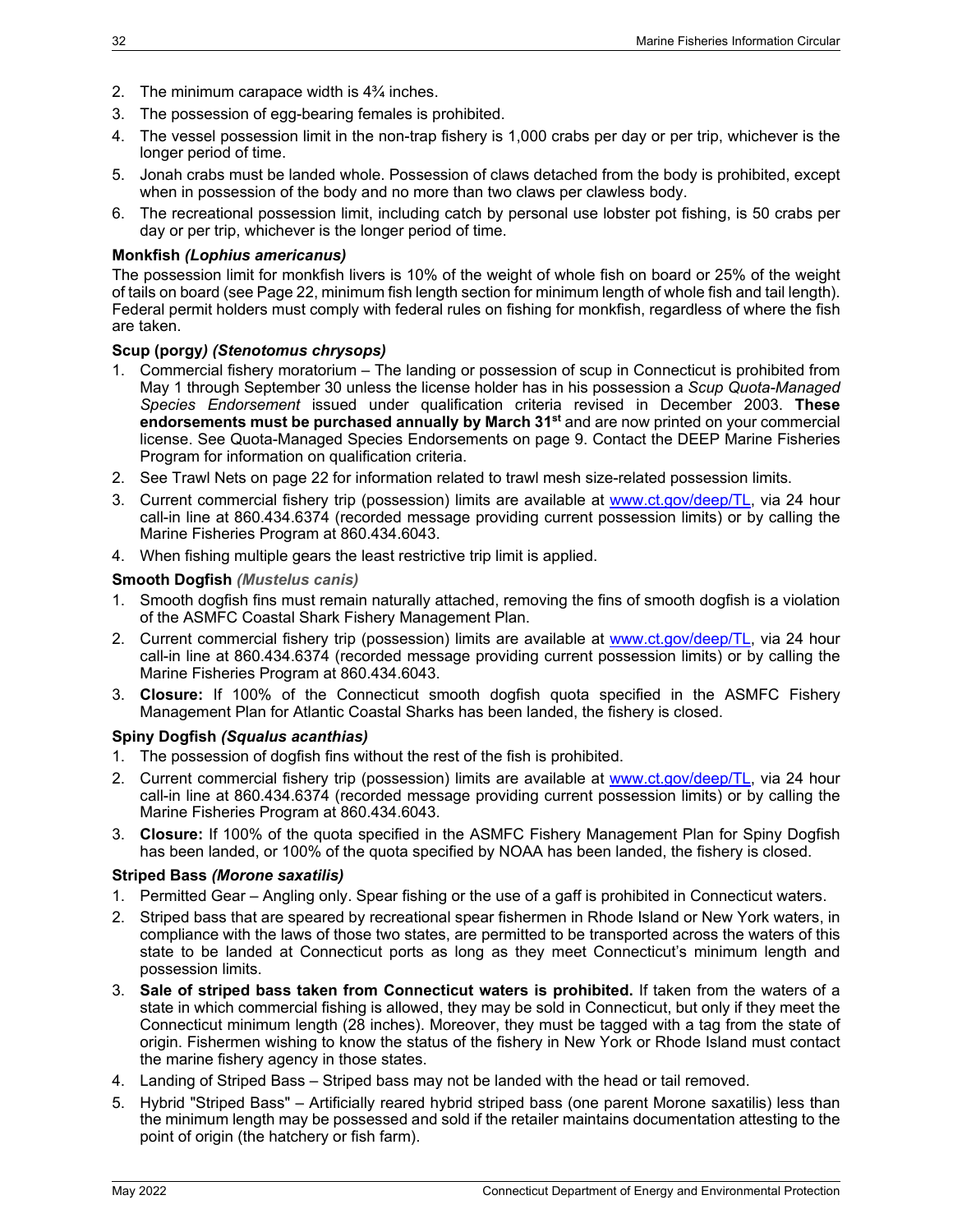6. Tagging of striped bass is prohibited unless the person applying the tag is participating in a program approved by the Commissioner of the Department of Energy and Environmental Protection and the striped bass is greater than 16 inches total length.

#### <span id="page-38-0"></span>**Summer Flounder (fluke)** *(Paralichthys dentatus)*

- 1. Commercial fishery moratorium The landing or possession of summer flounder in Connecticut is prohibited unless the license holder has in his possession a *Summer Flounder Quota-Managed Species Endorsement* issued under qualification criteria revised in December 2003. **These endorsements must be purchased annually by March 31st** and are now printed on your commercial license. See [Quota-Managed Species Endorsements](#page-14-0) on page [9.](#page-14-0) Contact the DEEP Marine Fisheries Program for information on qualification criteria.
- 4. See [Trawl Nets](#page-27-4) on page [22](#page-27-4) for information related to trawl mesh size-related possession limits.
- 5. Current commercial fishery trip (possession) limits are available at [www.ct.gov/deep/TL,](http://www.ct.gov/deep/TL) via 24 hour call-in line at 860.434.6374 (recorded message providing current possession limits) or by calling the Marine Fisheries Program at 860.434.6043.
- 6. Special restriction on filleting While engaged in sport fishing activities, possession of summer flounder fillets less than recreational minimum length is prohibited unless the "rack" (carcass) of the fish from which the fillet was removed has been retained and is at the recreational size limit. This regulation does not prohibit filleting summer flounder on shore or at the dockside.
- 7. Special restriction on filleting While engaged in commercial fishing, possession of summer flounder fillets less than 14 inches in length is prohibited unless the "rack" (carcass) of the fish from which the fillet was removed has been retained and is at least 14 inches in length. This regulation does not prohibit filleting summer flounder on shore or at the dockside.

#### <span id="page-38-1"></span>**Tautog (blackfish)** *(Tautoga onitis)*

- 1. No holder of any limited-access commercial fishing license, Commercial Landing Vessel Operator's License or Marine Pound Net Registration permitted to take tautog from the waters of this state or to land tautog in Connecticut, regardless of where such fish are taken, shall possess more than 10 tautog. No holder of a Restricted Commercial Fishing License may possess or land more than 3 tautog.
- 2. Closed Season No person engaged in commercial fishing shall take, bring ashore, or possess any tautog, wherever taken, except during the open season. Please refer to [www.ct.gov/deep/tl](http://www.ct.gov/deep/tl) for current commercial regulations.
- 3. *\*\*NEW\*\* MANDATORY Commercial Tagging Program* Any person engaging in commercial fishing for tautog or possessing tautog with the intent to sell, barter, or trade, must abide by the following provisions for commercial tautog tagging adopted under Amendment 1 to the Tautog Fishery Management Plan of the Atlantic States Marine Fisheries Commission.
	- a. No person engaged in commercial fishing may land or offload tautog without first affixing a commercial tautog tag issued by the Department of Energy and Environmental Protection (department) to the left opercula bone (gill plate) of all tautog to be landed or offloaded, such that the identifying number on the commercial tag is clearly visible.
	- b. Commercial fishermen may only land or offload tautog affixed with commercial tautog tags issued by the department during the same calendar year as the landing or offloading event.
	- c. No tautog shall be sold, purchased, bartered, or traded in Connecticut unless it bears a commercial tautog tag as defined in Amendment 1 to the Tautog Fishery Management Plan of the Atlantic States Marine Fisheries Commission.
	- d. No person shall transfer commercial tautog tags between individuals or fish.
	- e. Any person issued commercial tautog tags by the department in any calendar year must return any unused tags and submit a report of tag use to the department by February 15 of the following calendar year. Failure by any person to return unused tags, submit required reports, or account for disposition of tags issued previously may result in loss of future privilege to obtain commercial tautog tags.
	- f. Any tautog tagged with a commercial tautog tag must remain tagged until it reaches the final consumer. Processed or fileted tautog shall be packed with the commercial tautog tag originally affixed to that tautog. Tags must be retained with processed or fileted tautog and be available for inspection until the processed or fileted tautog is sold to the final consumer.
	- g. A commercial tautog tag request form must be submitted to DEEP Marine Fisheries. Tags will then be distributed by DEEP Marine Fisheries via mail. Tautog tag requests forms can be found: <https://portal.ct.gov/commercial-tautog-tagging> or you may request by email [deep.marine.fisheries@ct.gov](mailto:deep.marine.fisheries@ct.gov) or by calling (860-447-4325) to request tagging form. There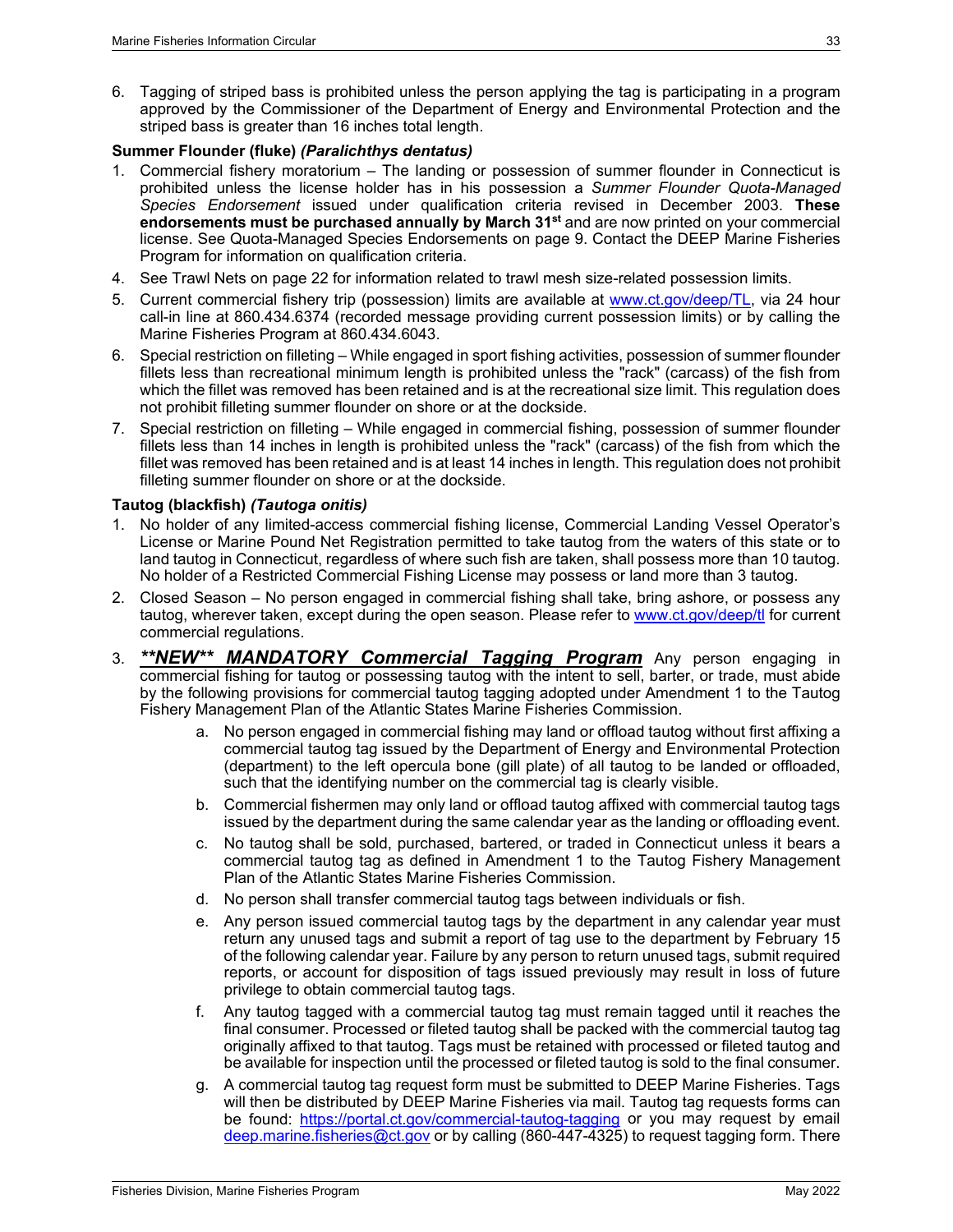is no charge for tags. DEEP highly recommends use of the purpose-built applicator for these tags. Applicators are available from the vendor at: [https://www.nationalband.com/asmfc-tautog-tag-applicator/.](https://www.nationalband.com/asmfc-tautog-tag-applicator/)

#### <span id="page-39-0"></span>**Whelk (conch), Channeled and Knobbed (***Busycotypus canaliculatus* **and** *Busycon carica***)**

- 1. Minimum size: Effective August 1, 2022, 4.75 inches in shell length or 1 15/16 inches in shell height; effective January 1, 2024, 5 inches in shell length or 2 inches in shell height; effective January 1, 2026, 5 ¼ inches in shell length or 2 1/8 inches in shell height; and effective January 1, 2028, 5 ½ inches in shell length or  $2\frac{1}{4}$  inches in shell height.
	- a. Shell length shall be defined as the longest length of the shell from the spire apex to the siphonal canal and shell height shall be the distance along a straight perpendicular line from a point on the opercular side of the shell to the farthest point of the top of the shell. Shell height is measured with the whelk retracted, and shell placed with the operculum stably positioned against a flat surface. To properly measure shell height using a gauge: Minimum legal shell height shall be the shell height specified in this subdivision between opposing parallel surfaces, measured with the whelk retracted and shell placed with the operculum stably positioned against one of the parallel surfaces. The whelk shall be considered legal-sized if it does not fit between the opposing parallel surfaces.
	- b. Whelk measuring less than the minimum shell length or shell height shall not comprise by number more than three percent of whelk in possession by any person, except holders of a commercial whelk fishing license may possess whelk measuring less than the minimum size provided: any such licensee is actively fishing in a designated shellfishing area with written permission of the shellfish lease holder, any whelk measuring less than the minimum size are stored in a container separate from all other catch, such whelk are kept covered with a fabric wetted with sea water, and such whelk are released, without avoidable injury, to the waters of Long Island Sound on the same day that they were taken and prior to landing or off loading, provided no such whelk shall be released onto any shellfishing ground leased by another shellfisherman under section 26-149 of the Connecticut General Statutes and designated under the provisions of section 26-227 of the Connecticut General Statutes.
	- c. Holders of a license to harvest shellfish issued by the Department of Agriculture pursuant to section 26-192c of the Connecticut General Statutes who are in possession of clams or oysters harvested from a designated shellfishing area may possess and land whelk measuring less than the minimum size provided: any whelk measuring less than the minimum size are stored in containers with clams and oysters prior to landing, such whelk are separated from clams and oysters after landing and held in cages stored in sea water, and such whelk are released, without avoidable injury, to the waters of Long Island Sound not later than 24 hours after landing, provided no such whelk shall be released onto any shellfishing ground leased by another shellfisherman under section 26-149 of the Connecticut General Statutes and designated under the provisions of section 26-227 of the Connecticut General Statutes.

#### <span id="page-39-1"></span>**Winter Flounder** *(Pseudopleuronectes americanus)*

- 1. Commercial fishery season closure March 1 through April 14, inclusive.
- 2. Commercial fishery possession limits 50 pounds or 38 fish unless the fish were taken in federal waters under a federal groundfish permit.
- 3. Transfer of winter flounder between vessels at sea is prohibited.

<span id="page-39-2"></span>See [Trawl Nets](#page-27-4) on page [22](#page-27-4) for information related to trawl mesh size-related possession limits.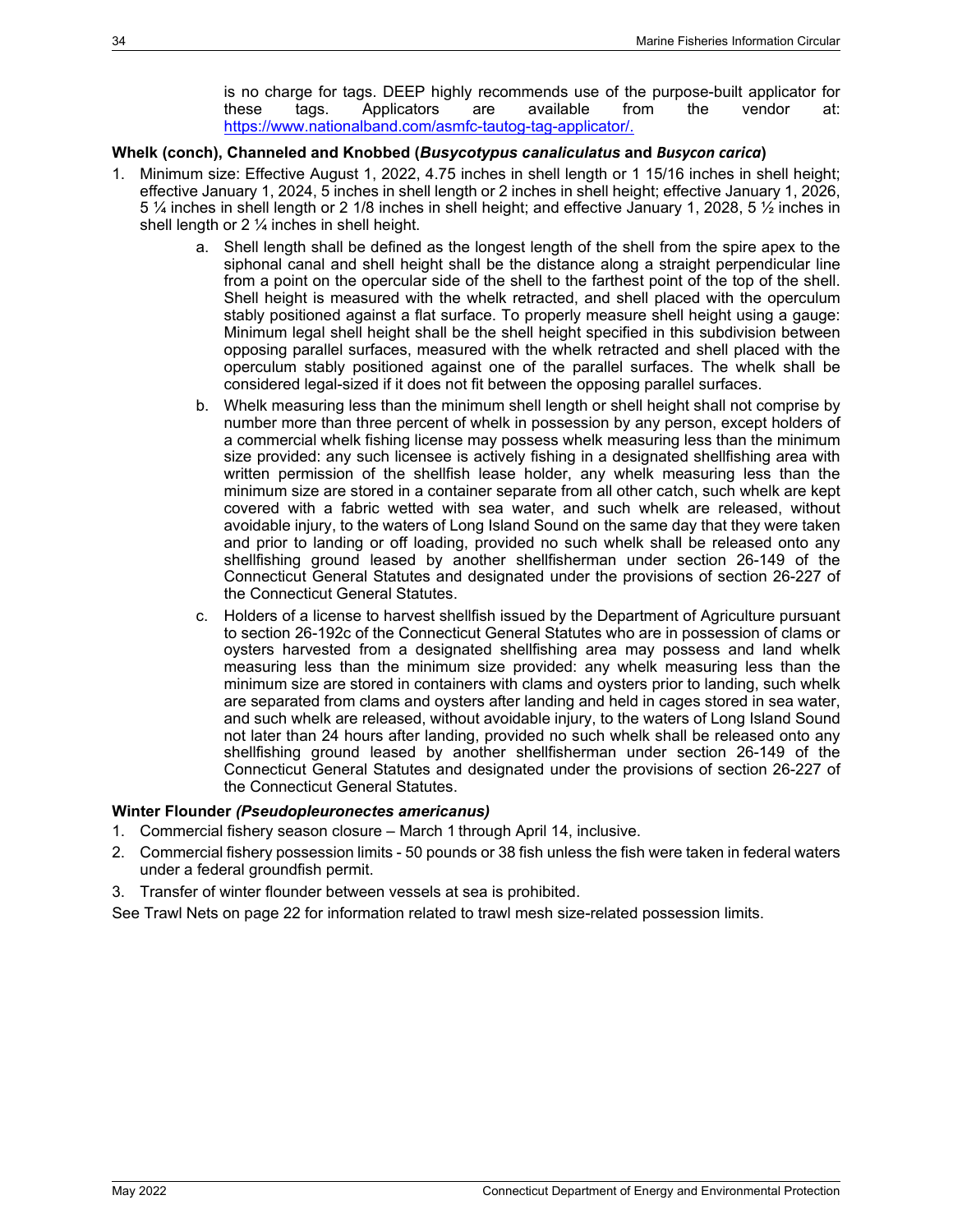### *Multi-State Commercial Possession Program for Summer Flounder during the Winter 1 Period (January – April)*

The purpose of the Multi-State Possession Program is to allow qualifying commercial fishermen to simultaneously carry summer flounder possession limits for Connecticut and cooperating states during the same fishing trip. The program is limited to commercial summer flounder Winter Period 1 (January 1 through April 30, inclusive). The program permits qualifying commercial fishermen to simultaneously carry summer flounder possession limits for Connecticut and cooperating states during the same fishing trip but does not permit commercial fishermen to land more than the Connecticut summer flounder landing limit in Connecticut. The program in no way supersedes the annual quota that determines total allowable annual commercial landings of summer flounder (i.e. it does not allow for an increase in total annual commercial harvest of summer flounder).

**Commercial fishermen wishing to participate in this program must contact the Marine Fisheries Program at 860-434-6043.** To qualify, fishermen must have the privilege of landing summer flounder in at least one of the other participating states (including, but not limited to, New York and Rhode Island). The application can be found at: [https://portal.ct.gov/-/media/DEEP/fishing/fishing\\_forms/Multi-State-SFL-](https://portal.ct.gov/-/media/DEEP/fishing/fishing_forms/Multi-State-SFL-Application-Fillable.pdf)[Application-Fillable.pdf](https://portal.ct.gov/-/media/DEEP/fishing/fishing_forms/Multi-State-SFL-Application-Fillable.pdf)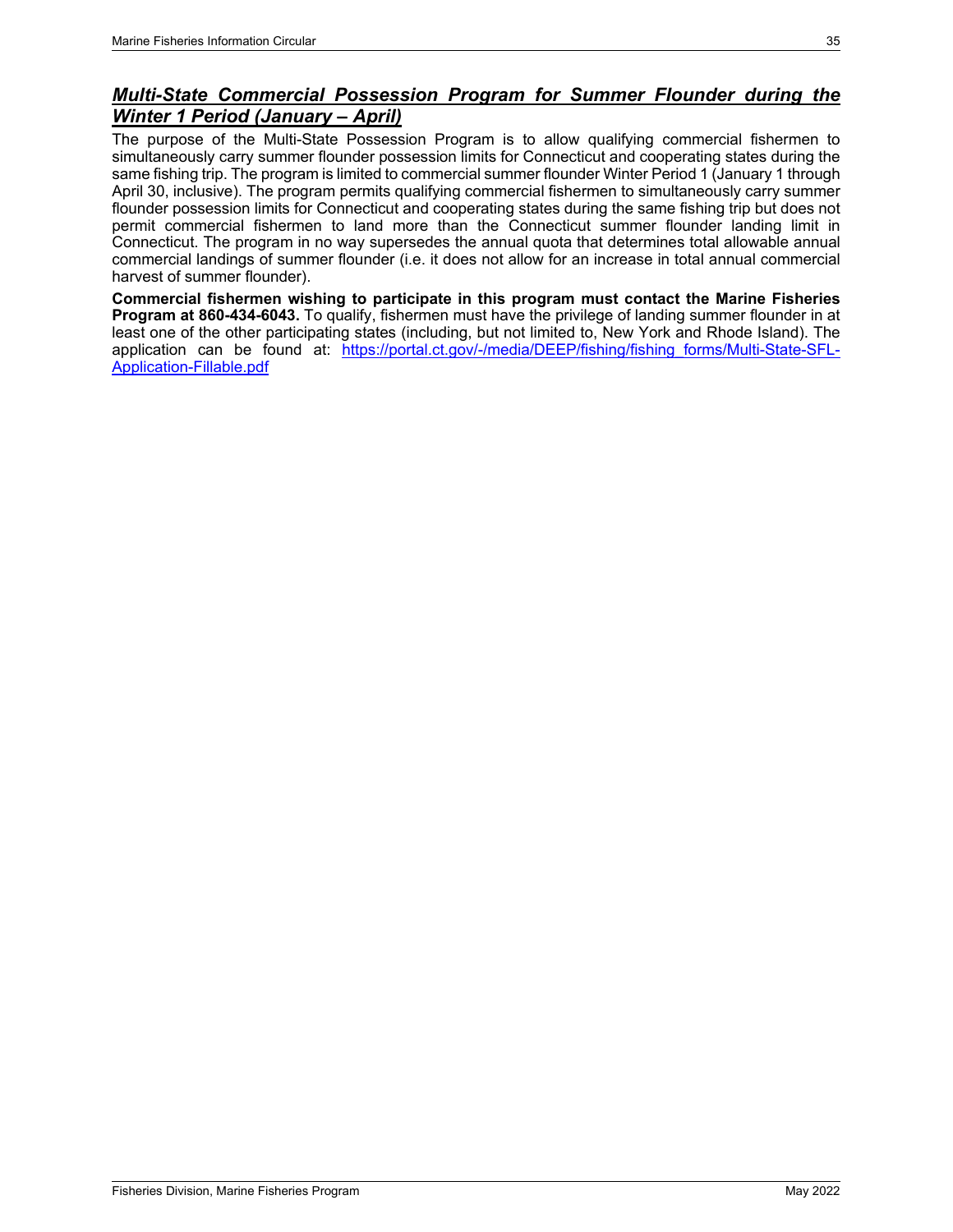# <span id="page-41-0"></span>**Appendices**

### <span id="page-41-1"></span>*Appendix I: Inshore Trawl Line*

By Act of the General Assembly:

No person may use any otter trawl in any waters shoreward of the following described line: From the southern extremity of Stonington Point, Stonington; to the east end of the Stonington inner breakwater; follow the breakwater; from the west end of the breakwater to Wamphassuc Point. From the southern extremity of Dodge's Island, Stonington to the southern extremity of Ender's Island, Stonington; straight line to the southern extremity of Mason Point, Stonington; from the southerly extremity of Ram Point, Stonington straight line to the southern extremity of Morgan Point, Groton; from the entrance to Venetian Harbor, Groton to the southern extremity of Mumford Point, Groton; from the western extremity of Bushy Point Beach, Groton to the southern extremity of Avery Point, Groton; from the western extremity of Eastern Point, Groton, to the old New London Harbor lighthouse, New London; from the southern extremity of Magonk Point, Waterford; to the southern extremity of Millstone Point, Waterford; to the one fathom contour of Niantic Bay, thence to the southwest extremity of Black Point, East Lyme straight line to Buoy C5 at Seal Rock, East Lyme; thence to the southern extremity of Lands End, East Lyme; thence to the mouth of the Three Mile River, Old Lyme; straight line to Hatchett Point, Old Lyme; straight line from Hatchett Point, Old Lyme to Hawk's Nest Beach Point, Old Lyme. From the eastern extremity of Griswold Point, Old Lyme to Buoy 2 Old Saybrook Channel Entrance; thence to the southern extremity of Old Saybrook Point. From Cornfield Point, Old Saybrook to the mouth of the Oyster River, Old Saybrook; straight line to Chapman Point, Old Saybrook; straight line to Old Kelsey Point, Westbrook, from Money Point, Westbrook to Lobster Rock, Westbrook; from Lobster Rock, Westbrook to Buoy 3A Westbrook mouth of the Menunketesuck River; from Buoy 3A Westbrook to Kelsey Point, Clinton; to Hammonasset Point, Madison. From Hogshead Point, Madison to the southern extremity of Grass Island, Guilford; to the southern extremity of Mulberry Point, Guilford; to the southern extremity of Vineyard Point, Guilford; to the southern extremity of Outer Island, Branford; to the southern extremity of Haycock Point, Branford; from Haycock Point, Branford to the northeast extremity of Spectacle Island, Branford; from the southwest extremity of Spectacle Island, Branford to the flag pole at Mansfield Point, Branford; from the flag pole at Mansfield Point, Branford to the southern extremity of South End, East Haven; to the southern extremity of Morgan Point, East Haven to the southwest ledge on the east breakwater, New Haven; to the Luddington Rock breakwater to the west breakwater light in West Haven; to Oyster River Point, West Haven; to the southern extremity of Merwin Point, Milford to the southern extremity of Pond Point, Milford; to Welch's Point, Milford; to Buoy 7 Milford Outer Harbor; from Buoy 7 Milford Outer Harbor to Buoy 5 to the northwest corner of Charles Island, Milford; from the northwest corner of Charles Island, Milford to the southwest corner of Charles Island, Milford; to the south end of the outer breakwater at the Housatonic River to the southern extremity of Stratford Point, Stratford and Point No Point, Stratford. From Point No Point, Stratford to the southerly end of the east breakwater at Pleasure Beach, Bridgeport; to the south end of the west breakwater at Seaside Park, Bridgeport; to Buoy 4 Black Rock Harbor, Bridgeport. From Buoy 4 Black Rock Harbor, Bridgeport to Pine Creek Point, Fairfield; from Pine Creek Point, Fairfield to Buoy 4 Southport Harbor, Fairfield; from Buoy 4 to the southern extremity of Frost Point, Westport; to the southern extremity of Sherwood Point, Westport; to the southern point of Cedar Point, Westport; to Buoy 1 Georges Rock, Westport; to Buoy 2 Cockenoe Shoal; to Buoy 24 Westport to Buoy N28 Norwalk; to Buoy 3 Darien Five Mile River Entrance; to the Fish Island Buoy, Darien; to Long Neck Point, Darien. From Long Neck Point, Darien to Buoy 2 Cove Rocks, Stamford; to the southeast extremity of Shippan Point, Stamford; from the southwest extremity of Shippan Point, Stamford to the east end of the breakwater, Stamford Harbor; from the west end of the breakwater, Stamford Harbor to Gong 1 Greenwich South Reef; to Buoy 3 Greenwich Harbor Entrance; to the northeast extremity of Great Captain's Island, Greenwich; from the southwest extremity of Great Captain's Island, Greenwich to Byram Point.

### <span id="page-41-2"></span>*Appendix II: Offshore Trawl Line*

The Regulations of Connecticut State Agencies provide that no person shall use a vessel greater than 26 feet in length to trawl in any waters north of a line beginning at the southerly tip of the Byram River breakwater to buoy N2 which is two-tenths of a nautical mile southwest of Great Captain Island to buoy N34, which is one-half nautical mile south of Greenwich Point in Greenwich to buoy R32, which is eighttenths of a nautical mile south of Shippan Point in Stamford to buoy R24A, which is nine-tenths of a nautical mile south of Pecks Ledge in Norwalk to buoy R24, which is nine-tenths of a nautical mile southeast of the southern tip of Cockenoe Reef in Norwalk to buoy BH, which is one and four-tenths nautical miles southeast of Penfield Reef Light in Bridgeport to a point midway between buoy R18 and buoy R20, which point is one and six-tenths nautical miles south of Point No Point in Stratford and thence towards the west end of the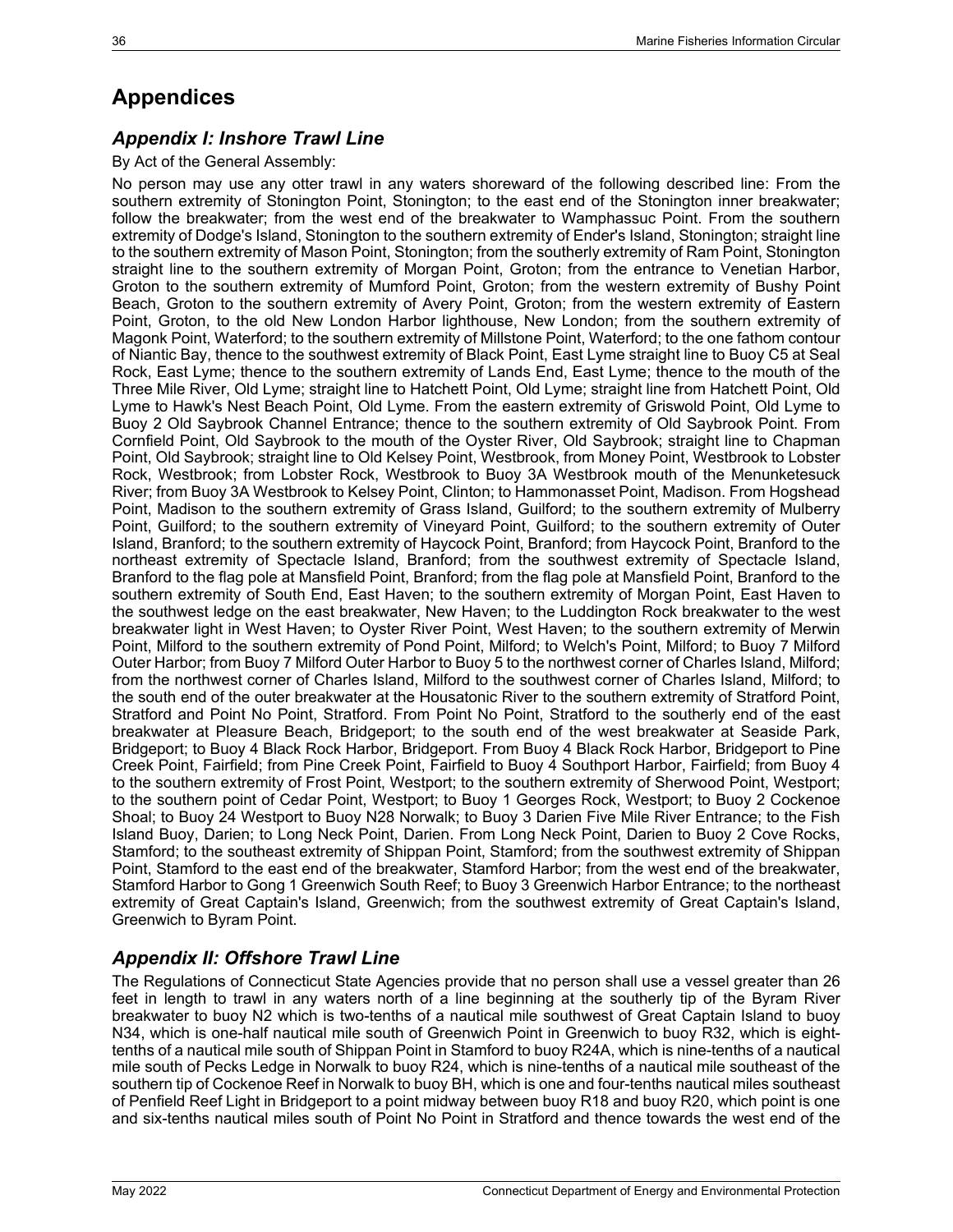west breakwater at New Haven Harbor and west of a line drawn from the Stratford Shoal light to the easterly breakwater of the Housatonic River in Milford.

### <span id="page-42-0"></span>*Appendix III: Demarcations between the Marine and Inland Districts*

The following table describes the demarcations between the Marine and Inland Districts for the rivers, coves, and embayments along the Connecticut shoreline

| Water Body                     | Town(s)                | <b>Demarcation Line</b>         |
|--------------------------------|------------------------|---------------------------------|
| <b>Alewife Cove</b>            | New London-Waterford   | Entirely in marine district     |
| <b>Back River</b>              | Old Saybrook           | Entirely in marine district     |
| <b>Baker's Cove</b>            | Groton                 | Entirely in marine district     |
| Beebe Cove                     | Groton                 | Entirely in marine district     |
| <b>Blackhall River</b>         | Old Lyme               | Route 156                       |
| <b>Branford River</b>          | <b>Branford</b>        | <b>Montowese Street</b>         |
| <b>Bride Brook</b>             | East Lyme              | First railroad crossing         |
| <b>Bruces Brook</b>            | Bridgeport-Stratford   | <b>Stratford Avenue</b>         |
| <b>Byram River</b>             | Greenwich              | First railroad crossing         |
| <b>Clinton River</b>           | Clinton (Indian River) | Route 1                         |
| <b>Connecticut River</b>       | Old Lyme-Old Saybrook  | First highway bridge (I-95)     |
| <b>Cove River</b>              | West Haven             | Shore Road Route 122            |
| <b>Duck River</b>              | Old Lyme               | Entirely in marine district     |
| East Creek                     | Guilford               | Tide gates at Guilford dock     |
| <b>East River</b>              | Guilford-Madison       | Route 1                         |
| Farm River                     | East Haven             | Route 142                       |
| <b>Five Mile River</b>         | Darien-Norwalk         | Route 136                       |
| Four Mile River                | East Lyme-Old Lyme     | First railroad crossing         |
| <b>Goodwives River</b>         | Darien                 | Entirely in marine district     |
| Graniteville (Millstone) Brook | Waterford              | First railroad crossing         |
| <b>Hammonasset River</b>       | Clinton-Madison        | Route 1                         |
| <b>Hammonds Cove</b>           | Waterford              | Entirely in marine district     |
| Horse Neck Brook               | Greenwich              | Junction with mouth of harbor   |
| <b>Housatonic River</b>        | Milford-Stratford      | Merritt Parkway                 |
| Indian Harbor                  | Greenwich              | First railroad crossing         |
| <b>Indian River</b>            | Milford                | Route 122                       |
| Jordan Cove                    | Waterford              | First railroad crossing         |
| Lieutenant River               | Old Lyme               | Route 156                       |
| Menunketesuck River            | Westbrook              | Route 1                         |
| <b>Mianus River</b>            | Greenwich              | Dam north of Boston Post Road   |
| Mile Creek                     | Old Lyme               | Entirely in marine district     |
| Mill River                     | Fairfield              | Dam at Harbor Road              |
| <b>Mill River</b>              | New Haven              | Tide gates at State Street      |
| Muddy Brook                    | Westport               | Route 136                       |
| <b>Mumford Cove</b>            | Groton                 | Entirely in marine district     |
| <b>Mystic River</b>            | Stonington-Groton      | 500 feet north of U.S. Route 1  |
| Neck River                     | Madison                | Route 1                         |
| Negro Brook                    | Stratford              | Route 110                       |
| Niantic River                  | East Lyme-Waterford    | Golden Spur Bridge on Route 1-A |
| Noroton River                  | Darien-Stamford        | <b>Boston Post Road</b>         |
| Norwalk River                  | Norwalk                | <b>Wall Street</b>              |
| <b>Oyster River</b>            | Milford                | Route 122                       |
| <b>Oyster River</b>            | Old Saybrook           | Route 1                         |
| Palmer's Cove                  | Groton                 | Entirely in marine district     |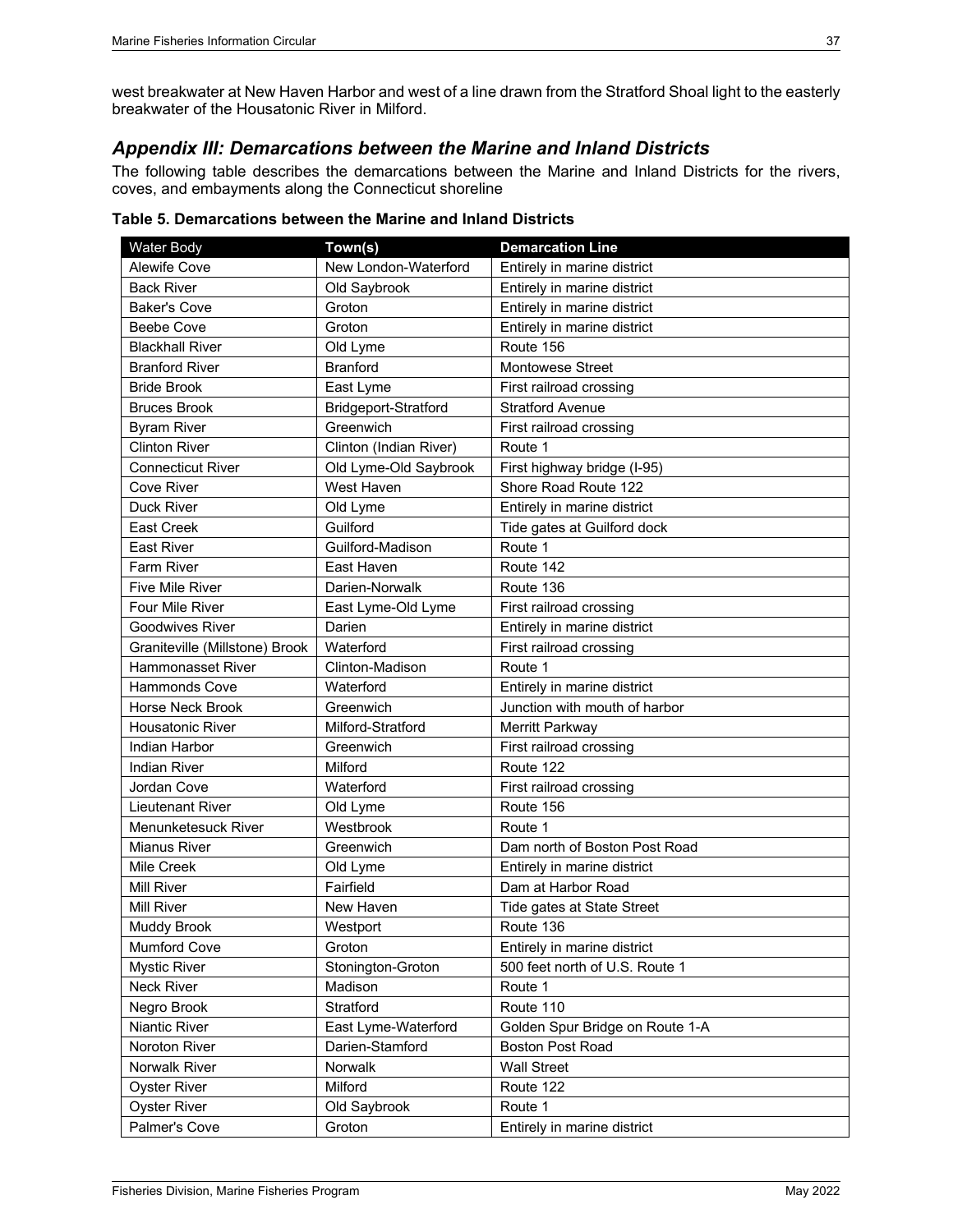| Water Body              | Town(s)           | <b>Demarcation Line</b>                                |
|-------------------------|-------------------|--------------------------------------------------------|
| Pataganset Cove         | East Lyme         | First railroad crossing                                |
| Patchogue River         | Westport          | Route 1                                                |
| <b>Pawcatuck River</b>  | Stonington        | 500 feet north of Route 1                              |
| Pequonnock River        | <b>Bridgeport</b> | North Avenue                                           |
| Pequot-Sepos Cove       | Stonington        | 500 feet north of Route 1                              |
| Poquonnock River        | Groton            | 500 feet north of Route 1                              |
| Pumpkin Ground Brook    | Stratford         | Route 110                                              |
| Quiambaug Cove          | Stonington        | 500 feet north of Route 1                              |
| Quinnipiac River        | New Haven         | Route 17                                               |
| <b>Rippowam River</b>   | Stamford          | First railroad crossing                                |
| <b>Rooster River</b>    | <b>Bridgeport</b> | North Avenue                                           |
| Sasco Brook             | Westport          | Buckley's Mill Dam above Route 1                       |
| Saugatuck River         | Westport          | Kings Highway                                          |
| Shaws Cove              | New London        | Entirely in marine district                            |
| Stonington Harbor       | Stonington        | Lambert Cove and Quanaduck Cove (500 ft north of Rt 1) |
| <b>Stony Brook</b>      | Westport          | Riverside Avenue                                       |
| <b>Thames River</b>     | Groton-New London | 500 feet north of Route 1                              |
| <b>Three Mile River</b> | Old Lyme          | First railroad crossing                                |
| <b>Tokeneke Brook</b>   | Darien            | Old Farm Road                                          |
| Wepawaug River          | Milford           | Route 122                                              |
| Wequetequock River      | Stonington        | 500 feet north of Route 1                              |
| <b>West River</b>       | Guilford          | Route 146                                              |
| <b>West River</b>       | West Haven        | Tide gates at Orange Avenue                            |
| <b>Winthrop Cove</b>    | New London        | Entirely in marine district                            |

### <span id="page-43-0"></span>*Appendix IV: Bait Species*

The following species listed here, to the exclusion of all other species, may be taken commercially in the inland district under an inland commercial bait license, or in the marine district under a marine commercial bait license. These species may also be offered for sale as bait species under a bait dealer's license. These species can also be taken for personal use using approved gears under recreational fishing licenses.

(1) Golden shiner or "pond shiner" *(Notemigonus crysoleucas)*; (2) common shiner *(Luxilus cornutus)*; (3) fallfish *(Semotilus corporalis)*; (4) creek chub *(Semotilus atromaculatus)*; (5) spottail shiner or "river bait" *(Notropis hudsonius)*; (6) bridle shiner *(Notropis bifrenatus)*; (7) blacknose dace *(Rhinichthys atratulus)*; (8) longnose dace *(Rhinichthys cataractae)*; (9) pearl dace *(Margariscus margarita)*; (10) bluntnose minnow *(Pimephales notatus)*; (11) fathead minnow *(Pimephales promelas)*; (12) cutlips minnow *(Exoglossum maxillingua)*; (13) chub sucker *(Erimyzon oblongus)*; (14) banded killifish *(Fundulus diaphanus)*; (15) mummichog *(Fundulus heteroclitus)*; (16) striped killifish *(Fundulus majalis)*; (17) tidewater silverside *(Menidia beryllina)*; (18) Atlantic silverside *(Menidia menidia)*; (19) sand lance or "sand eels" *(Ammodytes spp)*; (20) bay anchovy *(Anchoa mitchilli)*; (21) sheepshead minnow *(Cyprinodon variegatus)*; (22) mullet species *(mugil spp.)*; (23) frogs (except northern leopard frogs); (24) perch bugs; (25) helgramites; (26) mayfly nymphs; (27) other aquatic insects; (28) crayfish; (29) green crabs *(Carcinus maenas)*; (30) fiddler crabs (Uca spp.); (31) hermit crabs *(Pagurus spp.)*; (32) Asian (Japanese) shore crab *(Hemigrapsus sanguineus)*; and (33) shrimp (families Crangonidae, Palaemonidae and Penaeidae).

In addition to the bait species listed above, the following species, if legally taken under the appropriate commercial license and meeting the minimum legal length requirements specified in this information circular, may be offered for sale as bait under a bait dealer's license: (1) menhaden *(Brevoortia tyrannus)*; (2) alewives [1](#page-43-2) *(Alosa pseudoharengus)*; (3) blueback or "glut" herring1 *(Alosa aestivalis)*; (4) American eel *(Anguilla rostrata)*; (5) butterfish *(Peprilus triacanthus)*; (6) Atlantic mackerel *(Scomber scombrus)*; (7) whiting *(Merluccius bilinearis)*; (8) squid *(Loligo sp.)*; (9) Atlantic herring *(Clupea harengus)*; (10) hickory shad *(Alosa mediocris)*; and (11) horseshoe crab *(Limulus polyphemus)*.

<span id="page-43-2"></span><span id="page-43-1"></span><sup>1</sup> See page [23](#page-33-2) for details regarding the emergency prohibition of the taking of alewives and blueback herring.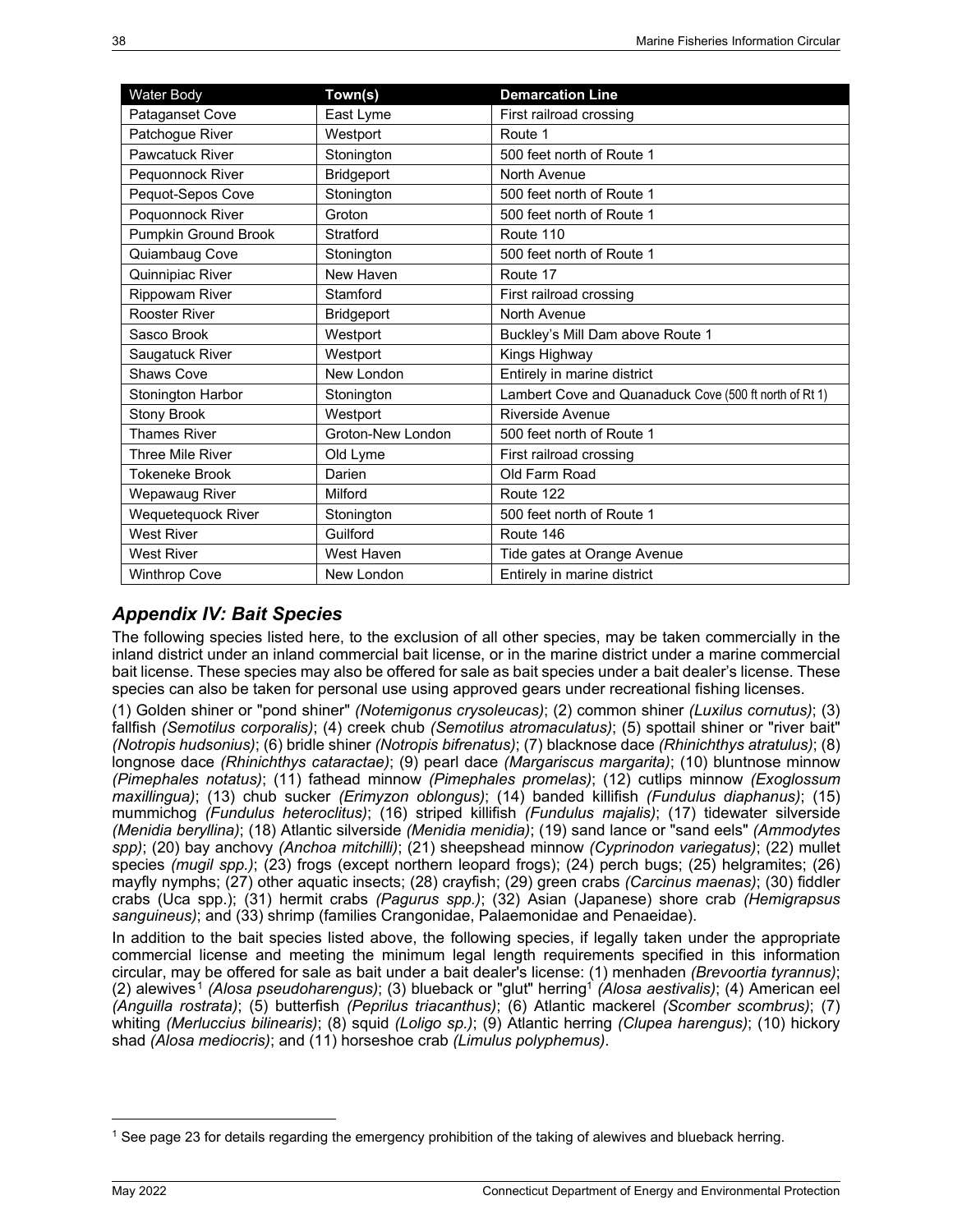- <span id="page-44-0"></span>a. Carp *(Cyprinus carpio)*
- b. Common sucker *(Catostomus commersonii)*
- c. American eel *(Anguilla rostrata)*
- d. Sea lamprey *(Petromyzon marinus)*
- e. Atlantic tomcod or "frostfish" *(Microgadus tomcod)*
- f. Hickory shad *(Alosa mediocris)*
- g. American shad *(Alosa sapidissima)* in the main stem Connecticut River only, south of the Putnam Bridge in Glastonbury.
- h. Alewife *(Alosa pseudoharengus)* **Fishery Closed**
- i. Blueback (glut or river) herring *(Alosa aestivalis)* **Fishery Closed**
- j. White perch *(Morone americana)*
- k. Yellow perch *(Perca flavescens)*
- l. Catfish species *(Ictalurus spp.)*
- m. Bait species: (1) golden shiner or "pond shiner" *(Notemigonus crysoleucas)*; (2) common *shiner (Luxilus cornutus)*; (3) fallfish *(Semotilus corporalis)*; (4) creek chub *(Semotilus atromaculatus)*; (5) spottail shiner or "river bait" *(Notropis hudsonius)*; (6) bridle shiner *(Notropis bifrenatus)*; (7) blacknose dace *(Rhinichthys atratulus)*; (8) longnose dace *(Rhinichthys cataractae)*; (9) pearl dace *(Margariscus margarita)*; (10) bluntnose minnow *(Pimephales notatus)*; (11) fathead minnow *(Pimephales promelas)*; (12) cutlips minnow *(Exoglossum maxillingua)*; (13) chub sucker *(Erimyzon oblongus)*; (14) banded killifish *(Fundulus diaphanus)*; (15) mummichog *(Fundulus heteroclitus)*; (16) striped killifish *(Fundulus majalis)*; (17) tidewater silverside *(Menidia beryllina)*; (18) Atlantic silverside *(Menidia menidia)*; (19) bay anchovy *(Anchoa mitchilli)*; (20) sheepshead minnow *(Cyprinodon variegatus)*; (21) mullet species *(Mugil spp.)*; (22) frogs (except northern leopard frogs); (23) perch bugs; (24) helgramites; (25) mayfly nymphs; (26) other aquatic insects; (27) crayfish; (28) shrimp (families Crangonidae, Palaemonidae and Penaeidae).
- n. Any species of crustaceans, provided lobsters and blue crabs meet minimum legal size requirements and are taken by legal methods.

### <span id="page-44-1"></span>*Appendix VI: Escape Vents and Escape Panels in Lobster Pots*

a. All lobster pots used in Connecticut waters must have an escape vent in the catch compartment (parlor) of the pot. The vent must be in an unobstructed location and must measure either 2 inches by 5-¾ inches rectangular, or must consist of two 2-5/8 inch circular openings.

Minimum escape vent sizes for pots used outside of Lobster Management Area (LMA) 6 (Long Island Sound) vary according to the minimum legal size of lobsters. Any fisherman authorized to fish in more than one LMA must adhere to the most restrictive measures, regardless of where fishing is taking place.

b. All lobster pots made of material other than wood and used for the taking of lobsters in Connecticut waters shall be constructed so as to contain, on any side of the catch compartment (parlor), an escapement panel which, when open, will provide an unobstructed opening not less than 3-<sup>3</sup>/4 inches by 3-¾ inches.

If constructed of wood, the escapement panel must include a rectangular escape vent not less than 2 inches by 5-¾ inches and, on the long axis, be composed of lath not thicker than 3/8 of an inch.

If constructed of material other than wood, the escapement panel may be hinged and must be held in the closed position with either a) non-stainless uncoated, ferrous wire, the stock of which is not more than 3/32 of an inch in diameter or b) untreated natural fiber such as cotton, sisal, hemp, or manila.

All such pots and traps found in use that do not contain such escapement panels may be seized by any authorized representative of the Department of Energy and Environmental Protection and disposed of as determined by the Commissioner.

c. Holders of a federal permit to take lobsters from the EEZ may, for complying with the escapement panel provision in the EEZ, use a "bungee cord" to hold the trap door shut, as long as the cord is attached with untreated non-stainless/uncoated ferrous metal not greater than 3/32 inch (0.24 cm) in diameter and in such a way that when the untreated material degrades, the door of the trap will pivot open freely.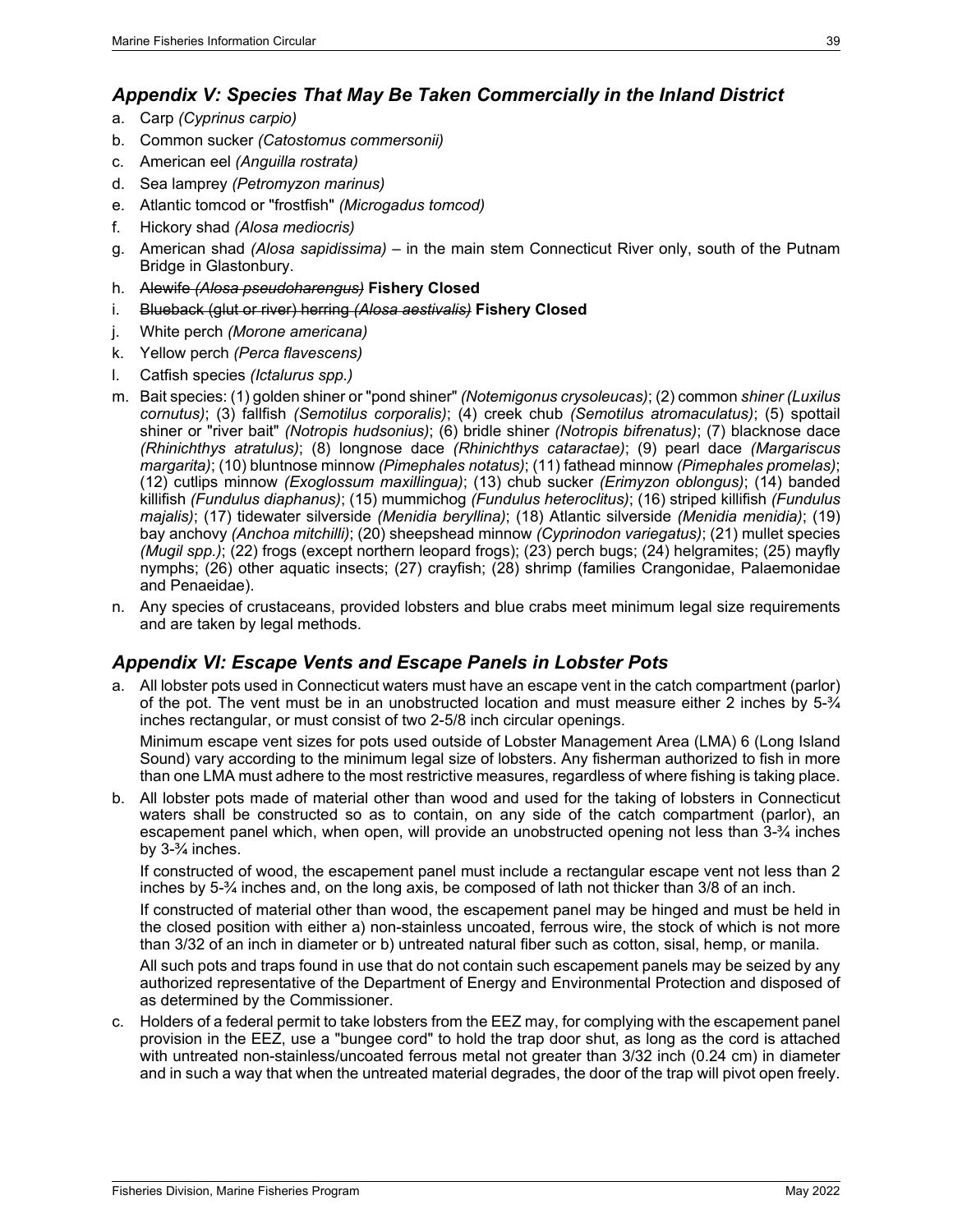### <span id="page-45-0"></span>*Appendix VII: Areas in Which Trawling is Prohibited*

- a. The use of otter trawls, beam trawls, or similar devices west of the LORAN C 14935 line at Kimberly Reef near Madison is prohibited from one hour after sunset to one hour before sunrise.
- b. The use of otter trawls, beam trawls, or similar devices is prohibited north of the line described in [Appendix I: Inshore Trawl Line](#page-41-1) (page [36\)](#page-41-1). Furthermore the use of otter trawls, beam trawls, or similar devices from any vessel greater than 26 feet in length is prohibited north and west of the lines described in [Appendix II: Offshore Trawl Line](#page-41-2) (page [36\)](#page-41-2).

In addition, from Friday one hour after sunset to Sunday one hour before sunset, trawling is prohibited inside a line from the southern tip of the Old Saybrook west breakwater to Buoy R8 to the shoreline at 72 degrees 18 minutes west longitude in Old Lyme.

In addition, the use of otter trawls, beam trawls, or similar devices from any vessel greater than 44 feet in length is prohibited in Connecticut waters north of a line running from shore to shore through Buoy C5 at Three Foot Rock in East Lyme and Buoy N6 at Black Rock in Waterford.

- c. The use of otter trawls, beam trawls, or similar devices from any vessel greater than 44 feet in length is prohibited in Connecticut waters west of 73 degrees longitude unless the vessel operator has been authorized to operate a vessel of this size in this area.
- d. The use of otter trawls on designated oyster beds, without the permission of the bed leaseholder is prohibited. For copies of oyster bed boundaries, contact the Department of Agriculture, Bureau of Aquaculture at 203-874-0696.

### <span id="page-45-1"></span>*Appendix VIII: Connecticut State Waters Boundary Line*

The points described in the following table define the Connecticut State waters boundary line from Greenwich, CT to Stonington, CT.

| Chart         | Latitude<br>Longitude | <b>Magnetic</b> | Loran TDs                     |                                    |                                |         |  |  |
|---------------|-----------------------|-----------------|-------------------------------|------------------------------------|--------------------------------|---------|--|--|
| <b>Number</b> |                       | <b>Course</b>   | W                             | X                                  | Y                              |         |  |  |
|               | 40° 59.32' N          | 73° 39.62' W    | 166° / 194°                   |                                    | No reliable TDs                |         |  |  |
|               | 40° 59.02' N          | 73° 39.41' W    | 149° / 211°                   | 15360.2                            | 26915.0                        | 43987.0 |  |  |
|               | 40° 57.05' N          | 73° 36.78' W    | 88° / 272°                    | 15346.8                            | 26887.5                        | 43964.5 |  |  |
| 12363         | 40° 57.87' N          | 73° 32.85' W    | 88° / 272°                    | 15320.3                            | 26856.5                        | 43966.5 |  |  |
|               | 40 59.78' N           | 73 23.70' W     | 89°/271°                      | 15259.7                            | 26784.9                        | 43969.9 |  |  |
|               | 41º 01.57' N          | 73° 15.00' W    | 89° / 271°                    | 15203.5                            | 26712.0                        | 43959.5 |  |  |
|               | 41° 03.40' N          | 73° 06.10' W    | 89° / 271°                    | 15141.0                            | 26645.0                        | 43973.0 |  |  |
|               | 41° 04.65' N          | 73° 00.00' W    | 89°/271°                      | 15098.9                            | 26594.5                        | 43973.3 |  |  |
|               | 41° 06.67' N          | 72° 50.00' W    | 89° / 271°                    | 15030.4                            | 26513.0                        | 43974.0 |  |  |
|               | 41° 08.69' N          | 72° 40.00' W    | 90° / 270°                    | 14961.0                            | 26430.9                        | 43974.1 |  |  |
|               | 41° 10.79' N          | 72° 29.45' W    | 90° / 270°                    | 14888.0                            | 26343.0                        | 43974.1 |  |  |
| 12354         | 41° 12.22' N          | 72° 22.25' W    | 90° / 270°                    | 14838.0                            | 26282.5                        | 43972.5 |  |  |
|               | 41° 13.57' N          | 72° 15.38' W    | 90° / 270°                    | 14790.0                            | 26225.0                        | 43972.5 |  |  |
|               | 41° 14.94' N          | 72° 08.35' W    | 90° / 270°                    | 14741.5<br>26166.0                 |                                | 43971.9 |  |  |
|               | 41° 15.52' N          | 72° 05.41' W    | 74° / 286°                    | 14720.5                            | 26140.5                        | 43971.4 |  |  |
|               | 41º 17.43' N          | 72° 01.18' W    | 89° / 271°                    |                                    |                                |         |  |  |
|               | 41° 18.62' N          | 71° 55.80' W    | 125° / 235°                   |                                    |                                |         |  |  |
| 13214         | 41º 18.26' N          | 71° 54.48' W    | $35^{\circ}$ / $325^{\circ}$  |                                    | Reliable TDs are not available |         |  |  |
|               | 41° 19.85' N          | 71° 53.70' W    | 134° / 226°                   |                                    |                                |         |  |  |
|               | 41° 19.14' N          | 71° 52.00' W    | 91° / 269°                    | for<br><b>Fishers Island Sound</b> |                                |         |  |  |
|               | 41° 19.22' N          | 71° 51.57' W    | 69º / 291°                    |                                    |                                |         |  |  |
|               | 41° 19.45' N          | 71º 51.15' W    | $44^{\circ}$ / 316 $^{\circ}$ |                                    |                                |         |  |  |
|               | 41° 19.76' N          | 71° 50.92' W    |                               |                                    |                                |         |  |  |

#### **Table 6. Points Defining the Connecticut State Waters Boundary Line**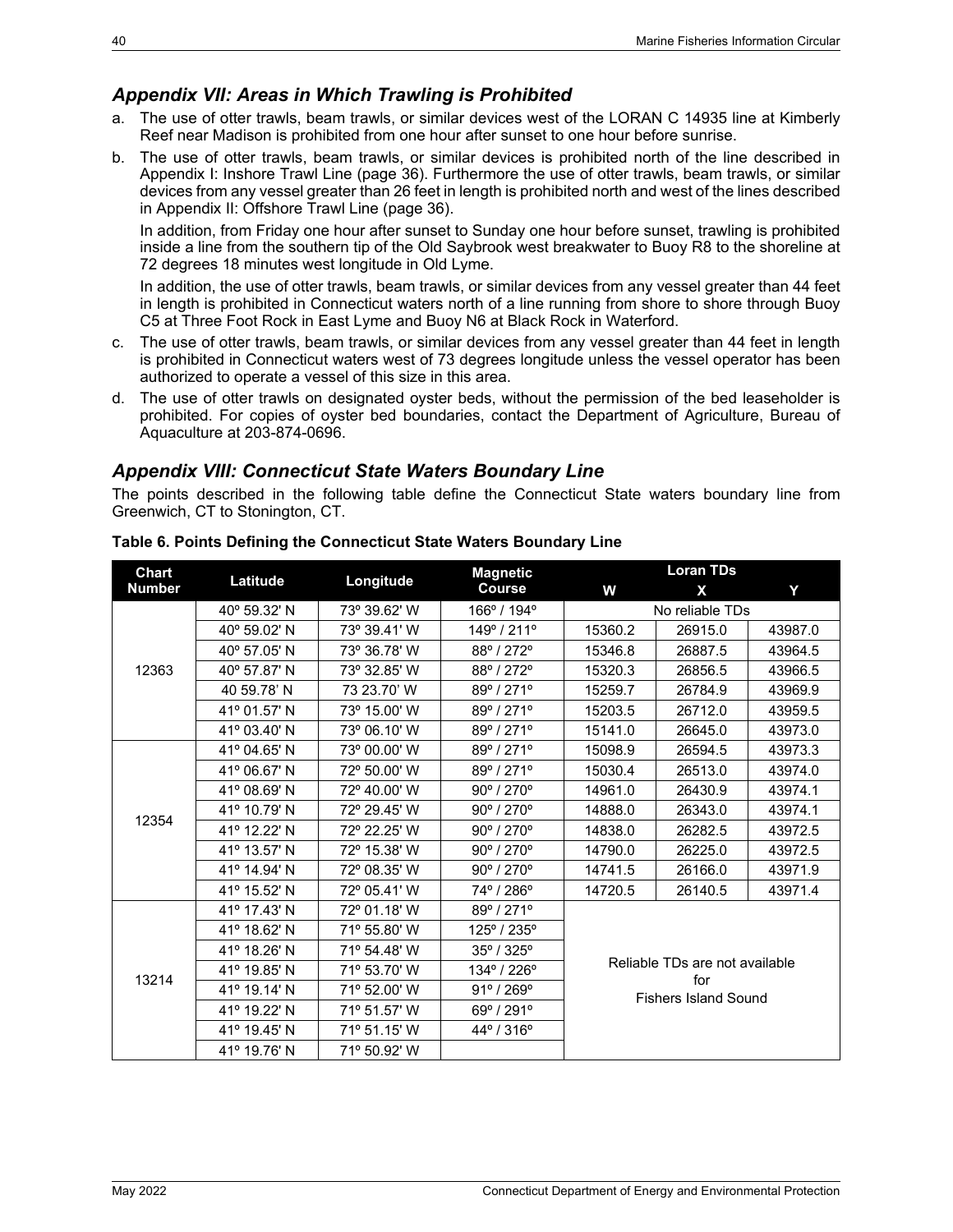### <span id="page-46-0"></span>*Appendix IX: Glossary of Commercial Fishery Licensing Related Terms*

The following commercial fishing related terms are defined in the Connecticut General Statutes (Section 26-1 Definitions.) pertaining to "Fisheries and Game" Chapter 490 (DEEP managed fisheries). 26-1. Definitions.

(6) "Commercial fisherman" means any person, firm or corporation engaged in commercial fishing.

(7) "Commercial fishing" means taking or attempting to take any regulated species for commercial purposes or by the use of any commercial fishing gear.

(8) "Commercial fishing gear" means any equipment commonly used to take regulated species for commercial purposes including, but not limited to, lobster pots, otter trawls, beam trawls, balloon trawls, midwater trawls, sea scallop dredges, scoop nets, scap nets, seines, trap nets, fyke nets, crab traps, gill nets, trammel nets, set lines, long lines, hook and line if such fishing is conducted for commercial purposes, minnow seines, minnow traps, eel pots, fish pots, pound nets, throw nets or similar devices and any equipment listed as commercial fishing gear in regulations adopted by the Commissioner of Energy and Environmental Protection.

(16) "Regulated species" means the following species or species groups: Bait species, crustacea, finfish, horseshoe crabs, sea scallops, squid or whelk.

(17) "Seafood dealer" means (A) a person, firm or corporation, other than the ultimate consumer, who purchases, ships, consigns, transfers, transports, barters, accepts or packs any regulated species, except bait species directly from a commercial fisherman for resale, or (B) a commercial fisherman who sells, ships, consigns, transfers or barters his or her own catch of such species to anyone other than a seafood dealer.

(19) "Sport fishing" means taking or attempting to take any regulated species whether from salt, brackish or fresh water by any method other than by commercial methods specified by law and regulations of the Commissioner of Energy and Environmental Protection for commercial purposes.

(20) "Taking" means shooting, pursuing, hunting, fishing, killing, capturing, trapping, snaring, hooking and netting any species of wildlife and attempting to shoot, pursue, hunt, fish, kill, capture, trap, snare, hook, net or catch any species of wildlife or any act of assistance to any other person in taking or attempting to take such wildlife whether or not such act results in the capture of any such wildlife.

(23) "Wildlife" means all species of invertebrates, fish, amphibians, reptiles, birds and mammals which are *ferae naturae* or wild by nature.

The following terms are defined in the Connecticut General Statutes (26-142a) pertaining to commercial fisheries and related licensing and reporting.

(1) "Application deadline" means March thirty-first of each year;

(2) "Commercial bait fishing" means commercial fishing by use of seines, traps, scaps, scoops, weirs or similar devices to take and land bait species;

(3) "Commercial blue crab fishing" means commercial fishing by use of scoop nets, hand lines or manually operated and personally attended devices approved by the commissioner to take and land blue crabs only; (4) "Commercial fishing vessel" means a commercial landing vessel, or a vessel used to engage in commercial lobster pot fishing, otter trawl fishing, general commercial fishing or pound net fishing. "Commercial fishing vessel" does not include any skiff used to aid the primary pound net fishing vessel;

(5) "Commercial landing vessel" means a vessel used to land regulated species taken in commercial fishing conducted exclusively outside the waters of this state;

(6) "Commercial lobster pot fishing" means commercial fishing by use of lobster pots only to take and land regulated species other than blue crabs;

(7) "Commercial shad fishing" means commercial fishing by use of gill nets, seines, scap or scoop nets to take and land American shad only;

(8) "Environmental tourism vessel" means a vessel used to carry passengers for hire and operated for the purpose of providing a platform for education and observation and collection of marine or estuarine species using commercial fishing gear under conditions specified in the permit issued under this section;

(9) "General commercial fishing" means commercial fishing by use of gill nets, seines, traps, fish pots, cast nets, fykes, scaps, scoops, eel pots, hook and line or similar devices to take and land squid, finfish other than American shad or bait species, or commercial fishing for horseshoe crabs by hand;

(10) "Limited access license" means any endorsement, license, permit, or registration required under this section, the number of which may be limited by the commissioner or by a provision of the general statutes; (11) "Otter trawl fishing" means commercial fishing by use of otter trawls, beam trawls, balloon trawls, midwater trawls, sea scallop dredges or any similar device to take and land regulated species other than blue crabs;